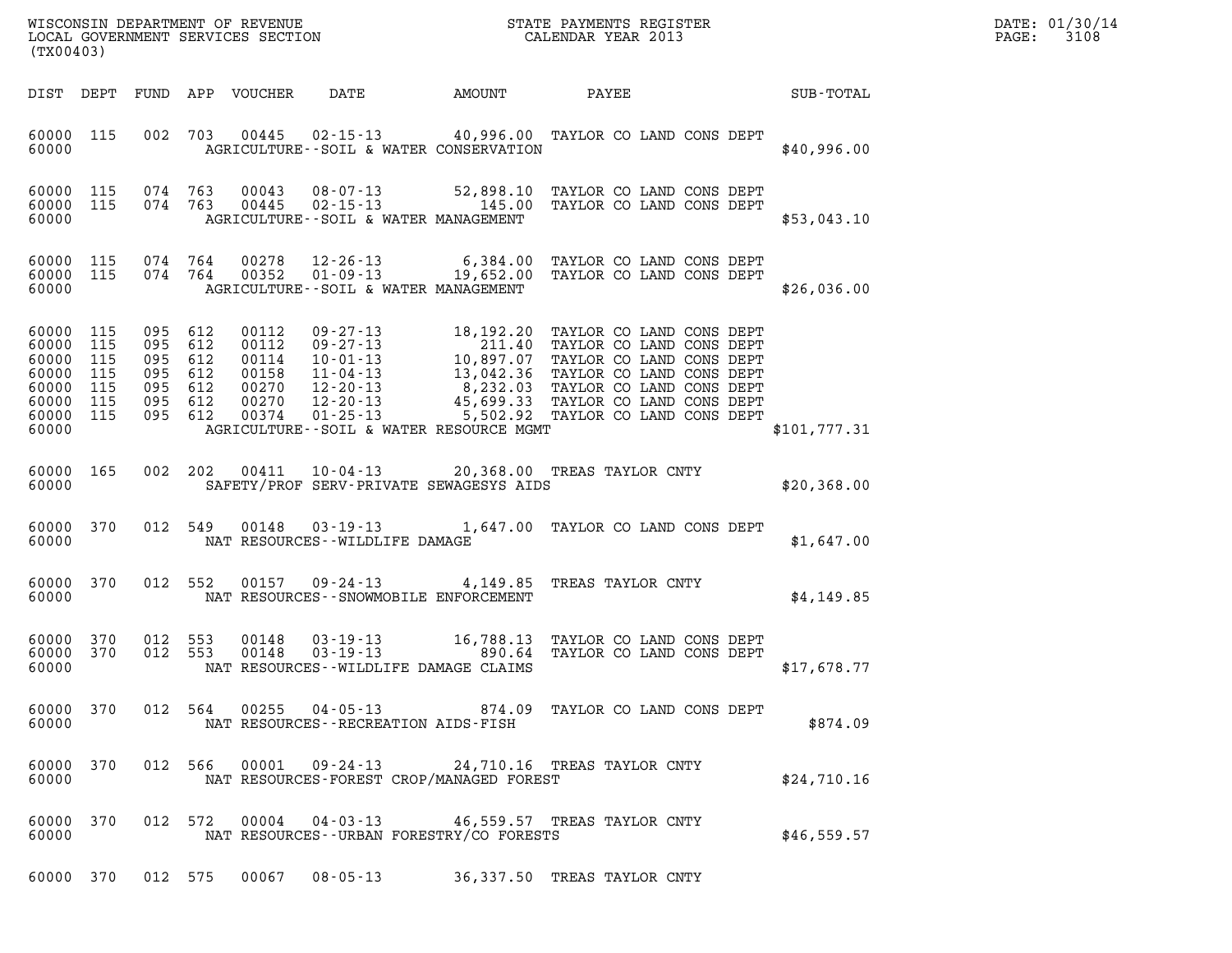| WISCONSIN DEPARTMENT OF REVENUE   | STATE PAYMENTS REGISTER | DATE: 01/30/14 |
|-----------------------------------|-------------------------|----------------|
| LOCAL GOVERNMENT SERVICES SECTION | CALENDAR YEAR 2013      | 3109<br>PAGE:  |

| (TX00403)                                         |                       |                                          |            |                            |                                                    | WISCONSIN DEPARTMENT OF REVENUE<br>LOCAL GOVERNMENT SERVICES SECTION<br>CALENDAR YEAR 2013                                                                                                                                      |                                     |              | DATE: 01/30/14<br>$\mathtt{PAGE:}$<br>3109 |
|---------------------------------------------------|-----------------------|------------------------------------------|------------|----------------------------|----------------------------------------------------|---------------------------------------------------------------------------------------------------------------------------------------------------------------------------------------------------------------------------------|-------------------------------------|--------------|--------------------------------------------|
|                                                   |                       |                                          |            | DIST DEPT FUND APP VOUCHER | DATE                                               | AMOUNT PAYEE                                                                                                                                                                                                                    |                                     | SUB-TOTAL    |                                            |
| 60000 370<br>60000 370<br>60000                   |                       | 012 575<br>012 575                       |            |                            |                                                    | 00106  08-05-13  36,337.50 TREAS TAYLOR CNTY<br>00524  09-16-13  10,997.65 TREAS TAYLOR CNTY<br>NAT RESOURCES - - SNOWMOBILE TRAIL AIDS                                                                                         |                                     | \$83,672.65  |                                            |
| 60000 370<br>60000<br>60000<br>60000 370<br>60000 | 370<br>370            | 012 576<br>012 576<br>012 576<br>012 576 |            |                            |                                                    | 00069 08-05-13 14,560.00 TREAS TAYLOR CNTY<br>00107 08-05-13 11,100.00 TREAS TAYLOR CNTY<br>00108 08-05-13 14,560.00 TREAS TAYLOR CNTY<br>00276 08-19-13 5,550.00 TREAS TAYLOR CNTY<br>NAT RESOURCES--ALL-TERRAIN VEHICLE TRAIL |                                     | \$45,770.00  |                                            |
| 60000                                             | 60000 370             |                                          | 012 577    |                            |                                                    | 00276  08-19-13  8,325.00  TREAS TAYLOR CNTY<br>NAT RESOURCES - - ALL-TERRAIN VEHICLE TRAIL                                                                                                                                     |                                     | \$8,325.00   |                                            |
| 60000                                             | 60000 370             |                                          | 012 582    | 00002                      |                                                    | 01-24-13 175,684.78 TREAS TAYLOR CNTY<br>NAT RESOURCES-NATIONAL FOREST INCOME-FED                                                                                                                                               |                                     | \$175,684.78 |                                            |
| 60000                                             | 60000 370             |                                          | 074 670    |                            | NAT RESOURCES--RU RECYCLING GRANT                  | 41056  05-20-13  84,437.27  TREAS TAYLOR CNTY                                                                                                                                                                                   |                                     | \$84,437.27  |                                            |
| 60000                                             | 60000 370             |                                          |            |                            |                                                    | 074 673 41056 05-20-13 4,256.68 TREAS TAYLOR CNTY<br>NAT RESOURCES--RU CONSOLIDATED GRANT                                                                                                                                       |                                     | \$4,256.68   |                                            |
| 60000 395<br>60000                                |                       |                                          | 011 170    | 66661                      | $02 - 28 - 13$                                     | TRANSPORTATION--COUNTY FOREST ROAD AIDS                                                                                                                                                                                         | 5,438.97 TREAS TAYLOR CO            | \$5,438.97   |                                            |
| 60000 395<br>60000                                |                       |                                          | 011 185    |                            | 91348 10-21-13                                     | TRANSPORTATION - - HIGHWAY SAFETY - FEDERAL                                                                                                                                                                                     | 4,658.37 TREAS TAYLOR CO            | \$4,658.37   |                                            |
| 60000<br>60000<br>60000<br>60000                  | - 395<br>395<br>- 395 | 011 190<br>011 190<br>011 190            |            |                            |                                                    | 68060  01-07-13  152,274.73  COUNTY OF TAYLOR<br>82060  07-01-13  304,549.46  COUNTY OF TAYLOR<br>94060  10-07-13  152,274.75  COUNTY OF TAYLOR<br>TRANSPORTATION--GENERAL TRANSP AIDS-GTA                                      |                                     | \$609,098.94 |                                            |
| 60000<br>60000                                    | 395                   | 011 278                                  |            | 85595                      | 08-22-13                                           | 97,863.23<br>TRANSPORTATION - - LRIP/TRIP/MSIP GRANTS                                                                                                                                                                           | TREAS TAYLOR CO                     | \$97,863.23  |                                            |
| 60000<br>60000                                    | 410                   |                                          | 002 116    | 11357                      | $11 - 05 - 13$<br>CORRECTIONS - - LOCAL AID        | 11,359.95                                                                                                                                                                                                                       | TREAS TAYLOR CNTY                   | \$11,359.95  |                                            |
| 60000<br>60000<br>60000                           | 435<br>435<br>435     | 005<br>005<br>005 000                    | 000<br>000 | 90310<br>90314<br>90318    | $01 - 01 - 13$<br>$02 - 01 - 13$<br>$03 - 01 - 13$ | 340,938.00<br>284,254.00<br>349,231.00                                                                                                                                                                                          | TAYLOR CO<br>TAYLOR CO<br>TAYLOR CO |              |                                            |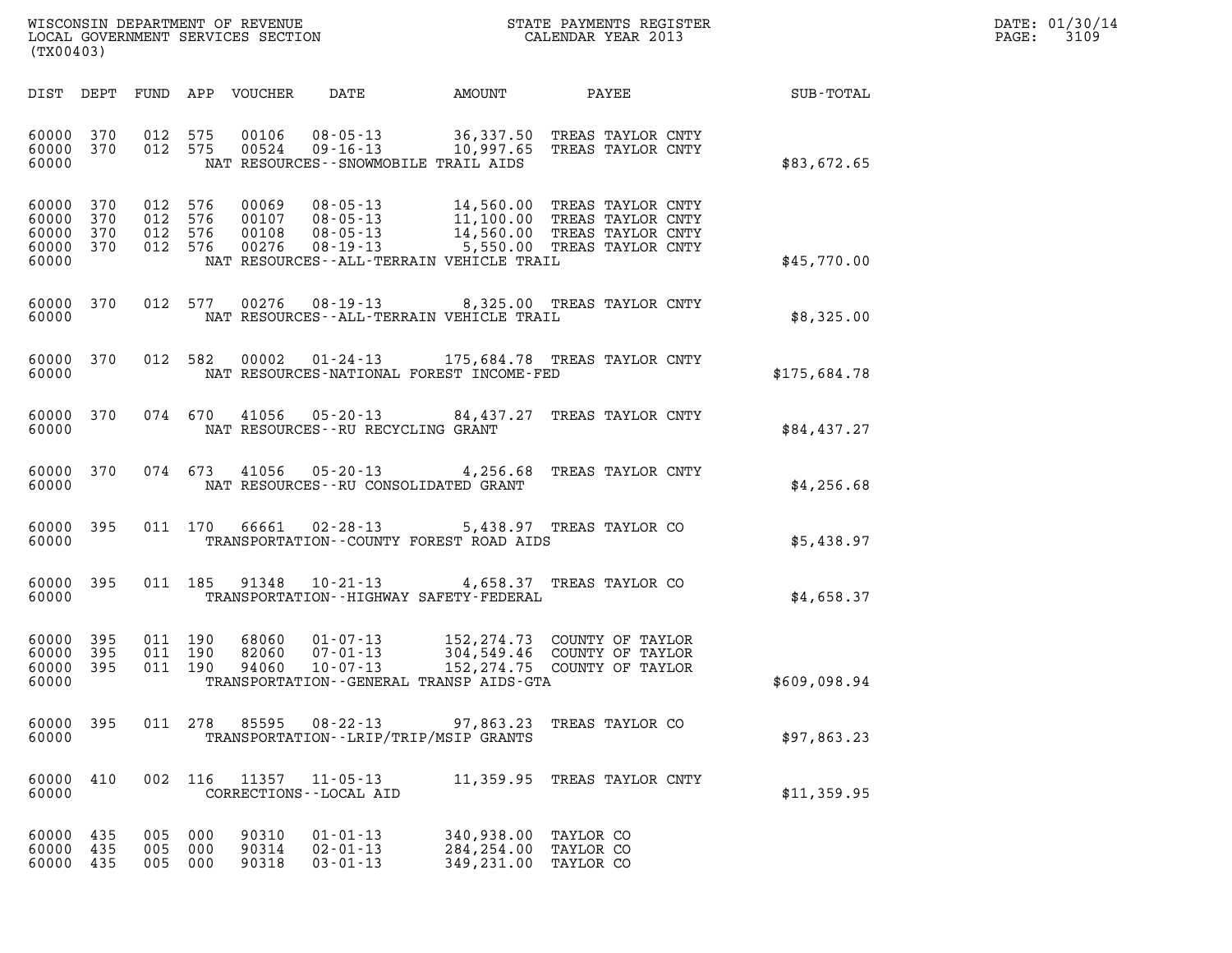| (TX00403)                                                                                                                                                                                          |                                                                                                                                                 |                                                                                                                                                 |                                                                                                                                                 |                                                                                                                                                                                           |                                                                                                                                                                                                                                                                                                                                                                                                                                      |                                                                                                                                                                                                                                                                           |                                                                                                                                                                                                                                                                                                                                       |                |  |
|----------------------------------------------------------------------------------------------------------------------------------------------------------------------------------------------------|-------------------------------------------------------------------------------------------------------------------------------------------------|-------------------------------------------------------------------------------------------------------------------------------------------------|-------------------------------------------------------------------------------------------------------------------------------------------------|-------------------------------------------------------------------------------------------------------------------------------------------------------------------------------------------|--------------------------------------------------------------------------------------------------------------------------------------------------------------------------------------------------------------------------------------------------------------------------------------------------------------------------------------------------------------------------------------------------------------------------------------|---------------------------------------------------------------------------------------------------------------------------------------------------------------------------------------------------------------------------------------------------------------------------|---------------------------------------------------------------------------------------------------------------------------------------------------------------------------------------------------------------------------------------------------------------------------------------------------------------------------------------|----------------|--|
| DIST                                                                                                                                                                                               | DEPT                                                                                                                                            | FUND                                                                                                                                            | APP                                                                                                                                             | VOUCHER                                                                                                                                                                                   | DATE                                                                                                                                                                                                                                                                                                                                                                                                                                 | AMOUNT                                                                                                                                                                                                                                                                    | PAYEE                                                                                                                                                                                                                                                                                                                                 | SUB-TOTAL      |  |
| 60000<br>60000<br>60000<br>60000<br>60000<br>60000<br>60000<br>60000<br>60000<br>60000<br>60000                                                                                                    | 435<br>435<br>435<br>435<br>435<br>435<br>435<br>435<br>435<br>435                                                                              | 005<br>005<br>005<br>005<br>005<br>005<br>005<br>005<br>005<br>005                                                                              | 000<br>000<br>000<br>000<br>000<br>000<br>000<br>000<br>000<br>000                                                                              | 90321<br>90323<br>90325<br>90326<br>90400<br>90402<br>90403<br>90406<br>90408<br>90411                                                                                                    | $04 - 01 - 13$<br>$05 - 01 - 13$<br>$06 - 01 - 13$<br>$07 - 02 - 13$<br>$07 - 01 - 13$<br>$08 - 01 - 13$<br>$09 - 01 - 13$<br>$10 - 01 - 13$<br>$11 - 01 - 13$<br>$12 - 01 - 13$<br>HEALTH SERVICES - - STATE/FED AIDS                                                                                                                                                                                                               | 129,716.00<br>925,543.00<br>294,541.00<br>23,738.00<br>913,197.00<br>304,017.00<br>309,454.00<br>260,397.00<br>246,503.00<br>225,261.00                                                                                                                                   | TAYLOR CO<br>TAYLOR CO<br>TAYLOR CO<br>TAYLOR CO<br>TAYLOR CO<br>TAYLOR CO<br>TAYLOR CO<br>TAYLOR CO<br>TAYLOR CO<br>TAYLOR CO                                                                                                                                                                                                        | \$4,606,790.00 |  |
| 60000<br>60000                                                                                                                                                                                     | 435                                                                                                                                             | 005                                                                                                                                             | 162                                                                                                                                             | 01HSD                                                                                                                                                                                     | $09 - 03 - 13$<br>HS--AMBULANCE FUNDING ASSISTANCE GRANTS                                                                                                                                                                                                                                                                                                                                                                            | 5,505.97                                                                                                                                                                                                                                                                  | TAYLOR COUNTY                                                                                                                                                                                                                                                                                                                         | \$5,505.97     |  |
| 60000<br>60000                                                                                                                                                                                     | 435                                                                                                                                             | 005                                                                                                                                             | 163                                                                                                                                             | 01LGS                                                                                                                                                                                     | $11 - 18 - 13$<br>HS--PREPAID MEDICAL TRANSPORT REIMBURSE                                                                                                                                                                                                                                                                                                                                                                            |                                                                                                                                                                                                                                                                           | 10,200.00 MEMORIAL HEALTH CENTER                                                                                                                                                                                                                                                                                                      | \$10, 200.00   |  |
| 60000<br>60000<br>60000<br>60000<br>60000<br>60000<br>60000<br>60000<br>60000<br>60000<br>60000<br>60000<br>60000<br>60000<br>60000<br>60000<br>60000<br>60000<br>60000<br>60000<br>60000<br>60000 | 437<br>437<br>437<br>437<br>437<br>437<br>437<br>437<br>437<br>437<br>437<br>437<br>437<br>437<br>437<br>437<br>437<br>437<br>437<br>437<br>437 | 005<br>005<br>005<br>005<br>005<br>005<br>005<br>005<br>005<br>005<br>005<br>005<br>005<br>005<br>005<br>005<br>005<br>005<br>005<br>005<br>005 | 000<br>000<br>000<br>000<br>000<br>000<br>000<br>000<br>000<br>000<br>000<br>000<br>000<br>000<br>000<br>000<br>000<br>000<br>000<br>000<br>000 | 00000<br>00000<br>00000<br>00000<br>00000<br>00000<br>00000<br>00000<br>00000<br>00000<br>00000<br>00000<br>00000<br>00000<br>00000<br>00000<br>00000<br>00000<br>00000<br>00000<br>00000 | $01 - 11 - 13$<br>$01 - 07 - 13$<br>$02 - 30 - 13$<br>$03 - 31 - 13$<br>$03 - 05 - 13$<br>$03 - 25 - 13$<br>$04 - 05 - 13$<br>$04 - 07 - 13$<br>$05 - 30 - 13$<br>$06 - 05 - 13$<br>$07 - 11 - 13$<br>$07 - 05 - 13$<br>$07 - 30 - 13$<br>$08 - 06 - 13$<br>$09 - 05 - 13$<br>$09 - 28 - 13$<br>$10 - 19 - 13$<br>$10 - 30 - 13$<br>$10 - 05 - 13$<br>$11 - 05 - 13$<br>$12 - 11 - 13$<br>CHILDREN & FAMILIES - - STATE/FEDERAL AIDS | 11,664.16<br>46,053.32<br>18,476.26<br>59,323.88<br>10,790.61<br>1,300.87<br>68,619.56<br>66,636.02<br>16,118.65<br>14,079.00<br>12,308.54<br>411.00<br>52,922.30<br>12,421.63<br>263, 183.39<br>7,721.15<br>15,239.09<br>63,565.91<br>12,053.34<br>11,562.66<br>8,705.58 | TAYLOR<br>TAYLOR<br>CHILD SUPPORT<br>TAYLOR<br>TAYLOR<br>TAYLOR<br>TAYLOR<br>CHILD SUPPORT<br>TAYLOR<br>TAYLOR<br>CHILD SUPPORT<br>TAYLOR<br>TAYLOR<br>TAYLOR<br>TAYLOR<br>CHILD SUPPORT<br>TAYLOR<br>CHILD SUPPORT<br>TAYLOR<br>TAYLOR<br>TAYLOR<br>TAYLOR<br>TAYLOR<br>CHILD SUPPORT<br>TAYLOR<br>CHILD SUPPORT<br>TAYLOR<br>TAYLOR | \$773,156.92   |  |
| 60000<br>60000                                                                                                                                                                                     | 455                                                                                                                                             | 002                                                                                                                                             | 202                                                                                                                                             | 00829                                                                                                                                                                                     | $07 - 25 - 13$<br>JUSTICE -- LAW ENFORCEMENT TRAINING REIMB                                                                                                                                                                                                                                                                                                                                                                          |                                                                                                                                                                                                                                                                           | 1,106.36 TREAS TAYLOR CNTY                                                                                                                                                                                                                                                                                                            | \$1,106.36     |  |
| 60000<br>60000                                                                                                                                                                                     | 455                                                                                                                                             | 002                                                                                                                                             | 221                                                                                                                                             | 04868                                                                                                                                                                                     | $07 - 30 - 13$<br>JUSTICE -- LAW ENFORCEMENT SERVICES AID                                                                                                                                                                                                                                                                                                                                                                            | 260.00                                                                                                                                                                                                                                                                    | TREAS TAYLOR CNTY                                                                                                                                                                                                                                                                                                                     | \$260.00       |  |
| 60000 455                                                                                                                                                                                          |                                                                                                                                                 |                                                                                                                                                 | 002 231                                                                                                                                         |                                                                                                                                                                                           | 00577 02-15-13                                                                                                                                                                                                                                                                                                                                                                                                                       |                                                                                                                                                                                                                                                                           | 5,120.00 TREAS TAYLOR CNTY                                                                                                                                                                                                                                                                                                            |                |  |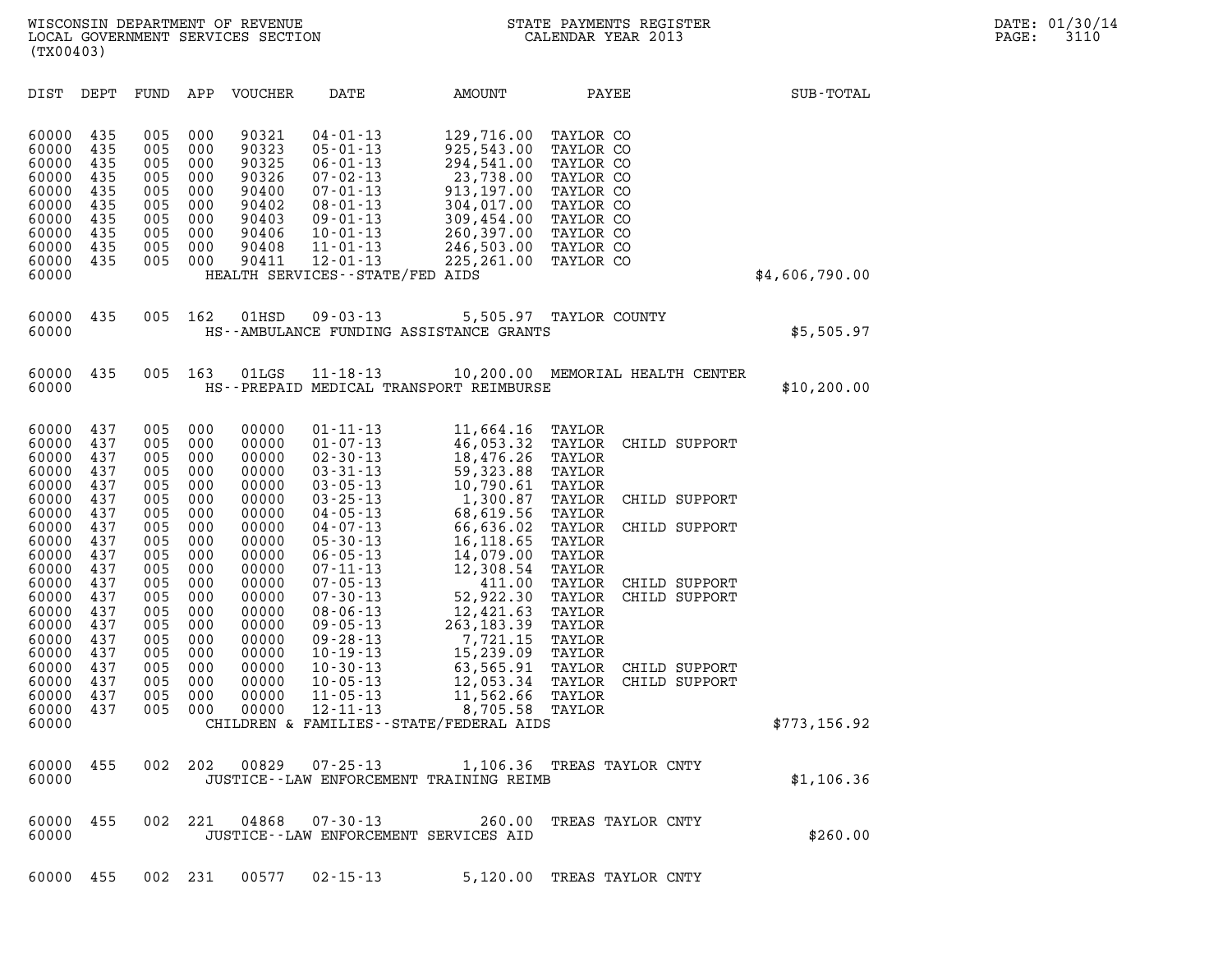| DATE: | 01/30/14 |
|-------|----------|
| PAGE: | 3111     |

|                                                                                                                            |                                                                                         |                                                                                                             |                                                      |                                                                                                                   |                                                                                                                                                                                      |                                                                                                                                                                                                                                                                                                                                                        |                                                                                                                                                                                                                                                                               |              | DATE: 01/30/14 |
|----------------------------------------------------------------------------------------------------------------------------|-----------------------------------------------------------------------------------------|-------------------------------------------------------------------------------------------------------------|------------------------------------------------------|-------------------------------------------------------------------------------------------------------------------|--------------------------------------------------------------------------------------------------------------------------------------------------------------------------------------|--------------------------------------------------------------------------------------------------------------------------------------------------------------------------------------------------------------------------------------------------------------------------------------------------------------------------------------------------------|-------------------------------------------------------------------------------------------------------------------------------------------------------------------------------------------------------------------------------------------------------------------------------|--------------|----------------|
| (TX00403)                                                                                                                  |                                                                                         |                                                                                                             |                                                      |                                                                                                                   |                                                                                                                                                                                      |                                                                                                                                                                                                                                                                                                                                                        |                                                                                                                                                                                                                                                                               |              | PAGE:<br>3111  |
| DIST DEPT                                                                                                                  |                                                                                         |                                                                                                             |                                                      | FUND APP VOUCHER                                                                                                  | DATE                                                                                                                                                                                 | AMOUNT                                                                                                                                                                                                                                                                                                                                                 | PAYEE                                                                                                                                                                                                                                                                         | SUB-TOTAL    |                |
| 60000 455<br>60000                                                                                                         |                                                                                         |                                                                                                             | 002 231                                              |                                                                                                                   | JUSTICE - - LAW ENFORCEMENT TRAINING                                                                                                                                                 | 00829  07-25-13  4,965.28  TREAS TAYLOR CNTY                                                                                                                                                                                                                                                                                                           |                                                                                                                                                                                                                                                                               | \$10,085.28  |                |
| 60000 455<br>60000 455<br>60000                                                                                            |                                                                                         | 002 532<br>002 532                                                                                          |                                                      |                                                                                                                   |                                                                                                                                                                                      | $\begin{array}{cccc} 0\,0\,0\,6\,1 & 0\,3\cdot12\cdot13 & 12\,, 1\,0\,5\,.53 & \textrm{TREAS TAYLOR CNTY} \\ 0\,4\,7\,9\,4 & 0\,7\cdot3\,0\cdot13 & 12\,, 3\,8\,5\,.18 & \textrm{TREAS TAYLOR CNTY} \end{array}$<br>JUSTICE - - VICTIM/WITNESS ASSISTANCE SERV                                                                                         |                                                                                                                                                                                                                                                                               | \$24,490.71  |                |
| 60000 455<br>60000 455<br>60000<br>60000 455<br>60000                                                                      | 455                                                                                     | 002<br>002 542<br>002 542<br>002 542                                                                        | 542                                                  | 00069<br>00261<br>00355<br>00537                                                                                  | JUSTICE - - VICTIM ASSISTANCE                                                                                                                                                        | 08-12-13 2,384.00 TREAS TAYLOR CNTY<br>12-04-13 2,384.00 TREAS TAYLOR CNTY<br>02-06-13 2,384.00 TREAS TAYLOR CNTY<br>05-17-13 2,384.00 TREAS TAYLOR CNTY                                                                                                                                                                                               |                                                                                                                                                                                                                                                                               | \$9,536.00   |                |
| 60000 465<br>60000                                                                                                         |                                                                                         |                                                                                                             | 002 308                                              |                                                                                                                   |                                                                                                                                                                                      | 00615 03-19-13 1,079.00 TREAS TAYLOR CNTY<br>MILITARY AFFAIRS-EMER MGMT-RESPONSE EQMT                                                                                                                                                                                                                                                                  |                                                                                                                                                                                                                                                                               | \$1,079.00   |                |
| 60000 465<br>60000                                                                                                         |                                                                                         |                                                                                                             | 002 337                                              |                                                                                                                   |                                                                                                                                                                                      | 01133  05-21-13  3,470.00 TREAS TAYLOR CNTY<br>MILITARY AFFAIRS-EMERGENCY MGMT PLANNING                                                                                                                                                                                                                                                                |                                                                                                                                                                                                                                                                               | \$3,470.00   |                |
| 60000 465<br>60000 465<br>60000                                                                                            |                                                                                         | 002 342<br>002 342                                                                                          |                                                      | 00302<br>00588                                                                                                    |                                                                                                                                                                                      | 01-16-13 17,505.59 TREAS TAYLOR CNTY<br>03-18-13 776.71 TREAS TAYLOR CNTY<br>MILITARY AFFAIRS-EMERGENCY MGMT-FED FUND                                                                                                                                                                                                                                  |                                                                                                                                                                                                                                                                               | \$18, 282.30 |                |
| 60000<br>60000                                                                                                             | 505                                                                                     |                                                                                                             | 002 116                                              | 01323                                                                                                             | $09 - 06 - 13$<br>DOA--LAND INFORMATION BOARD GRANTS                                                                                                                                 | 26,078.00                                                                                                                                                                                                                                                                                                                                              | TREAS TAYLOR CNTY                                                                                                                                                                                                                                                             | \$26,078.00  |                |
| 60000<br>60000<br>60000<br>60000<br>60000<br>60000<br>60000<br>60000<br>60000<br>60000<br>60000<br>60000<br>60000<br>60000 | 505<br>505<br>505<br>505<br>505<br>505<br>505<br>505<br>505<br>505<br>505<br>505<br>505 | 002<br>002 155<br>002 155<br>002 155<br>002 155<br>002 155<br>002<br>002<br>002<br>002<br>002<br>002<br>002 | 155<br>155<br>155<br>155<br>155<br>155<br>155<br>155 | 60017<br>60082<br>60144<br>60211<br>60211<br>60273<br>60358<br>60438<br>60497<br>60567<br>60643<br>60719<br>60789 | $11 - 26 - 13$<br>$12 - 27 - 13$<br>$01 - 30 - 13$<br>$02 - 26 - 13$<br>$03 - 26 - 13$<br>$04 - 24 - 13$<br>$05 - 24 - 13$<br>$06 - 26 - 13$<br>DOA-HOUSING ASSISTANCE-FEDERAL FUNDS | $07 - 24 - 13$<br>$08 - 26 - 13$<br>$10 - 24 - 13$<br>$10 - 24 - 13$<br>$10 - 24 - 13$<br>$10 - 24 - 13$<br>$10 - 24 - 13$<br>$10 - 24 - 13$<br>$10 - 24 - 13$<br>$10 - 24 - 13$<br>$10 - 24 - 13$<br>$10 - 24 - 13$<br>$10 - 24 - 13$<br>$10 - 24 - 13$<br>3,843.00<br>1,133.00<br>1,214.00<br>1,973.00<br>1,201.00<br>1,402.00<br>1,356.00<br>999.00 | TREAS TAYLOR CNTY<br>TREAS TAYLOR CNTY<br>TREAS TAYLOR CNTY<br>TREAS TAYLOR CNTY<br>TREAS TAYLOR CNTY<br>TREAS TAYLOR CNTY<br>TREAS TAYLOR CNTY<br>TREAS TAYLOR CNTY<br>TREAS TAYLOR CNTY<br>TREAS TAYLOR CNTY<br>TREAS TAYLOR CNTY<br>TREAS TAYLOR CNTY<br>TREAS TAYLOR CNTY | \$17,181.00  |                |
| 60000<br>60000<br>60000                                                                                                    | 505<br>505                                                                              | 002<br>002                                                                                                  | 645<br>645                                           | 09957<br>11770                                                                                                    | $05 - 13 - 13$<br>$07 - 11 - 13$                                                                                                                                                     | 573,500.00<br>226,500.00<br>DOA-JUSTICE ASSISTANCE-AID TO NON-PROFIT                                                                                                                                                                                                                                                                                   | TREAS TAYLOR CNTY<br>TREAS TAYLOR CNTY                                                                                                                                                                                                                                        | \$800,000.00 |                |
| 60000                                                                                                                      | 505                                                                                     |                                                                                                             | 035 371                                              | 60017                                                                                                             | $07 - 24 - 13$                                                                                                                                                                       | 500.00                                                                                                                                                                                                                                                                                                                                                 | TREAS TAYLOR CNTY                                                                                                                                                                                                                                                             |              |                |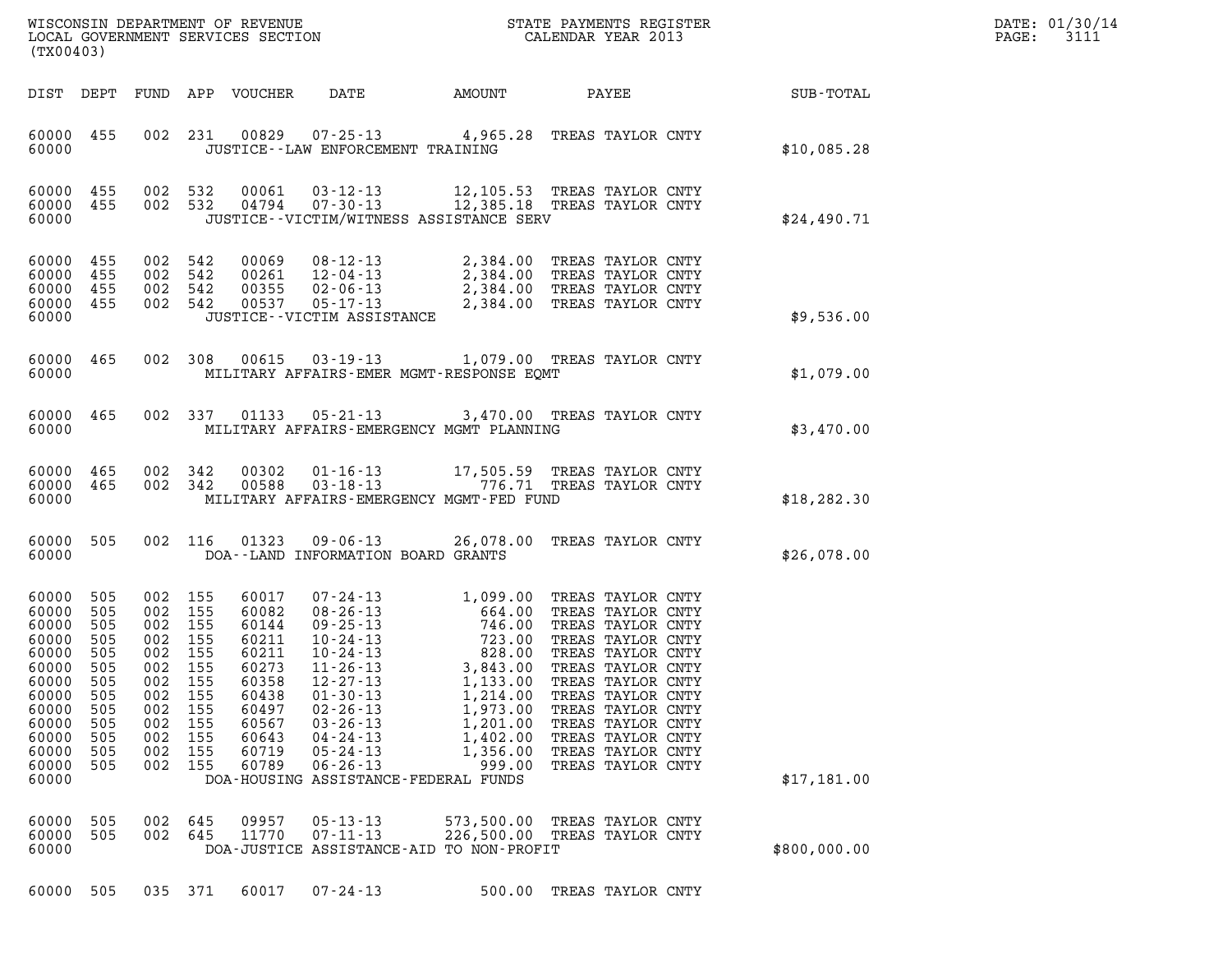| (TX00403)                                                                                                                                                                                                                                                                                    |                                                                                                                                                                                                                       |                                                                                                                                                                                                                       |                                                                                                                                                                                                                       |                                                                                                                                                                                                                                                                                     |                                                                 |                                          |                                                                |                 |
|----------------------------------------------------------------------------------------------------------------------------------------------------------------------------------------------------------------------------------------------------------------------------------------------|-----------------------------------------------------------------------------------------------------------------------------------------------------------------------------------------------------------------------|-----------------------------------------------------------------------------------------------------------------------------------------------------------------------------------------------------------------------|-----------------------------------------------------------------------------------------------------------------------------------------------------------------------------------------------------------------------|-------------------------------------------------------------------------------------------------------------------------------------------------------------------------------------------------------------------------------------------------------------------------------------|-----------------------------------------------------------------|------------------------------------------|----------------------------------------------------------------|-----------------|
| DIST                                                                                                                                                                                                                                                                                         | DEPT                                                                                                                                                                                                                  | FUND                                                                                                                                                                                                                  | APP                                                                                                                                                                                                                   | VOUCHER                                                                                                                                                                                                                                                                             | DATE                                                            | AMOUNT                                   | PAYEE                                                          | SUB-TOTAL       |
| 60000<br>60000<br>60000<br>60000<br>60000<br>60000<br>60000<br>60000<br>60000<br>60000<br>60000<br>60000<br>60000<br>60000<br>60000<br>60000<br>60000<br>60000<br>60000<br>60000<br>60000<br>60000<br>60000<br>60000<br>60000<br>60000<br>60000<br>60000<br>60000<br>60000<br>60000<br>60000 | 505<br>505<br>505<br>505<br>505<br>505<br>505<br>505<br>505<br>505<br>505<br>505<br>505<br>505<br>505<br>505<br>505<br>505<br>505<br>505<br>505<br>505<br>505<br>505<br>505<br>505<br>505<br>505<br>505<br>505<br>505 | 035<br>035<br>035<br>035<br>035<br>035<br>035<br>035<br>035<br>035<br>035<br>035<br>035<br>035<br>035<br>035<br>035<br>035<br>035<br>035<br>035<br>035<br>035<br>035<br>035<br>035<br>035<br>035<br>035<br>035<br>035 | 371<br>371<br>371<br>371<br>371<br>371<br>371<br>371<br>371<br>371<br>371<br>371<br>371<br>371<br>371<br>371<br>371<br>371<br>371<br>371<br>371<br>371<br>371<br>371<br>371<br>371<br>371<br>371<br>371<br>371<br>371 | 60017<br>60017<br>60082<br>60082<br>60082<br>60144<br>60144<br>60144<br>60211<br>60211<br>60358<br>60358<br>60358<br>60438<br>60438<br>60438<br>60497<br>60497<br>60497<br>60567<br>60567<br>60567<br>60643<br>60643<br>60643<br>60719<br>60719<br>60719<br>60789<br>60789<br>60789 | DOA--PUBLIC BENEFITS FUND                                       |                                          |                                                                | \$20,062.00     |
| 60000<br>60000<br>60000                                                                                                                                                                                                                                                                      | 835<br>835                                                                                                                                                                                                            | 002<br>002                                                                                                                                                                                                            | 105<br>105                                                                                                                                                                                                            | 81610                                                                                                                                                                                                                                                                               | 44506 07-22-13<br>11-18-13<br>REVENUE - - STATE SHARED REVENUES |                                          | 158,909.84 TREAS TAYLOR CNTY<br>890,744.17 TREAS TAYLOR CNTY   | \$1,049,654.01  |
| 60000<br>60000                                                                                                                                                                                                                                                                               | 835                                                                                                                                                                                                                   | 002                                                                                                                                                                                                                   | 109                                                                                                                                                                                                                   | 01060                                                                                                                                                                                                                                                                               | $07 - 22 - 13$<br>REVENUE - - EXEMPT COMPUTER AID               |                                          | 32,907.00 TREAS TAYLOR CNTY                                    | \$32,907.00     |
| 60000<br>60000<br>60000                                                                                                                                                                                                                                                                      | 835<br>835                                                                                                                                                                                                            | 002                                                                                                                                                                                                                   | 302<br>002 302                                                                                                                                                                                                        | 10115<br>11115                                                                                                                                                                                                                                                                      | $07 - 22 - 13$<br>07-22-13                                      | REVENUE-FIRST DOLLAR/SCHOOL LEVY CREDITS | 1,735,195.22 TREAS TAYLOR CNTY<br>583,158.08 TREAS TAYLOR CNTY | \$2,318,353.30  |
| 60000<br>60000                                                                                                                                                                                                                                                                               | 835                                                                                                                                                                                                                   |                                                                                                                                                                                                                       | 021 363                                                                                                                                                                                                               | 37254                                                                                                                                                                                                                                                                               | 03-25-13<br>REVENUE--LOTTERY CREDIT -                           |                                          | 484,797.76 TREAS TAYLOR CNTY                                   | \$484,797.76    |
| 60000                                                                                                                                                                                                                                                                                        |                                                                                                                                                                                                                       |                                                                                                                                                                                                                       |                                                                                                                                                                                                                       |                                                                                                                                                                                                                                                                                     | DISTRICT TOTAL APPROPRIATIONS                                   |                                          |                                                                | \$11,681,401.30 |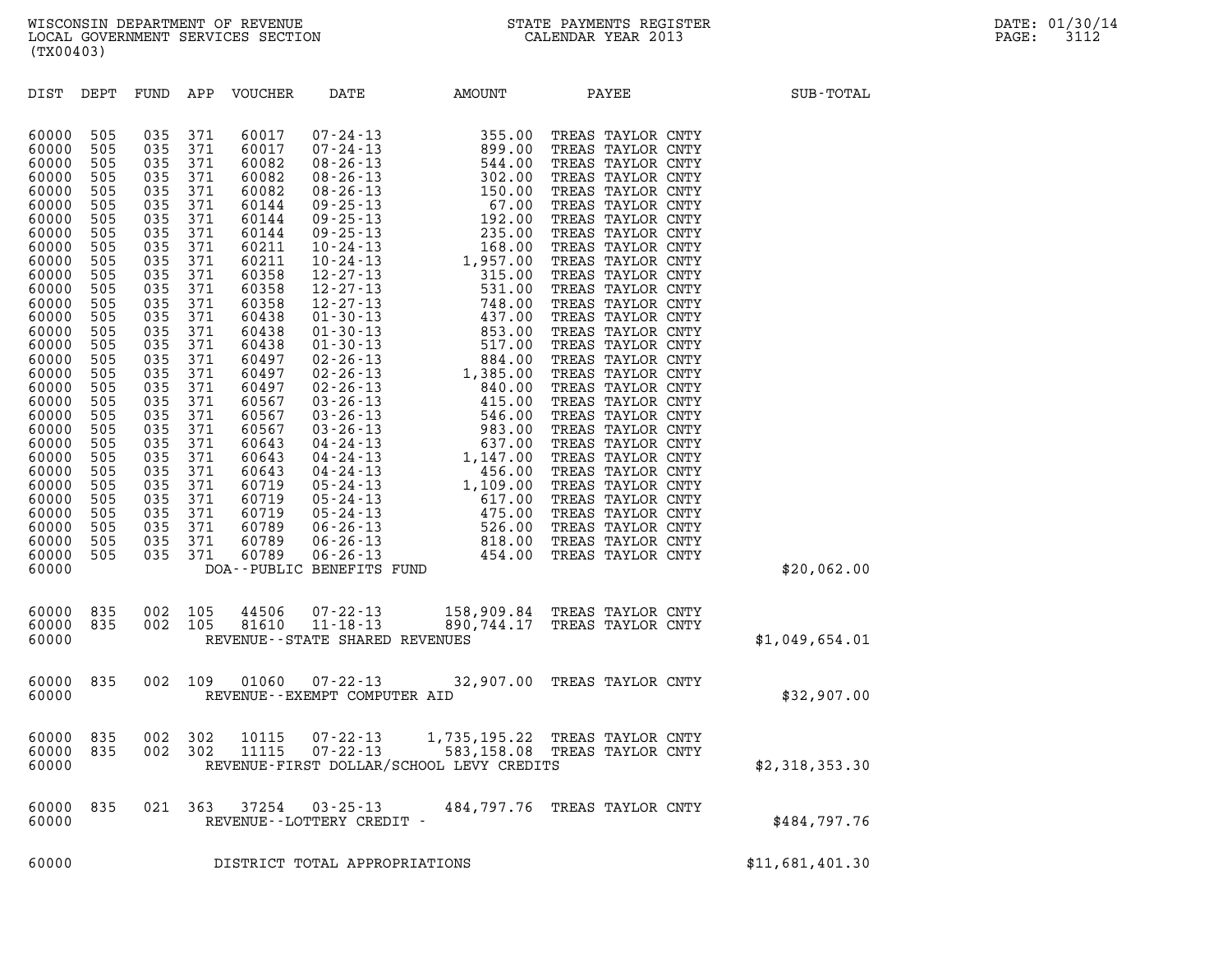| DATE: | 01/30/14 |
|-------|----------|
| PAGE: | 3113     |

| (TX00403)                                                       |                                          | %WISCONSIN DEPARTMENT OF REVENUE $$\tt STATE~PAYMENTS~REGISTER~LOCALSONSTR~QOVERNMENT~SERVICES~SECTION~CALENDAR~YEAR~2013$                                                                                                                                                                            |                                                           |              | DATE: 01/30/14<br>$\mathtt{PAGE:}$<br>3113 |
|-----------------------------------------------------------------|------------------------------------------|-------------------------------------------------------------------------------------------------------------------------------------------------------------------------------------------------------------------------------------------------------------------------------------------------------|-----------------------------------------------------------|--------------|--------------------------------------------|
| DIST DEPT                                                       |                                          | FUND APP VOUCHER DATE AMOUNT                                                                                                                                                                                                                                                                          | <b>PAYEE</b>                                              | SUB-TOTAL    |                                            |
| 60002 165<br>60002                                              |                                          | 002 225 01525<br>SAFETY/PROF SERV--FIRE INSURANCE DUES                                                                                                                                                                                                                                                | 07-03-13 728.11 TREAS TN AURORA                           | \$728.11     |                                            |
| 60002 370<br>60002 370<br>60002                                 |                                          | 000 001<br>$\begin{array}{cccc} \texttt{01DNR} & \texttt{03-13-13} & \texttt{357.75} & \texttt{TREAS} & \texttt{TOWN} & \texttt{AURORA} \\ \texttt{04DNR} & \texttt{10-23-13} & \texttt{461.82} & \texttt{TOWN} & \texttt{AURORA} \end{array}$<br>000 001<br>NAT RESOURCES-SEVERANCE/YIELD/WITHDRAWAL |                                                           | \$819.57     |                                            |
| 60002 370<br>60002                                              |                                          | 36893  06-10-13  282.31  TREAS TN AURORA<br>012 571<br>NAT RESOURCES - - FOREST CROP/MFL/CO FOREST                                                                                                                                                                                                    |                                                           | \$282.31     |                                            |
| 60002 370<br>60002                                              |                                          | 074 670 41057 05-20-13 1,562.67 TREAS TN AURORA<br>NAT RESOURCES - - RU RECYCLING GRANT                                                                                                                                                                                                               |                                                           | \$1,562.67   |                                            |
| 60002 395<br>60002                                              |                                          | 79182  07-01-13  18,309.53  TREAS TN AURORA<br>011 174<br>TRANSPORTATION--FLOOD DAMAGE AID                                                                                                                                                                                                            |                                                           | \$18,309.53  |                                            |
| 60002<br>395<br>60002<br>395<br>60002 395<br>60002 395<br>60002 | 011 191<br>011 191<br>011 191<br>011 191 | 71526  01-07-13  21,371.11 TOWN OF AURORA<br>77526  04-01-13  21,371.11 TOWN OF AURORA<br>85526  07-01-13  21,371.11 TOWN OF AURORA<br>97526  10-07-13  21,371.13 TOWN OF AURORA<br>TRANSPORTATION - - GENERAL TRANSP AIDS - GTA                                                                      |                                                           | \$85,484.46  |                                            |
| 60002 395<br>60002                                              |                                          | 011 278 72377 04-18-13 13,140.98 TREAS TN AURORA<br>TRANSPORTATION--LRIP/TRIP/MSIP GRANTS                                                                                                                                                                                                             |                                                           | \$13, 140.98 |                                            |
| 60002<br>505<br>60002                                           |                                          | 58370  04-26-13  27,821.00  TREAS TN AURORA<br>002 174<br>DOA--TRANSMISSION LINE FEE DISTRIBUTION                                                                                                                                                                                                     |                                                           | \$27,821.00  |                                            |
| 60002 835<br>60002 835<br>60002                                 | 002 105<br>002 105                       | 44479<br>07-22-13<br>$81583$ $11 - 18 - 13$<br>REVENUE - - STATE SHARED REVENUES                                                                                                                                                                                                                      | 7,041.98   TREAS  TN  AURORA<br>39,904.52 TREAS TN AURORA | \$46,946.50  |                                            |
| 60002                                                           |                                          | DISTRICT TOTAL APPROPRIATIONS                                                                                                                                                                                                                                                                         |                                                           | \$195,095.13 |                                            |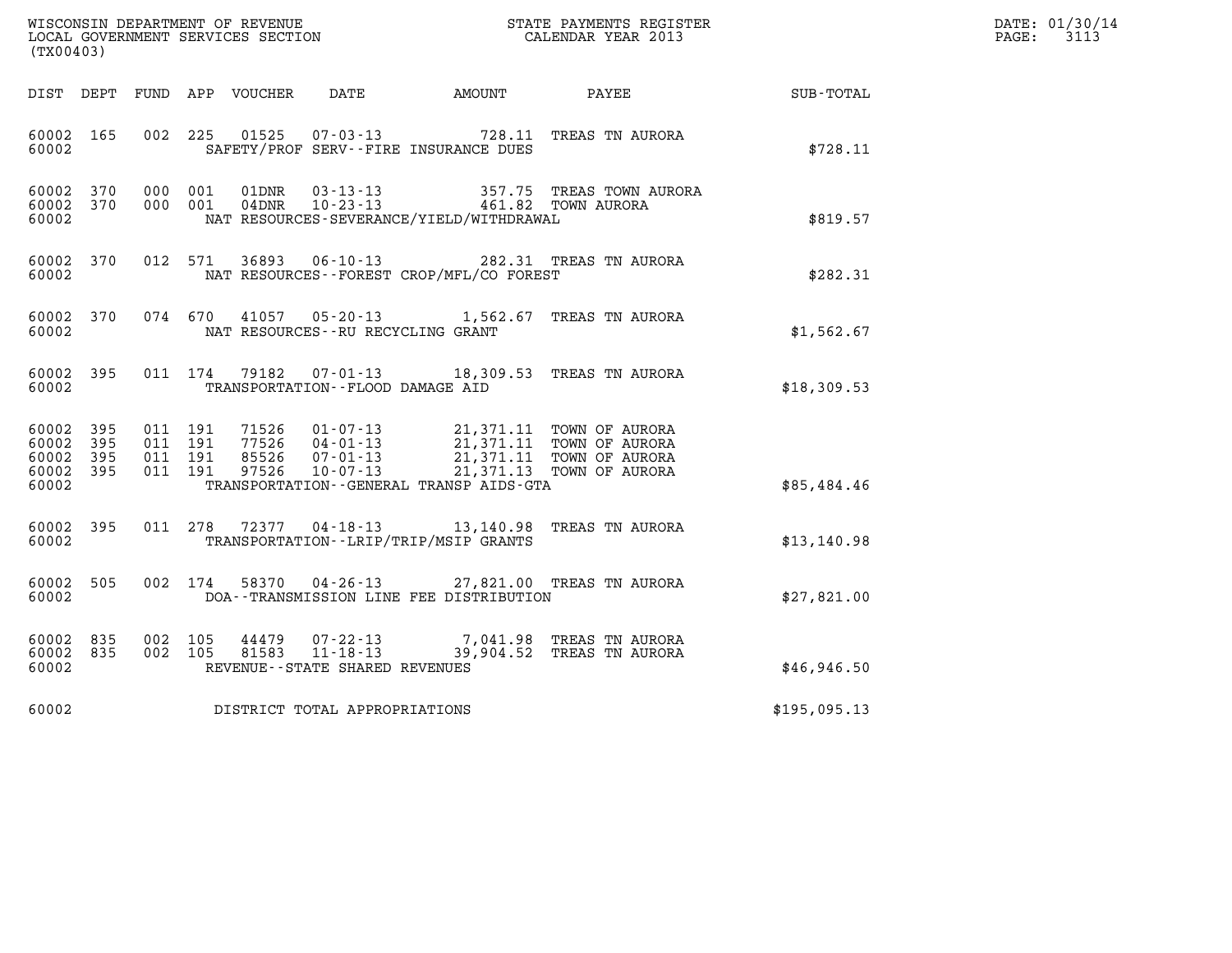| (TX00403)                                     |                   |                                          |         | WISCONSIN DEPARTMENT OF REVENUE<br>LOCAL GOVERNMENT SERVICES SECTION |                                                           |                                                                                   | STATE PAYMENTS REGISTER<br>CALENDAR YEAR 2013                                                                                          |              | DATE: 01/30/14<br>$\mathtt{PAGE:}$<br>3114 |
|-----------------------------------------------|-------------------|------------------------------------------|---------|----------------------------------------------------------------------|-----------------------------------------------------------|-----------------------------------------------------------------------------------|----------------------------------------------------------------------------------------------------------------------------------------|--------------|--------------------------------------------|
|                                               |                   |                                          |         | DIST DEPT FUND APP VOUCHER DATE                                      |                                                           | AMOUNT                                                                            | PAYEE                                                                                                                                  | SUB-TOTAL    |                                            |
| 60004 165<br>60004                            |                   |                                          |         |                                                                      |                                                           | SAFETY/PROF SERV--FIRE INSURANCE DUES                                             | 002 225 01526 07-03-13 1,729.27 TREAS TN BROWNING                                                                                      | \$1,729.27   |                                            |
| 60004 370<br>60004                            |                   | 000 001                                  |         |                                                                      |                                                           | 04DNR  10-23-13  169.29 TOWN BROWNING<br>NAT RESOURCES-SEVERANCE/YIELD/WITHDRAWAL |                                                                                                                                        | \$169.29     |                                            |
| 60004 370<br>60004                            |                   |                                          | 012 571 |                                                                      |                                                           | NAT RESOURCES - - FOREST CROP/MFL/CO FOREST                                       | 36894   06-10-13   361.48   TREAS TN BROWNING                                                                                          | \$361.48     |                                            |
| 60004 395<br>60004<br>60004<br>60004<br>60004 | 395<br>395<br>395 | 011 191<br>011 191<br>011 191<br>011 191 |         | 77527<br>85527<br>97527                                              | $04 - 01 - 13$<br>$07 - 01 - 13$<br>10-07-13              | TRANSPORTATION--GENERAL TRANSP AIDS-GTA                                           | 71527  01-07-13  22,646.60  TOWN OF BROWNING<br>22,646.60 TOWN OF BROWNING<br>22,646.60 TOWN OF BROWNING<br>22,646.63 TOWN OF BROWNING | \$90,586.43  |                                            |
| 60004 835<br>60004 835<br>60004               |                   | 002 105<br>002 105                       |         | 81584                                                                | $11 - 18 - 13$<br>REVENUE--STATE SHARED REVENUES          | 33,602.42                                                                         | 44480 07-22-13 5,928.33 TREAS TN BROWNING<br>TREAS TN BROWNING                                                                         | \$39,530.75  |                                            |
| 60004 835<br>60004                            |                   |                                          |         |                                                                      | 002 109 03367 07-22-13<br>REVENUE - - EXEMPT COMPUTER AID |                                                                                   | 3.00 TREAS TN BROWNING                                                                                                                 | \$3.00       |                                            |
| 60004                                         |                   |                                          |         |                                                                      | DISTRICT TOTAL APPROPRIATIONS                             |                                                                                   |                                                                                                                                        | \$132,380.22 |                                            |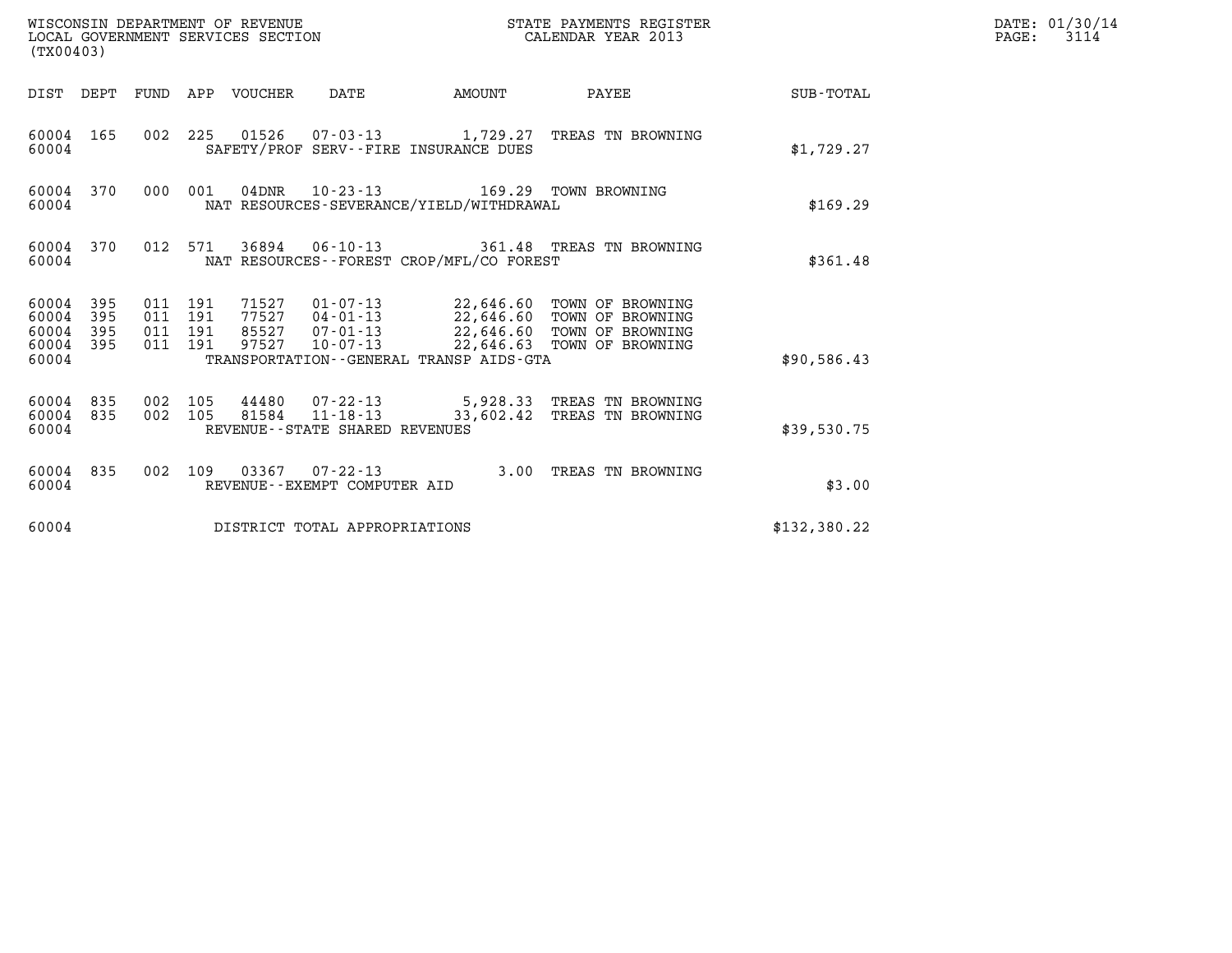| DATE: | 01/30/14 |
|-------|----------|
| PAGE: | 3115     |

| WISCONSIN DEPARTMENT OF REVENUE<br>LOCAL GOVERNMENT SERVICES SECTION<br>LOCAL GOVERNMENT SERVICES SECTION<br>(TX00403) |                   |     |                                          |                |                                                     |                                              | STATE PAYMENTS REGISTER<br>CALENDAR YEAR 2013                                                                                                                                                       |               | DATE: 01/30/14<br>PAGE:<br>3115 |
|------------------------------------------------------------------------------------------------------------------------|-------------------|-----|------------------------------------------|----------------|-----------------------------------------------------|----------------------------------------------|-----------------------------------------------------------------------------------------------------------------------------------------------------------------------------------------------------|---------------|---------------------------------|
|                                                                                                                        |                   |     | DIST DEPT FUND APP VOUCHER               |                | DATE                                                | AMOUNT                                       | PAYEE                                                                                                                                                                                               | SUB-TOTAL     |                                 |
| 60006<br>60006                                                                                                         | 165               | 002 | 225                                      |                |                                                     | SAFETY/PROF SERV--FIRE INSURANCE DUES        | 01527  07-03-13  1,781.07  TREAS TN CHELSEA                                                                                                                                                         | \$1,781.07    |                                 |
| 60006<br>60006<br>60006                                                                                                | 370<br>370        |     | 000 001<br>000 001                       |                |                                                     | NAT RESOURCES-SEVERANCE/YIELD/WITHDRAWAL     | 01DNR  03-13-13    1,778.92 TREAS TOWN CHELSEA<br>04DNR    10-23-13    260.65 TOWN CHELSEA                                                                                                          | \$2,039.57    |                                 |
| 60006<br>60006                                                                                                         | 370               |     | 012 571                                  |                |                                                     | NAT RESOURCES--FOREST CROP/MFL/CO FOREST     | 36895  06-10-13  594.25  TREAS TN CHELSEA                                                                                                                                                           | \$594.25      |                                 |
| 60006<br>60006                                                                                                         | 370               |     | 012 584                                  | 00105          |                                                     | NAT RESOURCES -- PMT IN LIEU OF TAXES        | 09-03-13 874.21 TREAS TN CHELSEA                                                                                                                                                                    | \$874.21      |                                 |
| 60006<br>60006                                                                                                         | 370               |     | 072 667                                  |                | NAT RESOURCES - - PECFA AIDS                        |                                              | 00332 12-12-13 6,190.95 CHELSEA, TOWN OF                                                                                                                                                            | \$6,190.95    |                                 |
| 60006<br>60006<br>60006<br>60006 395<br>60006                                                                          | 395<br>395<br>395 |     | 011 191<br>011 191<br>011 191<br>011 191 | 85528<br>97528 | $07 - 01 - 13$<br>$10 - 07 - 13$                    | TRANSPORTATION - - GENERAL TRANSP AIDS - GTA | 71528  01-07-13  25,044.11  TOWN OF CHELSEA<br>77528  04-01-13  25,044.11  TOWN OF CHELSEA<br>85528  07-01-13  25.044.11  TOWN OF CHELSEA<br>25,044.11 TOWN OF CHELSEA<br>25,044.11 TOWN OF CHELSEA | \$100, 176.44 |                                 |
| 60006<br>60006                                                                                                         | 395               |     | 011 278                                  |                |                                                     | TRANSPORTATION - - LRIP/TRIP/MSIP GRANTS     | 91436  10-17-13  11,687.00 TREAS TN CHELSEA                                                                                                                                                         | \$11,687.00   |                                 |
| 60006<br>60006 835<br>60006                                                                                            | 835               |     | 002 105<br>002 105                       | 44481<br>81585 | $11 - 18 - 13$<br>REVENUE - - STATE SHARED REVENUES |                                              | 07-22-13 3,986.75 TREAS TN CHELSEA<br>22,591.57 TREAS TN CHELSEA                                                                                                                                    | \$26,578.32   |                                 |
| 60006                                                                                                                  |                   |     |                                          |                | DISTRICT TOTAL APPROPRIATIONS                       |                                              |                                                                                                                                                                                                     | \$149,921.81  |                                 |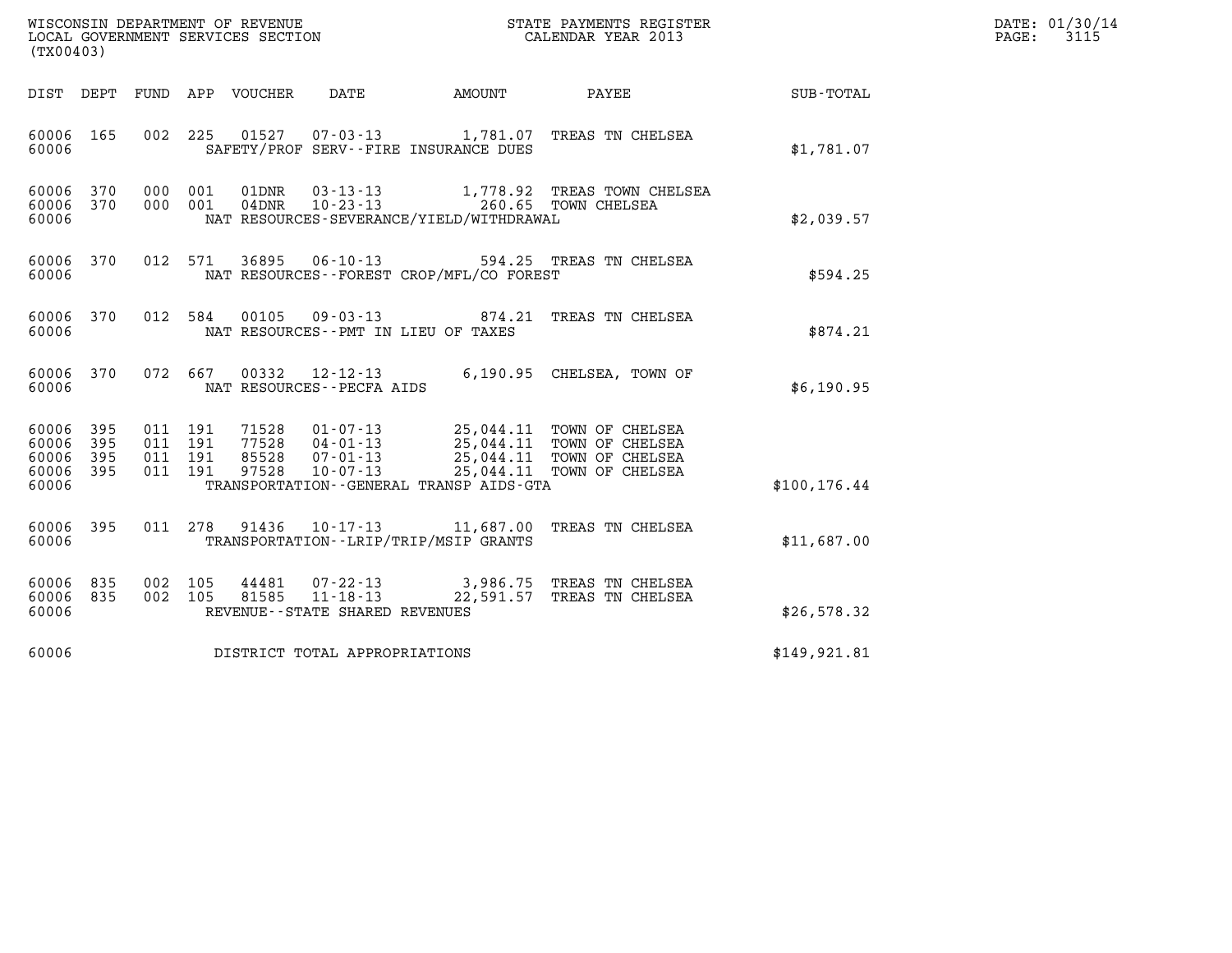| WISCONSIN DEPARTMENT OF REVENUE   | STATE PAYMENTS REGISTER | DATE: 01/30/14 |
|-----------------------------------|-------------------------|----------------|
| LOCAL GOVERNMENT SERVICES SECTION | CALENDAR YEAR 2013      | 3116<br>PAGE:  |

| (TX00403)                                 |                          |                          |                          |                         |                                                                 |                                                                                                      |                                                                                  |                  |
|-------------------------------------------|--------------------------|--------------------------|--------------------------|-------------------------|-----------------------------------------------------------------|------------------------------------------------------------------------------------------------------|----------------------------------------------------------------------------------|------------------|
| DIST                                      | DEPT                     | FUND                     | APP                      | VOUCHER                 | DATE                                                            | AMOUNT                                                                                               | PAYEE                                                                            | <b>SUB-TOTAL</b> |
| 60008<br>60008                            | 165                      | 002                      | 225                      | 01528                   |                                                                 | 07-03-13 583.06<br>SAFETY/PROF SERV--FIRE INSURANCE DUES                                             | TREAS TN CLEVELAND                                                               | \$583.06         |
| 60008<br>60008                            | 370                      | 002                      | 503                      | 16073                   | $02 - 06 - 13$                                                  | 5,372.09<br>NAT RESOURCES--AIDS IN LIEU OF TAXES                                                     | TREAS TN CLEVELAND<br>TOWN SHARE 249.57                                          | \$5,372.09       |
| 60008<br>60008                            | 370                      | 012                      | 571                      | 36896                   | $06 - 10 - 13$                                                  | NAT RESOURCES - - FOREST CROP/MFL/CO FOREST                                                          | 439.75 TREAS TN CLEVELAND                                                        | \$439.75         |
| 60008<br>60008<br>60008                   | 370<br>370               | 012<br>012               | 579<br>579               | 18876<br>18876          | 04-15-13<br>04-15-13                                            | 784.54<br>148.28<br>NAT RESOURCES--AIDS IN LIEU OF TAXES                                             | TREAS TN CLEVELAND<br>TREAS TOWN CLEVELAND                                       | \$932.82         |
| 60008<br>60008                            | 370                      | 012                      | 584                      | 00106                   | $09 - 03 - 13$                                                  | 579.72<br>NAT RESOURCES -- PMT IN LIEU OF TAXES                                                      | TREAS TN CLEVELAND                                                               | \$579.72         |
| 60008<br>60008<br>60008<br>60008<br>60008 | 395<br>395<br>395<br>395 | 011<br>011<br>011<br>011 | 191<br>191<br>191<br>191 | 71529<br>77529<br>97529 | $01 - 07 - 13$<br>$04 - 01 - 13$<br>85529 07-01-13<br>10-07-13  | 13,138.73<br>13, 138. 73<br>13, 138. 73<br>13,138.74<br>TRANSPORTATION - - GENERAL TRANSP AIDS - GTA | TOWN OF CLEVELAND<br>TOWN OF CLEVELAND<br>TOWN OF CLEVELAND<br>TOWN OF CLEVELAND | \$52,554.93      |
| 60008<br>60008<br>60008                   | 835<br>835               | 002<br>002               | 105<br>105               | 44482<br>81586          | 07-22-13<br>$11 - 18 - 13$<br>REVENUE - - STATE SHARED REVENUES | 18,445.59                                                                                            | 3,250.29 TREAS TN CLEVELAND<br>TREAS TN CLEVELAND                                | \$21,695.88      |
| 60008                                     |                          |                          |                          |                         | DISTRICT TOTAL APPROPRIATIONS                                   |                                                                                                      |                                                                                  | \$82,158.25      |

LOCAL GOVERNMENT SERVICES SECTION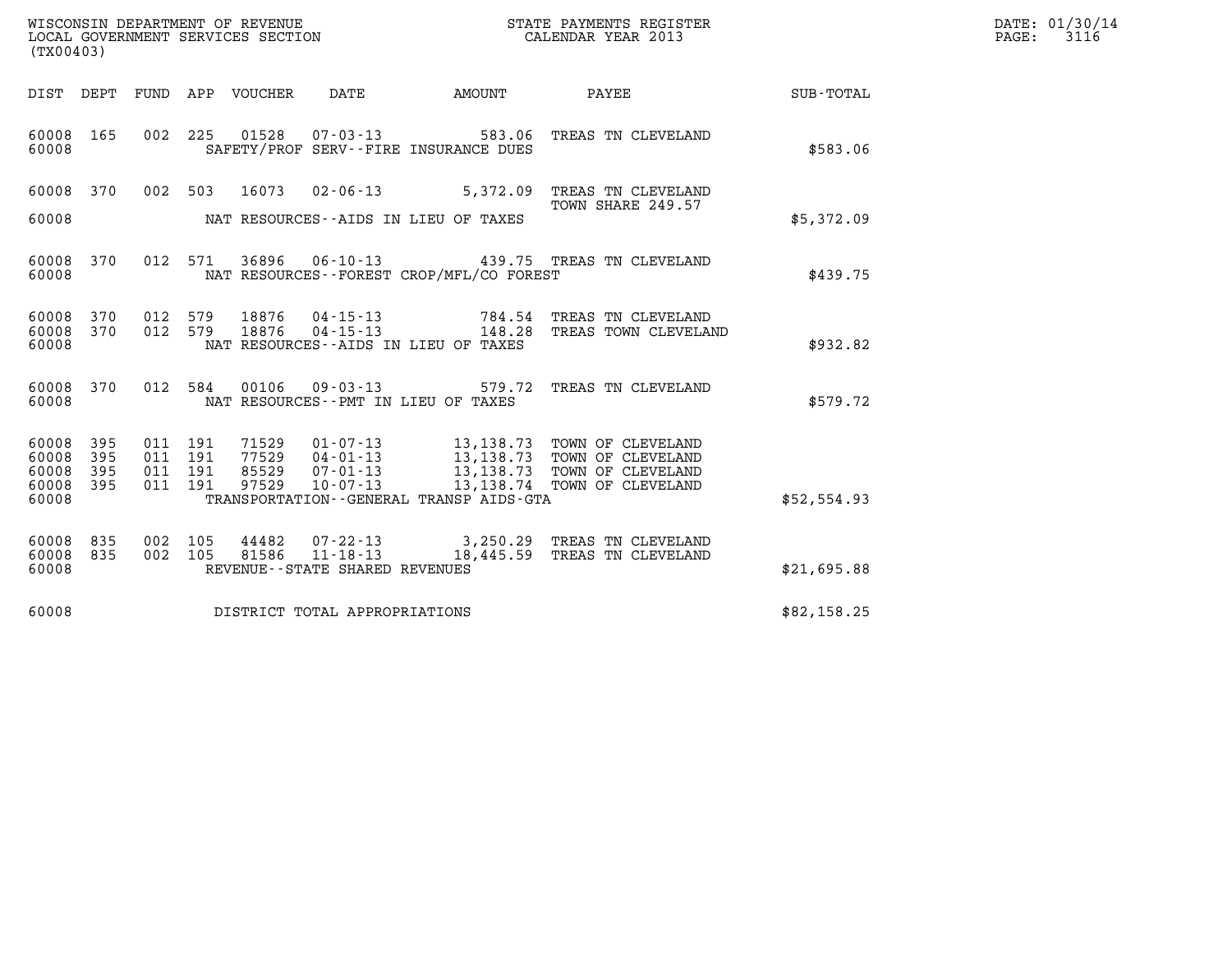| WISCONSIN DEPARTMENT OF REVENUE<br>LOCAL GOVERNMENT SERVICES SECTION<br>(TX00403) |            |                                          |     |                                 |                                |                                              | STATE PAYMENTS REGISTER<br>CALENDAR YEAR 2013                                                                                                           |               | DATE: 01/30/14<br>$\mathtt{PAGE:}$<br>3117 |
|-----------------------------------------------------------------------------------|------------|------------------------------------------|-----|---------------------------------|--------------------------------|----------------------------------------------|---------------------------------------------------------------------------------------------------------------------------------------------------------|---------------|--------------------------------------------|
|                                                                                   |            |                                          |     | DIST DEPT FUND APP VOUCHER DATE |                                | <b>AMOUNT</b>                                | PAYEE SUB-TOTAL                                                                                                                                         |               |                                            |
| 60010 165<br>60010                                                                |            |                                          |     |                                 |                                | SAFETY/PROF SERV--FIRE INSURANCE DUES        | 002 225 01529 07-03-13 1,451.83 TREAS TN DEER CREEK                                                                                                     | \$1,451.83    |                                            |
| 60010 370<br>60010<br>60010                                                       | 370        | 000 001<br>000 001                       |     |                                 |                                | NAT RESOURCES-SEVERANCE/YIELD/WITHDRAWAL     | $01DNR$ $03-13-13$ $1.67$ TREAS TOWN DEER CREEK<br>$04DNR$ $10-23-13$ $594.43$ TOWN DEER CREEK                                                          | \$596.10      |                                            |
| 60010 370<br>60010                                                                |            | 012 571                                  |     |                                 |                                | NAT RESOURCES--FOREST CROP/MFL/CO FOREST     | 36897 06-10-13 52.40 TREAS TN DEER CREEK                                                                                                                | \$52.40       |                                            |
| 60010 395<br>60010<br>60010<br>60010 395<br>60010                                 | 395<br>395 | 011 191<br>011 191<br>011 191<br>011 191 |     | 71530<br>85530<br>97530         | 07-01-13<br>$10 - 07 - 13$     | TRANSPORTATION - - GENERAL TRANSP AIDS - GTA | 01-07-13 28,997.60 TOWN OF DEER CREEK<br>77530  04-01-13  28,997.60  TOWN OF DEER CREEK<br>28,997.60 TOWN OF DEER CREEK<br>28,997.63 TOWN OF DEER CREEK | \$115,990.43  |                                            |
| 60010 835<br>60010 835<br>60010                                                   |            | 002<br>002 105                           | 105 |                                 | REVENUE--STATE SHARED REVENUES |                                              | 44483 07-22-13 9,759.82 TREAS TN DEER CREEK<br>81587  11-18-13  55,310.46  TREAS TN DEER CREEK                                                          | \$65,070.28   |                                            |
| 60010 835<br>60010                                                                |            | 002 109                                  |     |                                 | REVENUE--EXEMPT COMPUTER AID   |                                              | 03368  07-22-13  3.00  TREAS TN DEER CREEK                                                                                                              | \$3.00        |                                            |
| 60010                                                                             |            |                                          |     |                                 | DISTRICT TOTAL APPROPRIATIONS  |                                              |                                                                                                                                                         | \$183, 164.04 |                                            |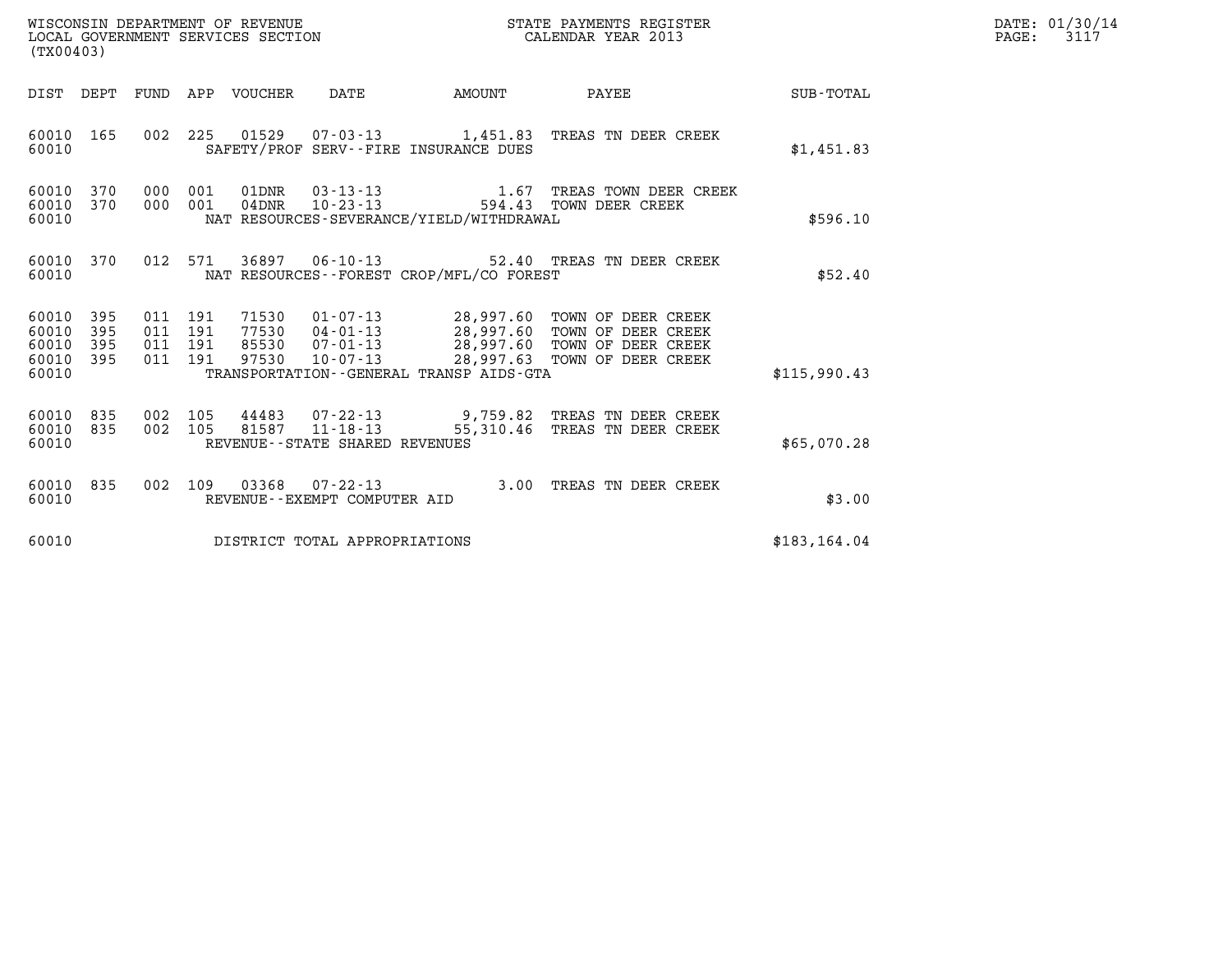| WISCONSIN DEPARTMENT OF REVENUE   | STATE PAYMENTS REGISTER | DATE: 01/30/14 |
|-----------------------------------|-------------------------|----------------|
| LOCAL GOVERNMENT SERVICES SECTION | CALENDAR YEAR 2013      | 3118<br>PAGE:  |

| (TX00403)                                                                                                                                                                                                                                                                                                       |  |                                          |              | DATE: 01/30/14<br>3118<br>$\mathtt{PAGE}$ : |
|-----------------------------------------------------------------------------------------------------------------------------------------------------------------------------------------------------------------------------------------------------------------------------------------------------------------|--|------------------------------------------|--------------|---------------------------------------------|
| DIST DEPT FUND APP VOUCHER DATE AMOUNT                                                                                                                                                                                                                                                                          |  | PAYEE                                    | SUB-TOTAL    |                                             |
| 002 225 01530 07-03-13 526.38 TREAS TN FORD<br>60012 165<br>60012<br>SAFETY/PROF SERV--FIRE INSURANCE DUES                                                                                                                                                                                                      |  |                                          | \$526.38     |                                             |
| 000 001<br>02DNR  07-03-13  1,285.49 TREAS TOWN FORD<br>60012 370<br>60012 370<br>000 001<br>04DNR 10-23-13<br>05DNR 11-21-13<br>60012 370<br>000 001<br>60012<br>NAT RESOURCES-SEVERANCE/YIELD/WITHDRAWAL                                                                                                      |  | 764.35 TOWN FORD<br>8.54 TREAS TOWN FORD | \$2,058.38   |                                             |
| 012 571 36898 06-10-13 231.22 TREAS TN FORD<br>60012 370<br>60012<br>NAT RESOURCES - - FOREST CROP/MFL/CO FOREST                                                                                                                                                                                                |  |                                          | \$231.22     |                                             |
| 012 584 00108 09-03-13 881.84 TREAS TN FORD<br>60012 370<br>60012<br>NAT RESOURCES--PMT IN LIEU OF TAXES                                                                                                                                                                                                        |  |                                          | \$881.84     |                                             |
| 60012 395<br>011 191<br>71531  01-07-13  13,954.87  TOWN OF FORD<br>77531  04-01-13  13,954.87  TOWN OF FORD<br>85531  07-01-13  13,954.87  TOWN OF FORD<br>60012 395<br>011 191<br>60012 395<br>011 191<br>60012 395<br>011 191<br>97531<br>$10 - 07 - 13$<br>60012<br>TRANSPORTATION--GENERAL TRANSP AIDS-GTA |  | 13,954.89 TOWN OF FORD                   | \$55,819.50  |                                             |
| 002 174 58370 04-26-13 12,694.00 TREAS TN FORD<br>60012 505<br>60012<br>DOA--TRANSMISSION LINE FEE DISTRIBUTION                                                                                                                                                                                                 |  |                                          | \$12,694.00  |                                             |
| 60012 835<br>002 105 44484 07-22-13 3,619.70 TREAS TN FORD<br>002 105 81588 11-18-13 20,511.63 TREAS TN FORD<br>60012 835<br>60012<br>REVENUE--STATE SHARED REVENUES                                                                                                                                            |  |                                          | \$24, 131.33 |                                             |
| 60012<br>DISTRICT TOTAL APPROPRIATIONS                                                                                                                                                                                                                                                                          |  |                                          | \$96,342.65  |                                             |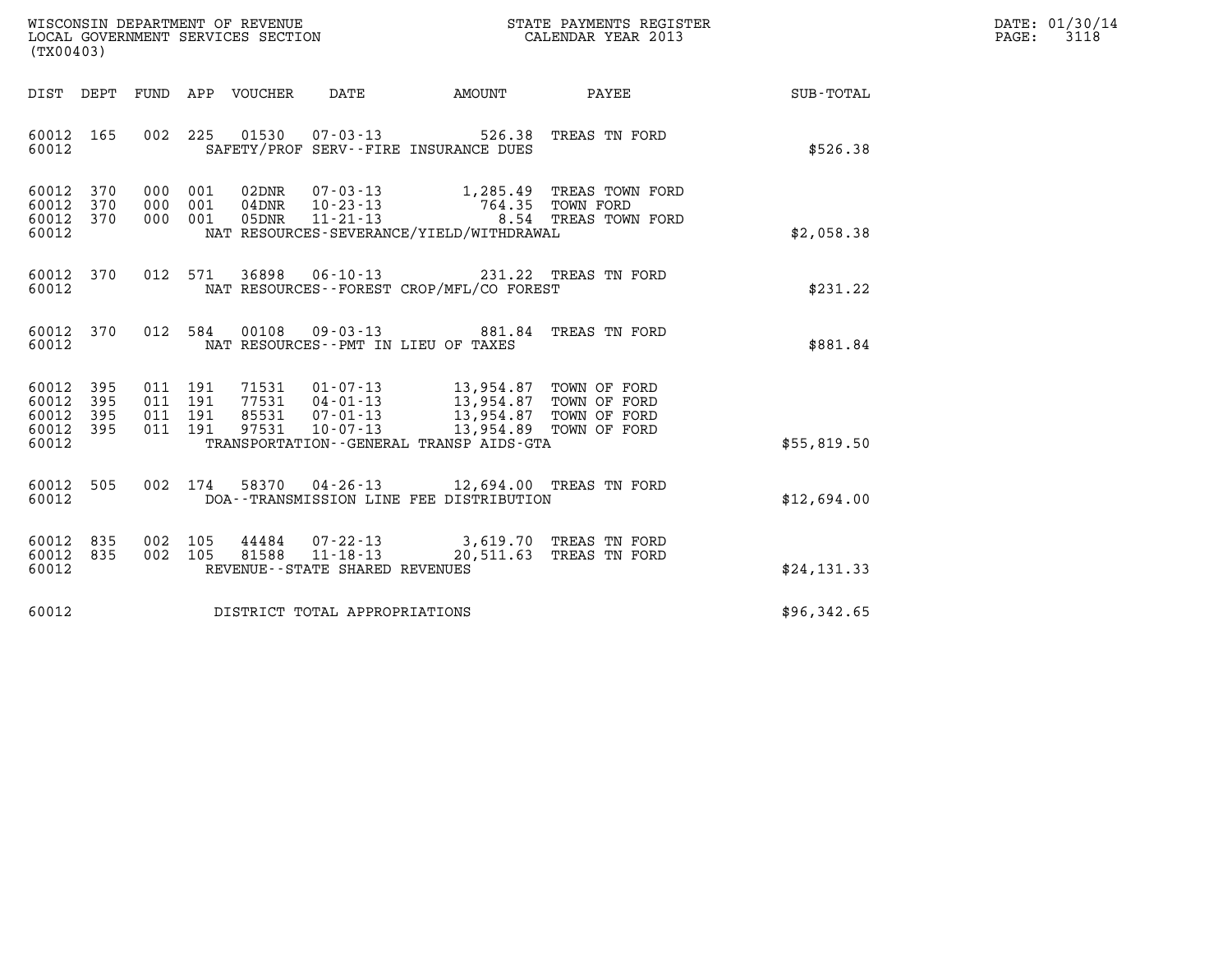| WISCONSIN DEPARTMENT OF REVENUE   | STATE PAYMENTS REGISTER | DATE: 01/30/14 |
|-----------------------------------|-------------------------|----------------|
| LOCAL GOVERNMENT SERVICES SECTION | CALENDAR YEAR 2013      | 3119<br>PAGE:  |

| (TX00403)                                                             |                                                                                             |                                                                                                                                                                     |                                                                                    |                  |
|-----------------------------------------------------------------------|---------------------------------------------------------------------------------------------|---------------------------------------------------------------------------------------------------------------------------------------------------------------------|------------------------------------------------------------------------------------|------------------|
| DIST<br>DEPT                                                          | APP<br>FUND<br><b>VOUCHER</b>                                                               | DATE<br>AMOUNT                                                                                                                                                      | PAYEE                                                                              | <b>SUB-TOTAL</b> |
| 60014<br>165<br>60014                                                 | 002<br>225<br>01531                                                                         | $07 - 03 - 13$<br>920.25<br>SAFETY/PROF SERV--FIRE INSURANCE DUES                                                                                                   | TREAS TN GOODRICH                                                                  | \$920.25         |
| 60014<br>370<br>370<br>60014<br>60014<br>370<br>60014<br>370<br>60014 | 000<br>001<br>01DNR<br>001<br>000<br>02DNR<br>000<br>001<br>$04$ DNR<br>000<br>001<br>05DNR | $03 - 13 - 13$<br>1,286.84<br>$07 - 03 - 13$<br>633.50<br>$10 - 23 - 13$<br>976.34<br>$11 - 21 - 13$<br>230.75<br>NAT RESOURCES-SEVERANCE/YIELD/WITHDRAWAL          | TREAS TOWN GOODRICH<br>TREAS TOWN GOODRICH<br>TOWN GOODRICH<br>TREAS TOWN GOODRICH | \$3,127.43       |
| 60014<br>370<br>60014                                                 | 36899<br>012<br>571                                                                         | $06 - 10 - 13$<br>NAT RESOURCES - - FOREST CROP/MFL/CO FOREST                                                                                                       | 1,291.13 TREAS TN GOODRICH                                                         | \$1,291.13       |
| 60014<br>395<br>395<br>60014<br>395<br>60014<br>60014<br>395<br>60014 | 191<br>71532<br>011<br>011<br>191<br>77532<br>011<br>191<br>85532<br>011<br>191<br>97532    | $01 - 07 - 13$<br>20,095.62<br>$04 - 01 - 13$<br>20,095.62<br>$07 - 01 - 13$<br>20,095.62<br>$10 - 07 - 13$<br>20,095.63<br>TRANSPORTATION--GENERAL TRANSP AIDS-GTA | TOWN OF GOODRICH<br>TOWN OF GOODRICH<br>TOWN OF GOODRICH<br>TOWN OF GOODRICH       | \$80,382.49      |
| 835<br>60014<br>835<br>60014<br>60014                                 | 002<br>105<br>44485<br>105<br>81589<br>002                                                  | $07 - 22 - 13$<br>4,600.33<br>$11 - 18 - 13$<br>26,068.52<br>REVENUE--STATE SHARED REVENUES                                                                         | TREAS TN GOODRICH<br>TREAS TN GOODRICH                                             | \$30,668.85      |
| 60014                                                                 |                                                                                             | DISTRICT TOTAL APPROPRIATIONS                                                                                                                                       |                                                                                    | \$116,390.15     |

LOCAL GOVERNMENT SERVICES SECTION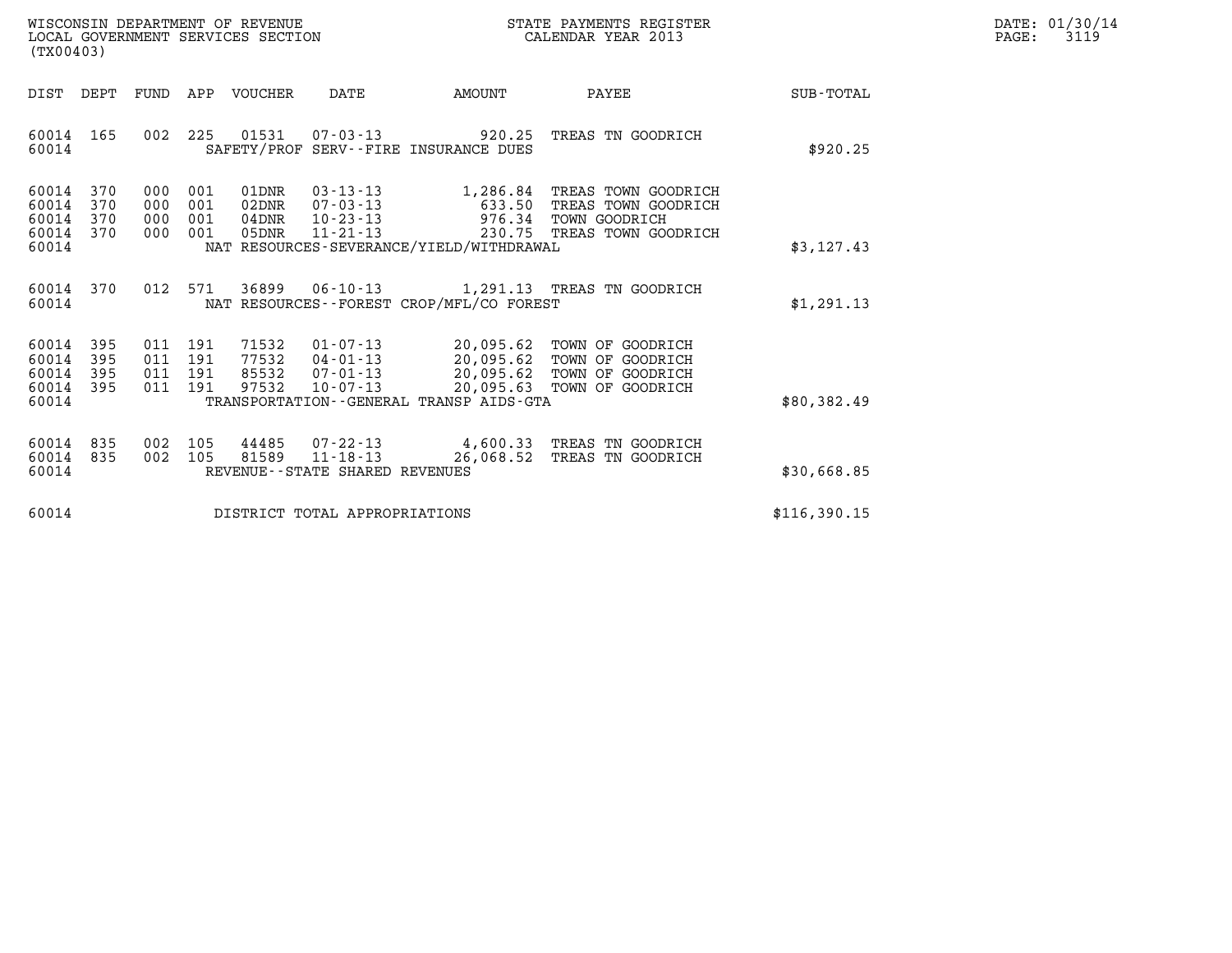| WISCONSIN DEPARTMENT OF REVENUE   | STATE PAYMENTS REGISTER | DATE: 01/30/14 |
|-----------------------------------|-------------------------|----------------|
| LOCAL GOVERNMENT SERVICES SECTION | CALENDAR YEAR 2013      | 3120<br>PAGE:  |

| WISCONSIN DEPARTMENT OF REVENUE<br>LOCAL GOVERNMENT SERVICES SECTION<br>(TX00403) |                          |                          |                          |                                  |                                                                       |                                                                                    | STATE PAYMENTS REGISTER<br>CALENDAR YEAR 2013                                              |                  |
|-----------------------------------------------------------------------------------|--------------------------|--------------------------|--------------------------|----------------------------------|-----------------------------------------------------------------------|------------------------------------------------------------------------------------|--------------------------------------------------------------------------------------------|------------------|
| DIST                                                                              | DEPT                     | FUND                     | APP                      | VOUCHER                          | DATE                                                                  | AMOUNT                                                                             | PAYEE                                                                                      | <b>SUB-TOTAL</b> |
| 60016<br>60016                                                                    | 165                      | 002                      | 225                      | 01532                            | $07 - 03 - 13$                                                        | 1,308.19<br>SAFETY/PROF SERV--FIRE INSURANCE DUES                                  | TREAS TN GREENWOOD                                                                         | \$1,308.19       |
| 60016<br>60016<br>60016<br>60016<br>60016                                         | 370<br>370<br>370<br>370 | 000<br>000<br>000<br>000 | 001<br>001<br>001<br>001 | 01DNR<br>02DNR<br>04DNR<br>05DNR | $03 - 13 - 13$<br>07-03-13<br>$10 - 23 - 13$<br>$11 - 21 - 13$        | 4,181.68<br>239.40<br>192.05<br>118.52<br>NAT RESOURCES-SEVERANCE/YIELD/WITHDRAWAL | TREAS TOWN GREENWOOD<br>TREAS TOWN GREENWOOD<br>TOWN GREENWOOD<br>TREAS TOWN GREENWOOD     | \$4,731.65       |
| 60016<br>60016                                                                    | 370                      | 002                      | 503                      | 16074                            | $02 - 06 - 13$                                                        | 6,382.53<br>NAT RESOURCES -- AIDS IN LIEU OF TAXES                                 | TREAS TN GREENWOOD<br>TOWN SHARE 315.58                                                    | \$6,382.53       |
| 60016<br>60016                                                                    | 370                      | 012                      | 571                      | 36900                            | $06 - 10 - 13$                                                        | NAT RESOURCES - - FOREST CROP/MFL/CO FOREST                                        | 1,280.12 TREAS TN GREENWOOD                                                                | \$1,280.12       |
| 60016<br>60016                                                                    | 370                      | 012                      | 579                      | 18877                            | $04 - 15 - 13$                                                        | 19.47<br>NAT RESOURCES -- AIDS IN LIEU OF TAXES                                    | TREAS TOWN GREENWOOD                                                                       | \$19.47          |
| 60016<br>60016<br>60016<br>60016<br>60016                                         | 395<br>395<br>395<br>395 | 011<br>011<br>011<br>011 | 191<br>191<br>191<br>191 | 71533<br>77533<br>85533<br>97533 | $01 - 07 - 13$<br>04-01-13<br>$07 - 01 - 13$<br>10-07-13              | 29,198.72<br>29,198.72<br>29,198.73<br>TRANSPORTATION--GENERAL TRANSP AIDS-GTA     | TOWN OF GREENWOOD<br>29,198.72 TOWN OF GREENWOOD<br>TOWN OF GREENWOOD<br>TOWN OF GREENWOOD | \$116,794.89     |
| 60016<br>60016<br>60016                                                           | 835<br>835               | 002<br>002               | 105<br>105               | 44486<br>81590                   | $07 - 22 - 13$<br>$11 - 18 - 13$<br>REVENUE - - STATE SHARED REVENUES | 5,093.76<br>28,864.67                                                              | TREAS TN GREENWOOD<br>TREAS TN GREENWOOD                                                   | \$33,958.43      |
| 60016                                                                             |                          |                          |                          |                                  | DISTRICT TOTAL APPROPRIATIONS                                         |                                                                                    |                                                                                            | \$164, 475.28    |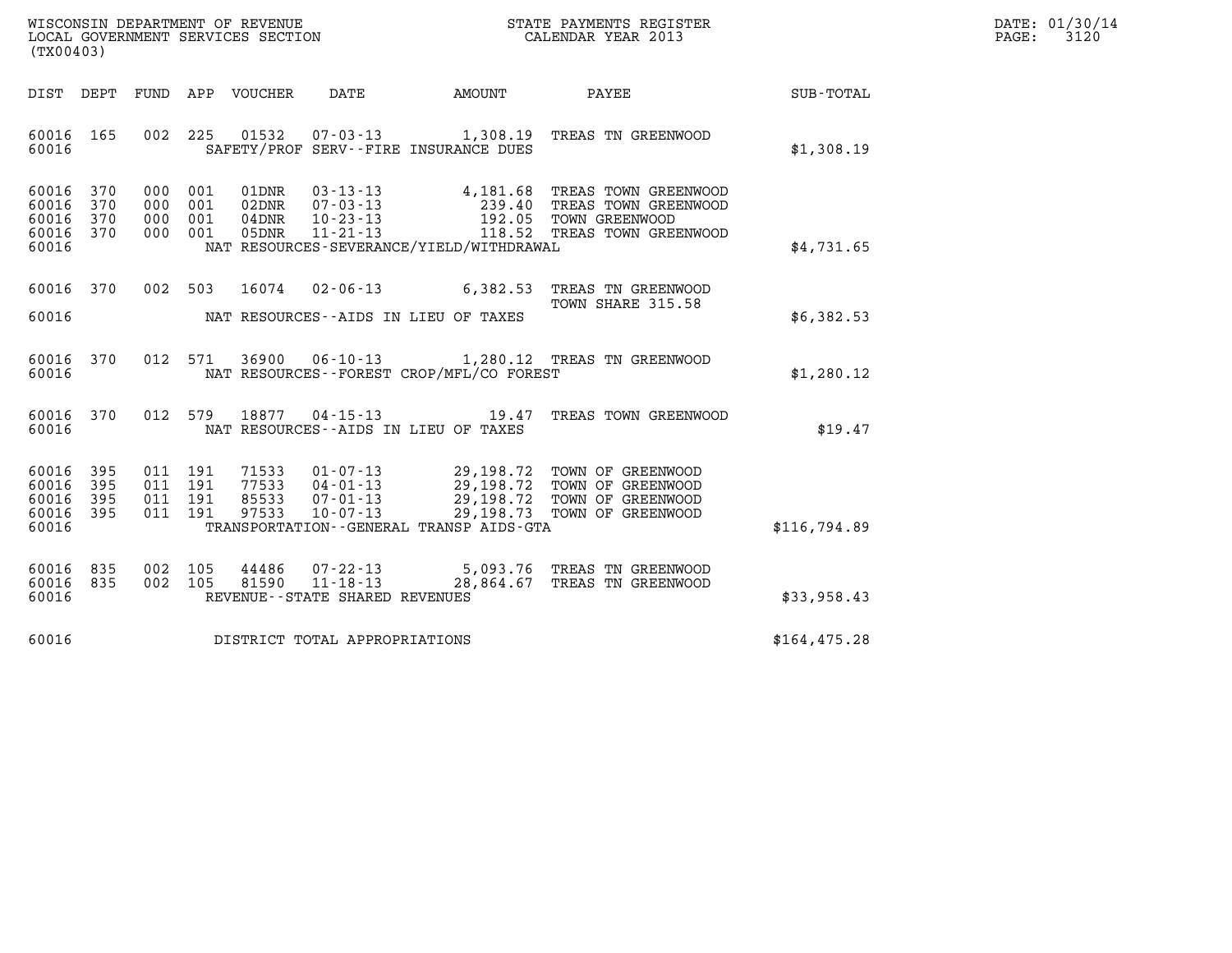| DATE: | 01/30/14 |
|-------|----------|
| PAGE: | 3121     |

| WISCONSIN DEPARTMENT OF REVENUE<br>(TX00403)                          | LOCAL GOVERNMENT SERVICES SECTION                                                                              | STATE PAYMENTS REGISTER<br>CALENDAR YEAR 2013                                                                                                                   |                 | DATE: 01/30/14<br>$\mathtt{PAGE:}$<br>3121 |
|-----------------------------------------------------------------------|----------------------------------------------------------------------------------------------------------------|-----------------------------------------------------------------------------------------------------------------------------------------------------------------|-----------------|--------------------------------------------|
| DIST DEPT FUND APP VOUCHER                                            | <b>AMOUNT</b><br>DATE                                                                                          |                                                                                                                                                                 | PAYEE SUB-TOTAL |                                            |
| 60018<br>165<br>60018                                                 | 002 225<br>SAFETY/PROF SERV--FIRE INSURANCE DUES                                                               |                                                                                                                                                                 | \$888.04        |                                            |
| 60018<br>370<br>60018<br>370<br>60018                                 | $07 - 03 - 13$<br>000 001<br>02DNR<br>$04$ DNR<br>000 001<br>NAT RESOURCES-SEVERANCE/YIELD/WITHDRAWAL          | 8.80 TREAS TOWN GROVER<br>10-23-13 8,836.17 TOWN GROVER                                                                                                         | \$8,844.97      |                                            |
| 60018<br>370<br>60018                                                 | 012 571<br>NAT RESOURCES - - FOREST CROP/MFL/CO FOREST                                                         | 36901 06-10-13 429.84 TREAS TN GROVER                                                                                                                           | \$429.84        |                                            |
| 60018<br>370<br>60018                                                 | 012 584 00109 09-03-13 7,428.29 TREAS TN GROVER<br>NAT RESOURCES -- PMT IN LIEU OF TAXES                       |                                                                                                                                                                 | \$7,428.29      |                                            |
| 60018<br>395<br>60018<br>395<br>60018<br>395<br>60018<br>395<br>60018 | 011 191<br>011 191<br>011 191<br>011 191<br>97534<br>$10 - 07 - 13$<br>TRANSPORTATION--GENERAL TRANSP AIDS-GTA | 71534  01-07-13  39,646.11  TOWN OF GROVER<br>77534  04-01-13  39,646.11  TOWN OF GROVER<br>85534 07-01-13 39,646.11 TOWN OF GROVER<br>39,646.14 TOWN OF GROVER | \$158,584.47    |                                            |
| 60018<br>835<br>002<br>60018<br>835<br>60018                          | 105<br>002 105<br>81591<br>$11 - 18 - 13$<br>REVENUE--STATE SHARED REVENUES                                    | 44487 07-22-13 1,632.63 TREAS TN GROVER<br>9,251.59<br>TREAS TN GROVER                                                                                          | \$10,884.22     |                                            |
| 60018                                                                 | DISTRICT TOTAL APPROPRIATIONS                                                                                  |                                                                                                                                                                 | \$187,059.83    |                                            |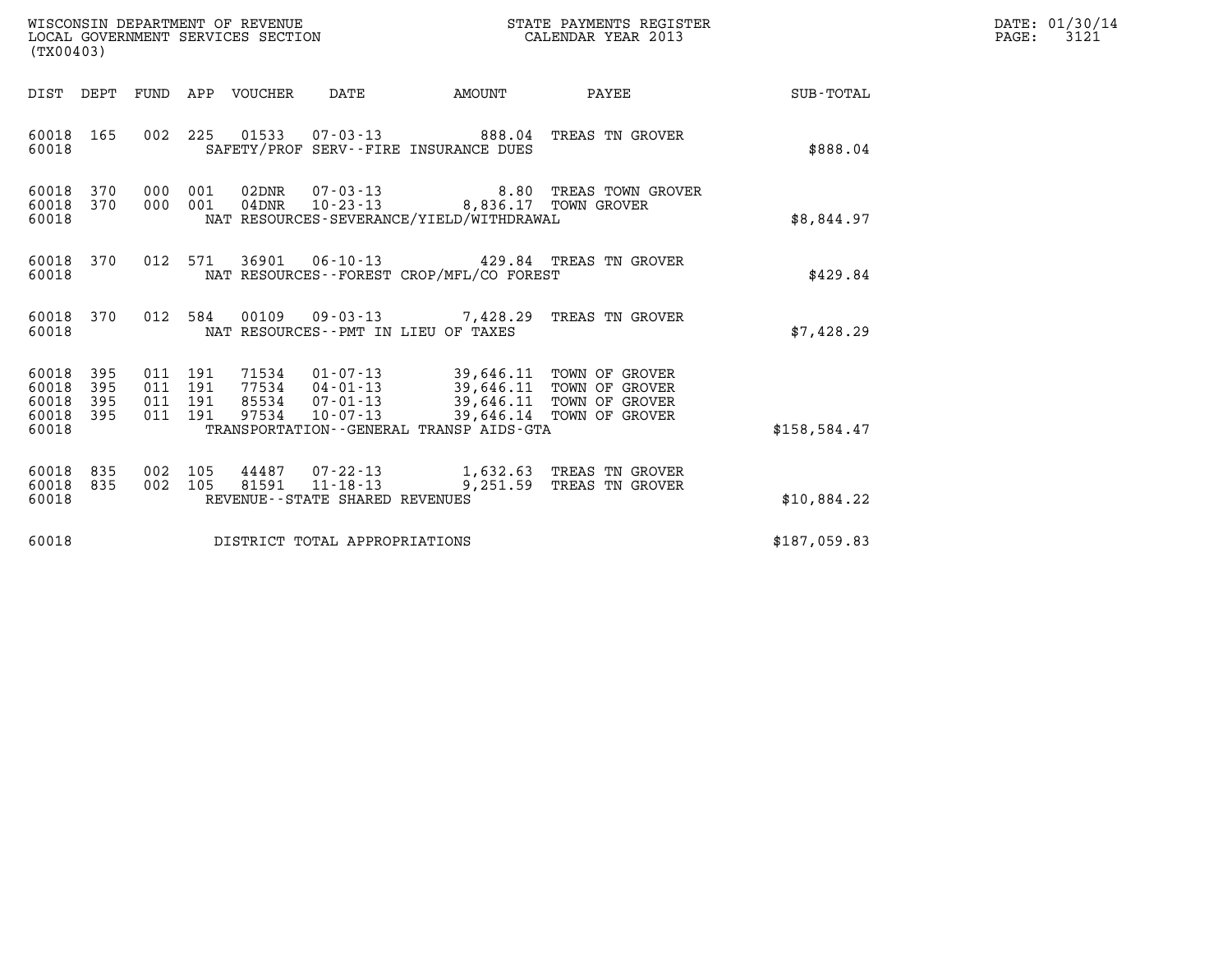| WISCONSIN DEPARTMENT OF REVENUE<br>LOCAL GOVERNMENT SERVICES SECTION<br>(TX00403) |            |                                          |         |                                 |                                                                    |                                                                                                                         | STATE PAYMENTS REGISTER<br>CALENDAR YEAR 2013         |             | DATE: 01/30/14<br>$\mathtt{PAGE:}$<br>3122 |
|-----------------------------------------------------------------------------------|------------|------------------------------------------|---------|---------------------------------|--------------------------------------------------------------------|-------------------------------------------------------------------------------------------------------------------------|-------------------------------------------------------|-------------|--------------------------------------------|
|                                                                                   |            |                                          |         | DIST DEPT FUND APP VOUCHER DATE |                                                                    | <b>EXAMPLE THE AMOUNT</b>                                                                                               | PAYEE                                                 | SUB-TOTAL   |                                            |
| 60020 165<br>60020                                                                |            |                                          |         |                                 |                                                                    | SAFETY/PROF SERV--FIRE INSURANCE DUES                                                                                   | 002 225 01534 07-03-13 2,010.52 TREAS TN HAMMEL       | \$2,010.52  |                                            |
| 60020 370<br>60020                                                                |            |                                          | 000 001 |                                 | $04\text{DNR}$ 10-23-13                                            | NAT RESOURCES-SEVERANCE/YIELD/WITHDRAWAL                                                                                | 807.06 TOWN HAMMEL                                    | \$807.06    |                                            |
| 60020 370<br>60020                                                                |            |                                          | 012 571 |                                 |                                                                    | NAT RESOURCES--FOREST CROP/MFL/CO FOREST                                                                                | 36902  06-10-13  528.87  TREAS TN HAMMEL              | \$528.87    |                                            |
| 60020 370<br>60020                                                                |            |                                          | 012 584 |                                 |                                                                    | NAT RESOURCES -- PMT IN LIEU OF TAXES                                                                                   | 00110  09-03-13  847.98  TREAS TN HAMMEL              | \$847.98    |                                            |
| 60020 395<br>60020<br>60020<br>60020 395<br>60020                                 | 395<br>395 | 011 191<br>011 191<br>011 191<br>011 191 |         | 77535<br>85535<br>97535         | $07 - 01 - 13$<br>$10 - 07 - 13$                                   | 71535 01-07-13 19,460.52 TOWN OF HAMMEL<br>04-01-13 19,460.52 TOWN OF HAMMEL<br>TRANSPORTATION--GENERAL TRANSP AIDS-GTA | 19,460.52 TOWN OF HAMMEL<br>19,460.53 TOWN OF HAMMEL  | \$77,842.09 |                                            |
| 60020 835<br>60020<br>60020                                                       | 835        | 002 105<br>002 105                       |         | 81592                           | 44488 07-22-13<br>$11 - 18 - 13$<br>REVENUE--STATE SHARED REVENUES |                                                                                                                         | 2,486.76 TREAS TN HAMMEL<br>14,091.66 TREAS TN HAMMEL | \$16,578.42 |                                            |
| 60020 835<br>60020                                                                |            |                                          |         |                                 | 002 109 03369 07-22-13<br>REVENUE--EXEMPT COMPUTER AID             |                                                                                                                         | 3.00 TREAS TN HAMMEL                                  | \$3.00      |                                            |
| 60020                                                                             |            |                                          |         |                                 | DISTRICT TOTAL APPROPRIATIONS                                      |                                                                                                                         |                                                       | \$98,617.94 |                                            |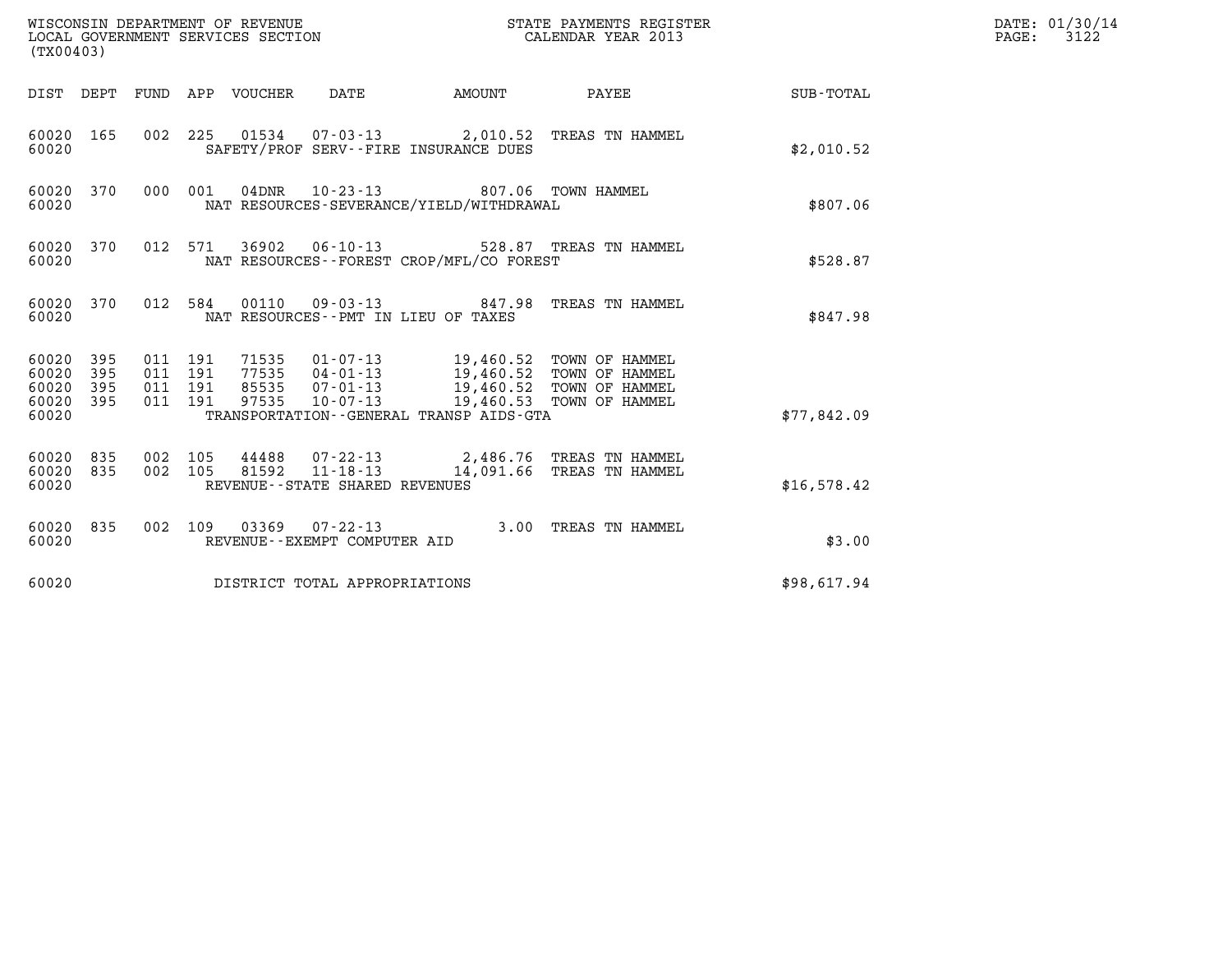|                                                                      | STATE PAYMENTS REGISTER | DATE: 01/30/14 |
|----------------------------------------------------------------------|-------------------------|----------------|
| WISCONSIN DEPARTMENT OF REVENUE<br>LOCAL GOVERNMENT SERVICES SECTION | CALENDAR YEAR 2013      | 3123<br>PAGE:  |

| WISCONSIN DEPARTMENT OF REVENUE<br>STATE PAYMENTS REGISTER<br>LOCAL GOVERNMENT SERVICES SECTION<br>CALENDAR YEAR 2013<br>(TX00403)                                                                                                                                                                                                                                                             |                  |
|------------------------------------------------------------------------------------------------------------------------------------------------------------------------------------------------------------------------------------------------------------------------------------------------------------------------------------------------------------------------------------------------|------------------|
| DATE<br>DIST<br>DEPT<br>FUND<br>APP<br>VOUCHER<br>AMOUNT<br>PAYEE                                                                                                                                                                                                                                                                                                                              | <b>SUB-TOTAL</b> |
| 002<br>225<br>60022<br>165<br>01535<br>$07 - 03 - 13$<br>1,112.76 TREAS TN HOLWAY<br>60022<br>SAFETY/PROF SERV--FIRE INSURANCE DUES                                                                                                                                                                                                                                                            | \$1, 112.76      |
| 60022<br>370<br>000<br>001<br>01DNR<br>$03 - 13 - 13$<br>4,645.78 TREAS TOWN HOLWAY<br>370<br>000<br>001<br>02DNR<br>$07 - 03 - 13$<br>60022<br>658.05<br>TREAS TOWN HOLWAY<br>370<br>0.00<br>001<br>$04$ DNR<br>$10 - 23 - 13$<br>519.75 TOWN HOLWAY<br>60022<br>60022<br>NAT RESOURCES-SEVERANCE/YIELD/WITHDRAWAL                                                                            | \$5,823.58       |
| 012<br>36903<br>60022<br>370<br>571<br>$06 - 10 - 13$<br>357.19 TREAS TN HOLWAY<br>60022<br>NAT RESOURCES -- FOREST CROP/MFL/CO FOREST                                                                                                                                                                                                                                                         | \$357.19         |
| 60022<br>395<br>011<br>71536<br>191<br>01-07-13<br>26,007.34 TOWN OF HOLWAY<br>77536<br>26,007.34 TOWN OF HOLWAY<br>60022<br>395<br>011<br>191<br>$04 - 01 - 13$<br>60022<br>395<br>191<br>85536<br>$07 - 01 - 13$<br>26,007.34 TOWN OF HOLWAY<br>011<br>97536<br>$10 - 07 - 13$<br>26,007.36 TOWN OF HOLWAY<br>60022<br>395<br>011<br>191<br>60022<br>TRANSPORTATION--GENERAL TRANSP AIDS-GTA | \$104,029.38     |
| 395<br>011<br>278<br>60922<br>60022<br>$01 - 03 - 13$<br>TREAS TN HOLWAY<br>12,990.50<br>60022<br>TRANSPORTATION - - LRIP/TRIP/MSIP GRANTS                                                                                                                                                                                                                                                     | \$12,990.50      |
| 60022<br>835<br>002<br>105<br>44489<br>$07 - 22 - 13$<br>9,618.63 TREAS TN HOLWAY<br>$11 - 18 - 13$<br>60022<br>835<br>002<br>105<br>81593<br>54,505.59<br>TREAS TN HOLWAY<br>60022<br>REVENUE--STATE SHARED REVENUES                                                                                                                                                                          | \$64,124.22      |
| 60022<br>835<br>002<br>109<br>03370<br>$07 - 22 - 13$<br>1.00<br>TREAS TN HOLWAY<br>60022<br>REVENUE--EXEMPT COMPUTER AID                                                                                                                                                                                                                                                                      | \$1.00           |
| 60022<br>DISTRICT TOTAL APPROPRIATIONS                                                                                                                                                                                                                                                                                                                                                         | \$188,438.63     |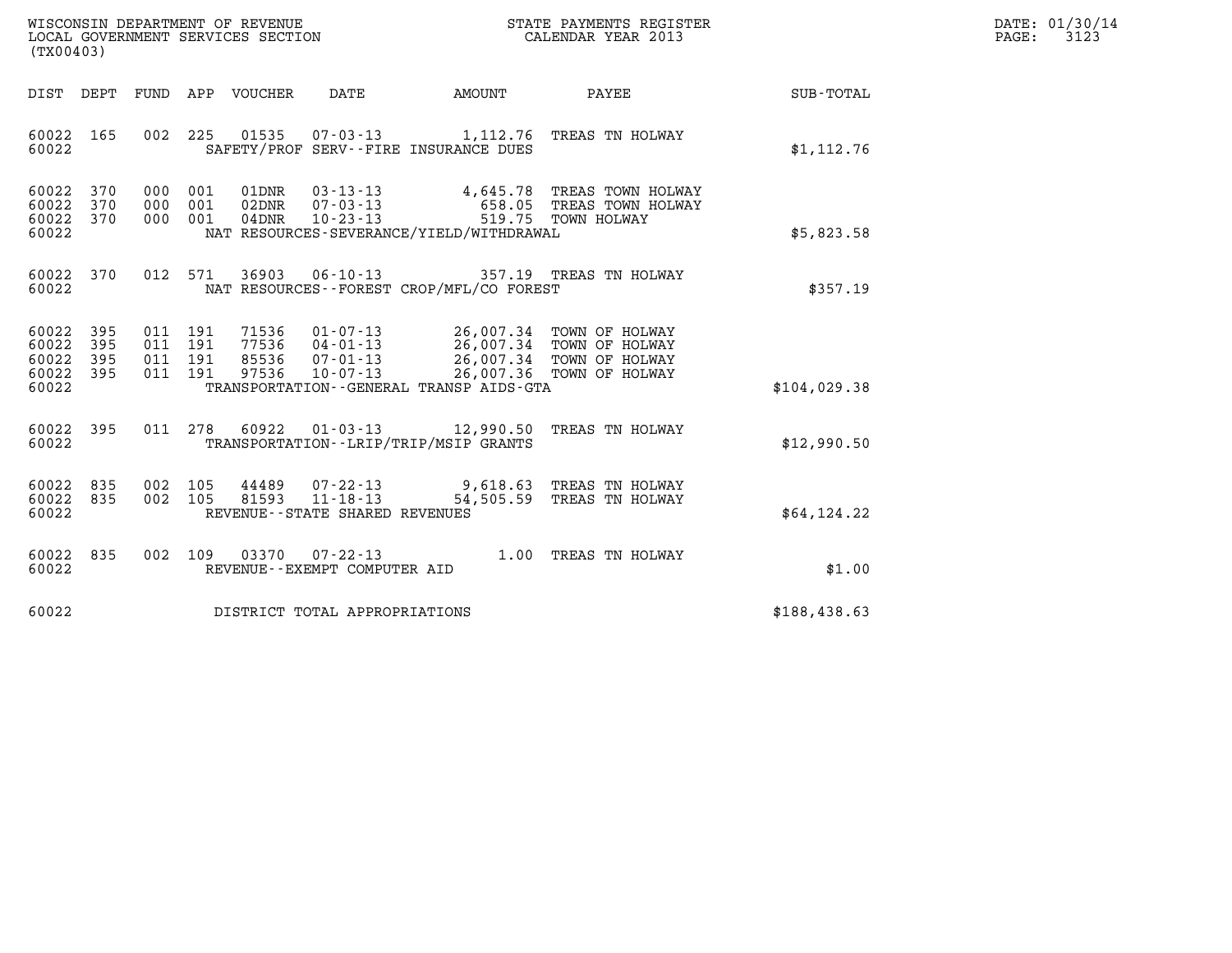|                                                                      | STATE PAYMENTS REGISTER | DATE: 01/30/14 |
|----------------------------------------------------------------------|-------------------------|----------------|
| WISCONSIN DEPARTMENT OF REVENUE<br>LOCAL GOVERNMENT SERVICES SECTION | CALENDAR YEAR 2013      | 3124<br>PAGE:  |

| WISCONSIN DEPARTMENT OF REVENUE<br>LOCAL GOVERNMENT SERVICES SECTION<br>CALENDAR YEAR 2013<br>(TX00403) |  |  |  |                                     |                                             |                                                                                                                                                                                                                                                                          | $\mathbb{R}^n$ | DATE: 01/30/14<br>PAGE: 3124 |
|---------------------------------------------------------------------------------------------------------|--|--|--|-------------------------------------|---------------------------------------------|--------------------------------------------------------------------------------------------------------------------------------------------------------------------------------------------------------------------------------------------------------------------------|----------------|------------------------------|
|                                                                                                         |  |  |  |                                     |                                             | DIST DEPT FUND APP VOUCHER DATE AMOUNT PAYEE PATE SUB-TOTAL                                                                                                                                                                                                              |                |                              |
| 60024 165<br>60024                                                                                      |  |  |  |                                     | SAFETY/PROF SERV--FIRE INSURANCE DUES       | 002 225 01536 07-03-13 552.32 TREAS TN JUMP RIVER                                                                                                                                                                                                                        | \$552.32       |                              |
| 60024 370<br>60024 370<br>60024                                                                         |  |  |  |                                     | NAT RESOURCES-SEVERANCE/YIELD/WITHDRAWAL    | 000 001 02DNR 07-03-13 1,478.92 TREAS TOWN JUMP RIVER<br>000 001 04DNR 10-23-13 129.82 TOWN JUMP RIVER                                                                                                                                                                   | \$1,608.74     |                              |
| 60024 370<br>60024                                                                                      |  |  |  |                                     | NAT RESOURCES - - FOREST CROP/MFL/CO FOREST | 012 571 36904 06-10-13 656.19 TREAS TN JUMP RIVER                                                                                                                                                                                                                        | \$656.19       |                              |
| 60024 370<br>60024                                                                                      |  |  |  |                                     | NAT RESOURCES--AIDS IN LIEU OF TAXES        | 012 579 18878 04-15-13 20.00 TREAS TOWN JUMP RIVER                                                                                                                                                                                                                       | \$20.00        |                              |
| 60024                                                                                                   |  |  |  | NAT RESOURCES--PMT IN LIEU OF TAXES |                                             | 60024 370 012 584 00111 09-03-13 506.35 TREAS TN JUMP RIVER                                                                                                                                                                                                              | \$506.35       |                              |
| 60024 395<br>60024 395<br>60024 395<br>60024 395<br>60024                                               |  |  |  |                                     |                                             | 011 191 71537 01-07-13 14,357.54 TOWN OF JUMP RIVER<br>011 191 77537 04-01-13 14,357.54 TOWN OF JUMP RIVER<br>011 191 85537 07-01-13 14,357.54 TOWN OF JUMP RIVER<br>011 191 97537 10-07-13 14,357.57 TOWN OF JUMP RIVER<br>TRANSPORTATION - - GENERAL TRANSP AIDS - GTA | \$57,430.19    |                              |
| 60024 835<br>60024 835<br>60024                                                                         |  |  |  | REVENUE - - STATE SHARED REVENUES   |                                             | 002 105 44490 07-22-13 5,256.46 TREAS TN JUMP RIVER<br>002 105 81594 11-18-13 30,424.50 TREAS TN JUMP RIVER                                                                                                                                                              | \$35,680.96    |                              |
|                                                                                                         |  |  |  | 60024 REVENUE--EXEMPT COMPUTER AID  |                                             | 60024 835 002 109 03371 07-22-13 7.00 TREAS TN JUMP RIVER                                                                                                                                                                                                                | \$7.00         |                              |
|                                                                                                         |  |  |  | 60024 DISTRICT TOTAL APPROPRIATIONS |                                             |                                                                                                                                                                                                                                                                          | \$96,461.75    |                              |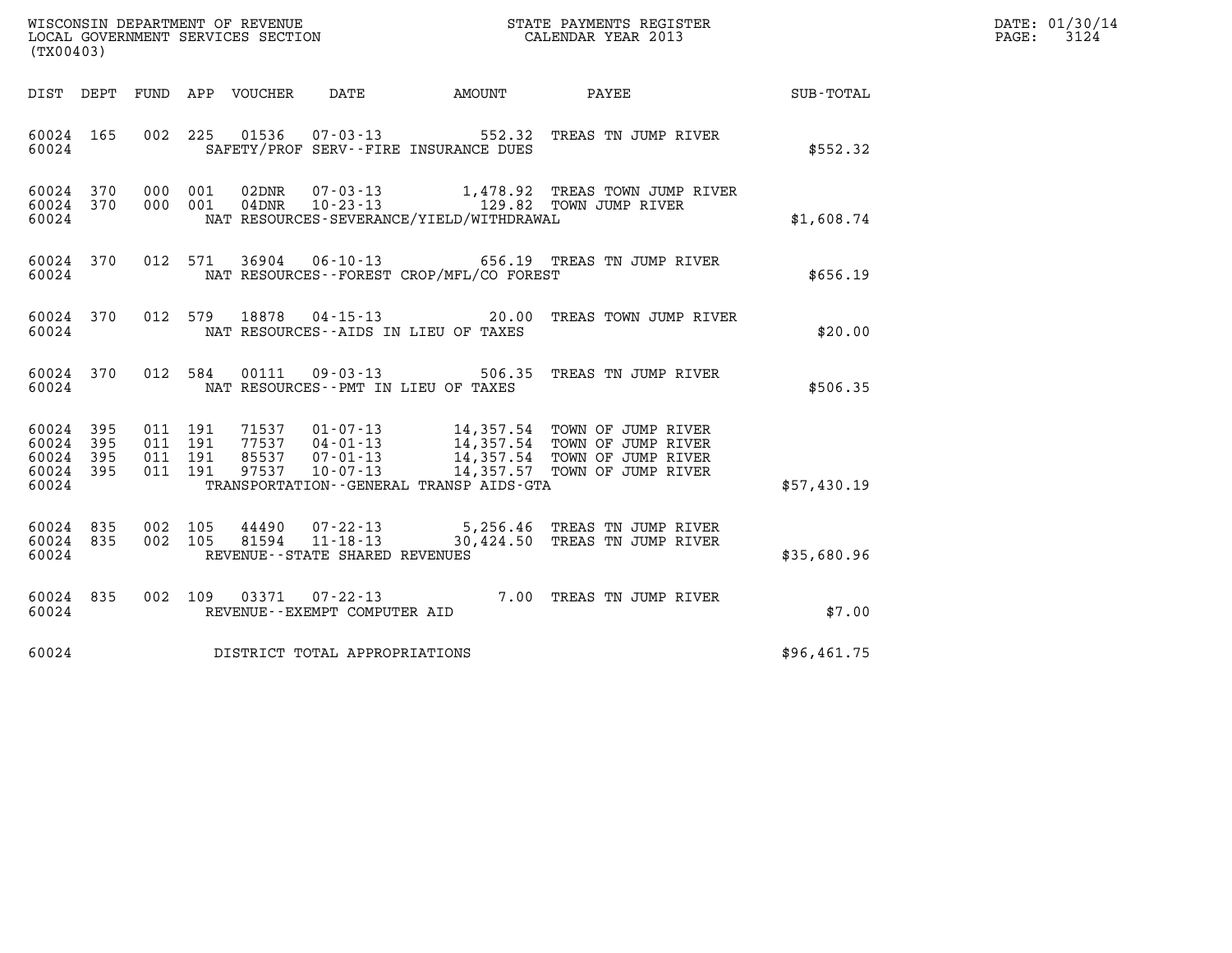| WISCONSIN DEPARTMENT OF REVENUE<br>LOCAL GOVERNMENT SERVICES SECTION<br>(TX00403) |                   |                                          |  |                                 |                                |                                             | STATE PAYMENTS REGISTER<br>CALENDAR YEAR 2013                                                                                                                                                    |               | DATE: 01/30/14<br>PAGE:<br>3125 |
|-----------------------------------------------------------------------------------|-------------------|------------------------------------------|--|---------------------------------|--------------------------------|---------------------------------------------|--------------------------------------------------------------------------------------------------------------------------------------------------------------------------------------------------|---------------|---------------------------------|
|                                                                                   |                   |                                          |  | DIST DEPT FUND APP VOUCHER DATE |                                | <b>AMOUNT</b>                               | <b>PAYEE</b>                                                                                                                                                                                     | SUB-TOTAL     |                                 |
| 60026                                                                             | 60026 165         |                                          |  |                                 |                                | SAFETY/PROF SERV--FIRE INSURANCE DUES       | 002 225 01537 07-03-13 2,125.50 TREAS TN LITTLE BLACK                                                                                                                                            | \$2,125.50    |                                 |
| 60026 370<br>60026                                                                |                   | 012 571                                  |  |                                 |                                | NAT RESOURCES - - FOREST CROP/MFL/CO FOREST | 36905 06-10-13 44.24 TREAS TN LITTLE BLACK                                                                                                                                                       | \$44.24       |                                 |
| 60026 395<br>60026<br>60026<br>60026<br>60026                                     | 395<br>395<br>395 | 011 191<br>011 191<br>011 191<br>011 191 |  | 97538                           |                                | TRANSPORTATION--GENERAL TRANSP AIDS-GTA     | 71538 01-07-13 30,320.73 TOWN OF LITTLE BLACK<br>77538  04-01-13  30,320.73  TOWN OF LITTLE BLACK<br>85538  07-01-13  30,320.73  TOWN OF LITTLE BLACK<br>10-07-13 30,320.74 TOWN OF LITTLE BLACK | \$121, 282.93 |                                 |
| 60026 835<br>60026                                                                | 60026 835         | 002 105<br>002 105                       |  |                                 | REVENUE--STATE SHARED REVENUES | 81595 11-18-13 44,409.84                    | 44491 07-22-13 7,826.36 TREAS TN LITTLE BLACK<br>TREAS TN LITTLE BLACK                                                                                                                           | \$52, 236.20  |                                 |
| 60026 835<br>60026                                                                |                   | 002 109                                  |  |                                 | REVENUE--EXEMPT COMPUTER AID   |                                             | 03372  07-22-13  25.00 TREAS TN LITTLE BLACK                                                                                                                                                     | \$25.00       |                                 |
| 60026                                                                             |                   |                                          |  |                                 | DISTRICT TOTAL APPROPRIATIONS  |                                             |                                                                                                                                                                                                  | \$175, 713.87 |                                 |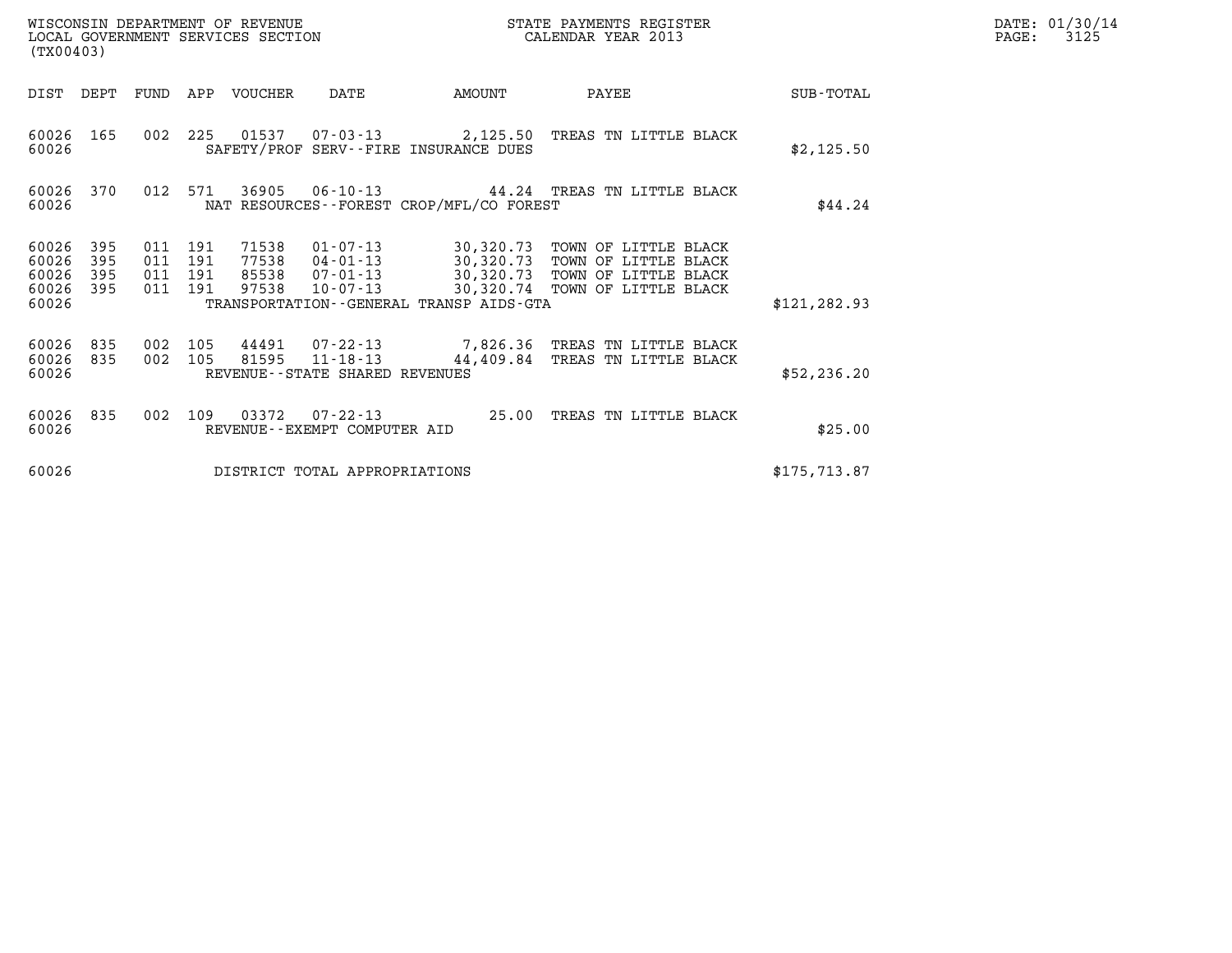| (TX00403)                                                    | WISCONSIN DEPARTMENT OF REVENUE<br>LOCAL GOVERNMENT SERVICES SECTION                           | STATE PAYMENTS REGISTER<br>CALENDAR YEAR 2013                                                                                                                             |              | DATE: 01/30/14<br>$\mathtt{PAGE:}$<br>3126 |
|--------------------------------------------------------------|------------------------------------------------------------------------------------------------|---------------------------------------------------------------------------------------------------------------------------------------------------------------------------|--------------|--------------------------------------------|
|                                                              | AMOUNT<br>DIST DEPT FUND APP VOUCHER DATE                                                      | PAYEE                                                                                                                                                                     | SUB-TOTAL    |                                            |
| 60028 165<br>60028                                           | 002 225<br>01538  07-03-13    625.47<br>SAFETY/PROF SERV--FIRE INSURANCE DUES                  | TREAS TN MAPLEHURST                                                                                                                                                       | \$625.47     |                                            |
| 60028 370<br>60028                                           | 000 001<br>NAT RESOURCES-SEVERANCE/YIELD/WITHDRAWAL                                            | 04DNR  10-23-13   1,244.19  TOWN MAPLEHURST                                                                                                                               | \$1,244.19   |                                            |
| 60028 370                                                    | 002 503                                                                                        | 16075  02-06-13  12, 289.31  TREAS TN MAPLEHURST<br>TOWN SHARE 913.41                                                                                                     |              |                                            |
| 60028                                                        | NAT RESOURCES--AIDS IN LIEU OF TAXES                                                           |                                                                                                                                                                           | \$12, 289.31 |                                            |
| 60028 370<br>60028                                           | 012 571<br>NAT RESOURCES - - FOREST CROP/MFL/CO FOREST                                         | 36906  06-10-13  375.84  TREAS TN MAPLEHURST                                                                                                                              | \$375.84     |                                            |
| 60028<br>395<br>395<br>60028<br>60028<br>395<br>395<br>60028 | 011 191<br>71539<br>011 191<br>011 191<br>011 191<br>97539<br>$10 - 07 - 13$                   | 01-07-13 15,369.42 TOWN OF MAPLEHURST<br>77539  04-01-13  15,369.42  TOWN OF MAPLEHURST<br>85539  07-01-13  15,369.42  TOWN OF MAPLEHURST<br>15,369.42 TOWN OF MAPLEHURST |              |                                            |
| 60028                                                        | TRANSPORTATION--GENERAL TRANSP AIDS-GTA                                                        |                                                                                                                                                                           | \$61,477.68  |                                            |
| 60028 505<br>60028                                           | 002 174 58370 04-26-13 1,997.00 TREAS TN MAPLEHURST<br>DOA--TRANSMISSION LINE FEE DISTRIBUTION |                                                                                                                                                                           | \$1,997.00   |                                            |
| 60028<br>835<br>60028 835<br>60028                           | 002 105<br>44492<br>002 105<br>REVENUE--STATE SHARED REVENUES                                  | 07-22-13 4,024.56 TREAS TN MAPLEHURST<br>81596  11-18-13  22,853.17  TREAS TN MAPLEHURST                                                                                  | \$26,877.73  |                                            |
| 60028                                                        | DISTRICT TOTAL APPROPRIATIONS                                                                  |                                                                                                                                                                           | \$104,887.22 |                                            |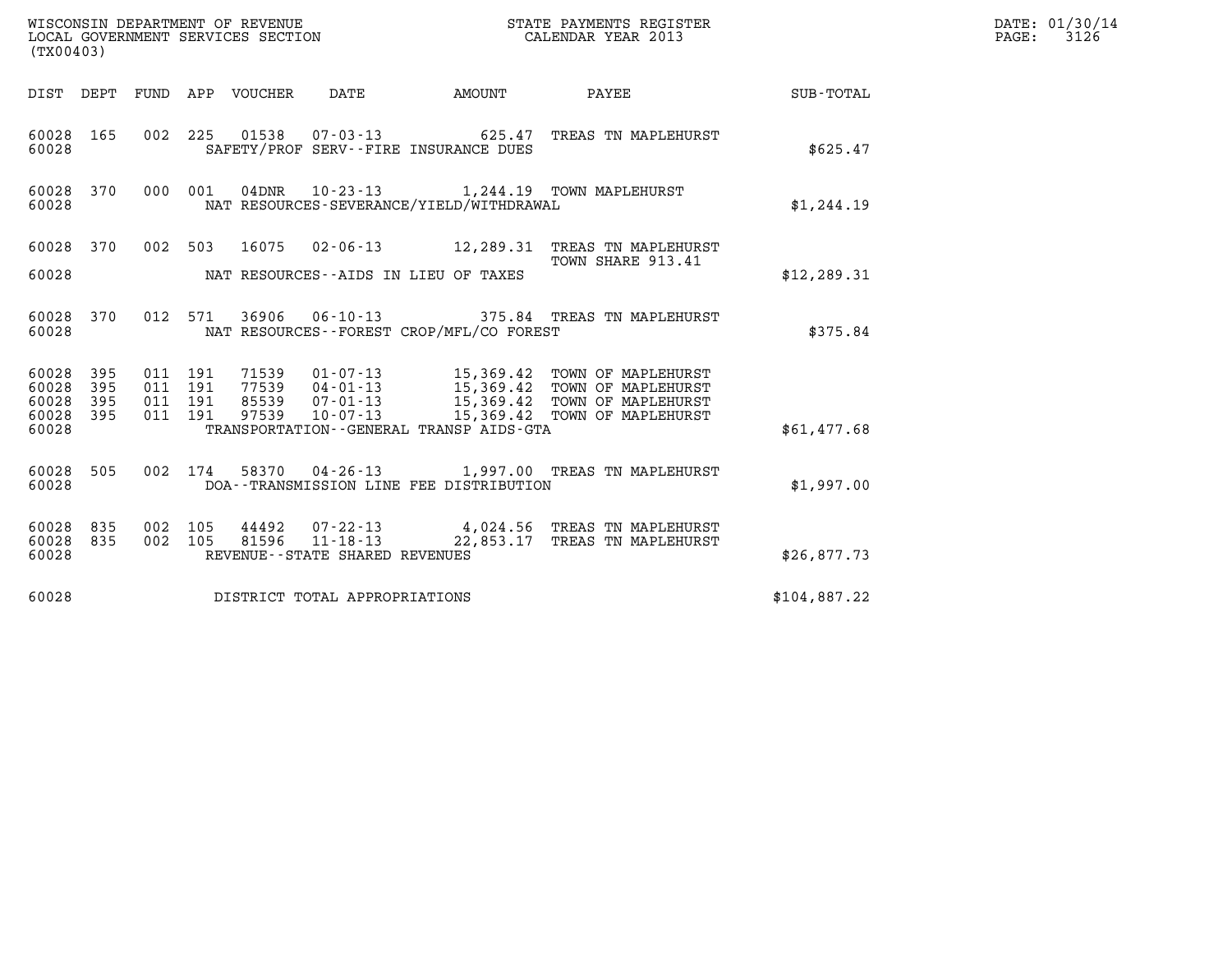| WISCONSIN DEPARTMENT OF REVENUE   | STATE PAYMENTS REGISTER | DATE: 01/30/14 |
|-----------------------------------|-------------------------|----------------|
| LOCAL GOVERNMENT SERVICES SECTION | CALENDAR YEAR 2013      | 3127<br>PAGE:  |

| (TX00403)                                     |                        |                               |                    |                       |                                 |                                                                  |                                                                                                                                                                                              |              | DATE: 01/30/14<br>PAGE:<br>3127 |
|-----------------------------------------------|------------------------|-------------------------------|--------------------|-----------------------|---------------------------------|------------------------------------------------------------------|----------------------------------------------------------------------------------------------------------------------------------------------------------------------------------------------|--------------|---------------------------------|
| DIST DEPT                                     |                        |                               |                    | FUND APP VOUCHER DATE |                                 | AMOUNT                                                           | <b>PAYEE</b>                                                                                                                                                                                 | SUB-TOTAL    |                                 |
| 60030                                         | 60030 165              | 002                           | 225                |                       |                                 | 01539  07-03-13  659.16<br>SAFETY/PROF SERV--FIRE INSURANCE DUES | TREAS TN MCKINLEY                                                                                                                                                                            | \$659.16     |                                 |
| 60030                                         | 60030 370<br>60030 370 |                               | 000 001<br>000 001 | 01DNR<br>02DNR        |                                 | NAT RESOURCES-SEVERANCE/YIELD/WITHDRAWAL                         | 03-13-13  414.10 TREAS TOWN MCKINLEY<br>07-03-13  781.88 TREAS TOWN MCKINLEY                                                                                                                 | \$1,195.98   |                                 |
| 60030                                         | 60030 370              |                               | 012 571            |                       |                                 | NAT RESOURCES - - FOREST CROP/MFL/CO FOREST                      | 36907  06-10-13  485.16  TREAS TN MCKINLEY                                                                                                                                                   | \$485.16     |                                 |
| 60030                                         | 60030 370<br>60030 370 | 012 579<br>012 579            |                    | 18879<br>18879        |                                 | NAT RESOURCES--AIDS IN LIEU OF TAXES                             | 04-15-13 598.40 TREAS TN MCKINLEY<br>04-15-13 149.46 TREAS TOWN MCKINLEY                                                                                                                     | \$747.86     |                                 |
| 60030<br>60030<br>60030<br>60030 395<br>60030 | 395<br>395<br>395      | 011 191<br>011 191<br>011 191 | 011 191            |                       |                                 | TRANSPORTATION--GENERAL TRANSP AIDS-GTA                          | 71540  01-07-13  24,520.15  TOWN OF MCKINLEY<br>77540  04-01-13  24,520.15  TOWN OF MCKINLEY<br>85540  07-01-13  24,520.15  TOWN OF MCKINLEY<br>97540  10-07-13  24,520.16  TOWN OF MCKINLEY | \$98,080.61  |                                 |
| 60030 835<br>60030 835<br>60030               |                        | 002 105                       | 002 105            | 44493<br>81597        | REVENUE--STATE SHARED REVENUES  |                                                                  | 07-22-13 5,440.15 TREAS TN MCKINLEY<br>11-18-13 30,923.99 TREAS TN MCKINLEY                                                                                                                  | \$36,364.14  |                                 |
| 60030                                         | 60030 835              |                               |                    |                       | REVENUE - - EXEMPT COMPUTER AID |                                                                  | 002 109 03373 07-22-13 3.00 TREAS TN MCKINLEY                                                                                                                                                | \$3.00       |                                 |
| 60030                                         |                        |                               |                    |                       | DISTRICT TOTAL APPROPRIATIONS   |                                                                  |                                                                                                                                                                                              | \$137,535.91 |                                 |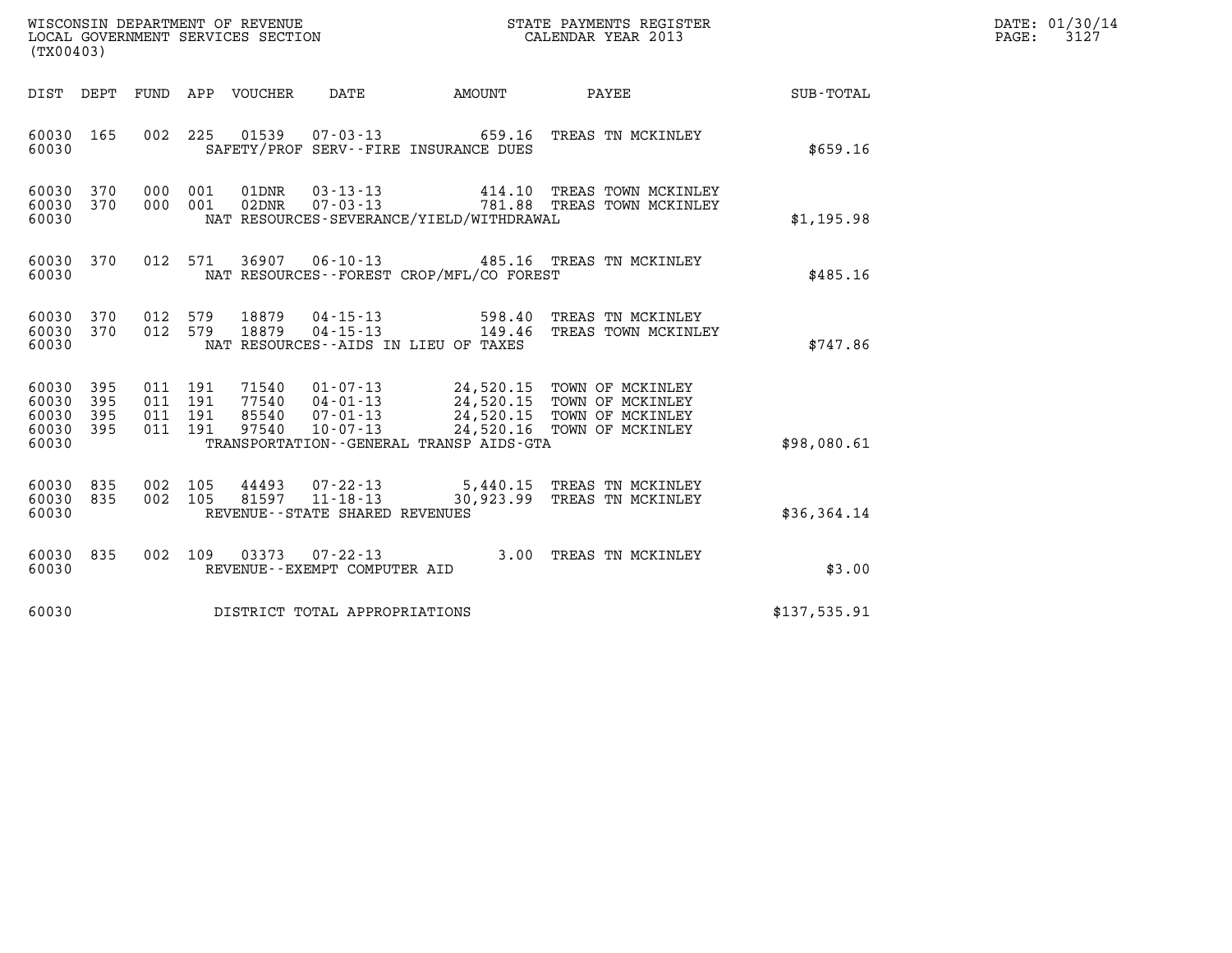| (TX00403)                                     |                   |                                          | WISCONSIN DEPARTMENT OF REVENUE<br>STATE PAYMENTS REGISTER<br>CALENDAR YEAR 2013<br>LOCAL GOVERNMENT SERVICES SECTION                                                                                                                                                  |                    | DATE: 01/30/14<br>PAGE:<br>3128 |
|-----------------------------------------------|-------------------|------------------------------------------|------------------------------------------------------------------------------------------------------------------------------------------------------------------------------------------------------------------------------------------------------------------------|--------------------|---------------------------------|
| DIST DEPT                                     |                   |                                          | FUND APP VOUCHER<br>AMOUNT<br>DATE                                                                                                                                                                                                                                     | PAYEE<br>SUB-TOTAL |                                 |
| 60032 165<br>60032                            |                   | 002 225                                  | 01540<br>$07 - 03 - 13$<br>5,502.56 TREAS TN MEDFORD<br>SAFETY/PROF SERV--FIRE INSURANCE DUES                                                                                                                                                                          | \$5,502.56         |                                 |
| 60032 370<br>60032                            |                   | 012 571                                  | 36908<br>06-10-13<br>79.79 TREAS TN MEDFORD<br>NAT RESOURCES--FOREST CROP/MFL/CO FOREST                                                                                                                                                                                | \$79.79            |                                 |
| 60032 370<br>60032                            |                   | 074 670                                  | 41058<br>$05 - 20 - 13$<br>2,688.93 TREAS TN MEDFORD<br>NAT RESOURCES - - RU RECYCLING GRANT                                                                                                                                                                           | \$2,688.93         |                                 |
| 60032 395<br>60032<br>60032<br>60032<br>60032 | 395<br>395<br>395 | 011 191<br>011 191<br>011 191<br>011 191 | 71541<br>$01 - 07 - 13$<br>30,453.04 TOWN OF MEDFORD<br>77541<br>$04 - 01 - 13$<br>30,453.04 TOWN OF MEDFORD<br>85541<br>07-01-13<br>30,453.04 TOWN OF MEDFORD<br>$10 - 07 - 13$<br>30,453.06 TOWN OF MEDFORD<br>97541<br>TRANSPORTATION - - GENERAL TRANSP AIDS - GTA | \$121,812.18       |                                 |
| 60032 395<br>60032                            |                   | 011 278                                  | 10-11-13 13,060.23 TREAS TN MEDFORD<br>90716<br>TRANSPORTATION--LRIP/TRIP/MSIP GRANTS                                                                                                                                                                                  | \$13,060.23        |                                 |
| 60032 835<br>60032 835<br>60032               |                   | 002 105<br>002 105                       | 9,970.79 TREAS TN MEDFORD<br>44494<br>07-22-13<br>$11 - 18 - 13$<br>56,409.96 TREAS TN MEDFORD<br>81598<br>REVENUE--STATE SHARED REVENUES                                                                                                                              | \$66,380.75        |                                 |
| 60032 835<br>60032                            |                   | 002 109                                  | 03374<br>07-22-13<br>518.00 TREAS TN MEDFORD<br>REVENUE--EXEMPT COMPUTER AID                                                                                                                                                                                           | \$518.00           |                                 |
| 60032 835<br>60032                            |                   |                                          | 021 363<br>35881<br>$03 - 25 - 13$<br>453.30 TREAS TN MEDFORD<br>REVENUE - - LOTTERY CREDIT -                                                                                                                                                                          | \$453.30           |                                 |
| 60032                                         |                   |                                          | DISTRICT TOTAL APPROPRIATIONS                                                                                                                                                                                                                                          | \$210,495.74       |                                 |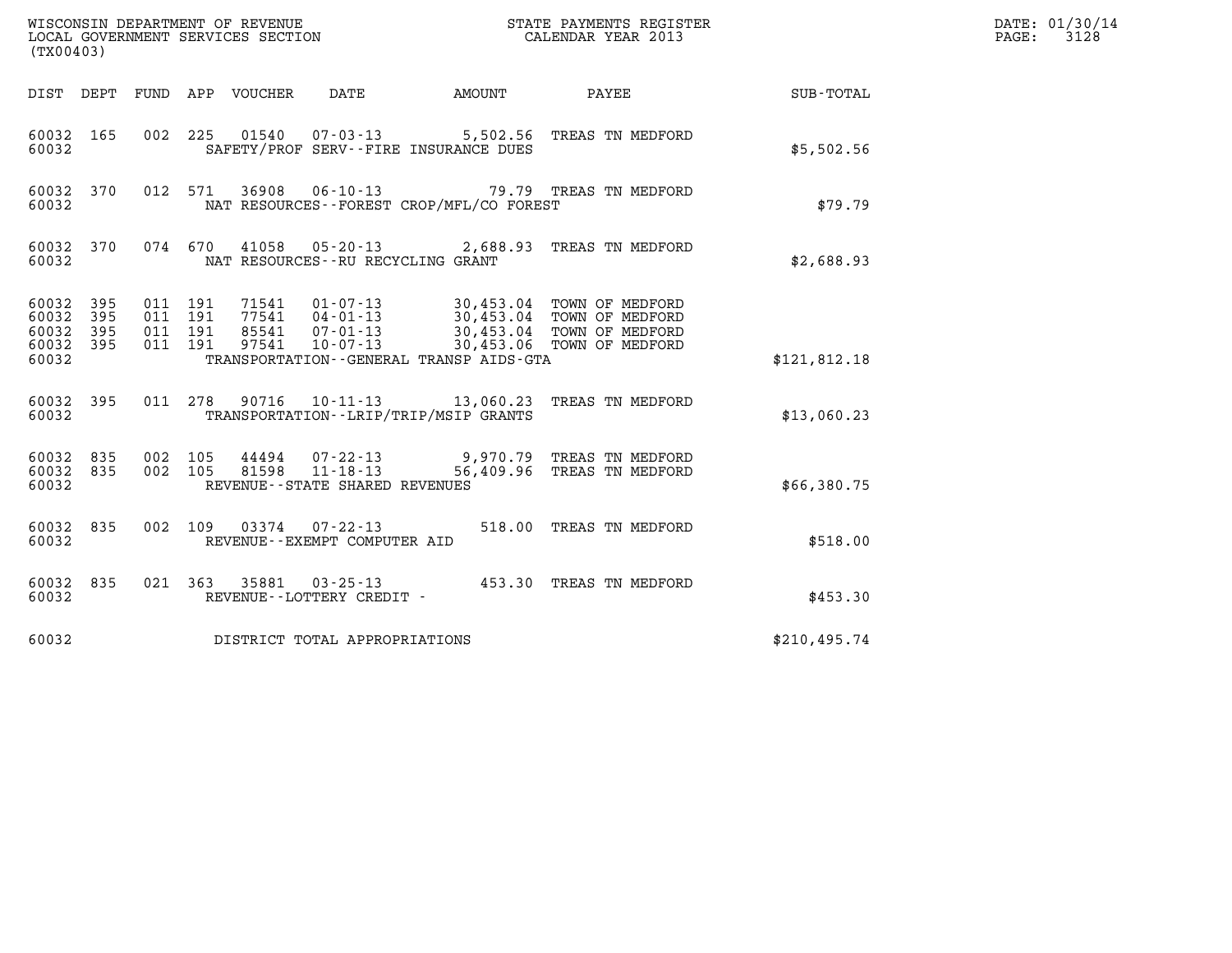| DATE: | 01/30/14 |
|-------|----------|
| PAGE: | 3129     |

| WISCONSIN DEPARTMENT OF REVENUE<br>LOCAL GOVERNMENT SERVICES SECTION<br>CALENDAR YEAR 2013<br>(TX00403) |     |         |                                          |                |                                   |                                             |                                                                                                                                                                                          |                 | DATE: 01/30/14<br>$\mathtt{PAGE:}$<br>3129 |
|---------------------------------------------------------------------------------------------------------|-----|---------|------------------------------------------|----------------|-----------------------------------|---------------------------------------------|------------------------------------------------------------------------------------------------------------------------------------------------------------------------------------------|-----------------|--------------------------------------------|
| DIST DEPT                                                                                               |     |         |                                          |                |                                   | FUND APP VOUCHER DATE AMOUNT                |                                                                                                                                                                                          | PAYEE SUB-TOTAL |                                            |
| 60034 165<br>60034                                                                                      |     |         |                                          | 002 225 01541  |                                   | SAFETY/PROF SERV--FIRE INSURANCE DUES       | 07-03-13 1,083.79 TREAS TN MOLITOR                                                                                                                                                       | \$1,083.79      |                                            |
| 60034 370<br>60034 370<br>60034                                                                         |     |         |                                          |                |                                   | NAT RESOURCES-SEVERANCE/YIELD/WITHDRAWAL    | 000 001 02DNR 07-03-13 1,107.84 TREAS TOWN MOLITOR<br>000 001 04DNR 10-23-13 519.29 TOWN MOLITOR                                                                                         | \$1,627.13      |                                            |
| 60034 370<br>60034                                                                                      |     |         |                                          |                |                                   | NAT RESOURCES - - FOREST CROP/MFL/CO FOREST | 012 571 36909 06-10-13 554.48 TREAS TN MOLITOR                                                                                                                                           | \$554.48        |                                            |
| 60034 370<br>60034                                                                                      |     |         |                                          |                |                                   | NAT RESOURCES -- PMT IN LIEU OF TAXES       | 012 584 00112 09-03-13 2,037.21 TREAS TN MOLITOR                                                                                                                                         | \$2,037.21      |                                            |
| 60034 370<br>60034                                                                                      |     |         | 074 670                                  |                |                                   | NAT RESOURCES - - RU RECYCLING GRANT        | 41059  05-20-13  746.09  TREAS TN MOLITOR                                                                                                                                                | \$746.09        |                                            |
| 60034 395<br>60034<br>60034 395<br>60034 395<br>60034                                                   | 395 |         | 011 191<br>011 191<br>011 191<br>011 191 |                |                                   | TRANSPORTATION--GENERAL TRANSP AIDS-GTA     | 71542  01-07-13  15,967.47  TOWN OF MOLITOR<br>77542  04-01-13  15,967.47  TOWN OF MOLITOR<br>85542  07-01-13  15,967.47  TOWN OF MOLITOR<br>97542  10-07-13  15,967.48  TOWN OF MOLITOR | \$63,869.89     |                                            |
| 60034 395<br>60034                                                                                      |     |         |                                          |                |                                   | TRANSPORTATION - - LRIP/TRIP/MSIP GRANTS    | 011 278 93887 11-08-13 13,060.24 TREAS TN MOLITOR                                                                                                                                        | \$13,060.24     |                                            |
| 60034 835<br>60034 835<br>60034                                                                         |     | 002 105 | 002 105                                  | 44495<br>81599 | REVENUE - - STATE SHARED REVENUES |                                             | 07-22-13 1,392.64 TREAS TN MOLITOR<br>11-18-13 7,891.61 TREAS TN MOLITOR                                                                                                                 | \$9,284.25      |                                            |
| 60034 835<br>60034                                                                                      |     |         |                                          |                | REVENUE--EXEMPT COMPUTER AID      |                                             | 002 109 03375 07-22-13 1.00 TREAS TN MOLITOR                                                                                                                                             | \$1.00          |                                            |
| 60034                                                                                                   |     |         |                                          |                | DISTRICT TOTAL APPROPRIATIONS     |                                             |                                                                                                                                                                                          | \$92,264.08     |                                            |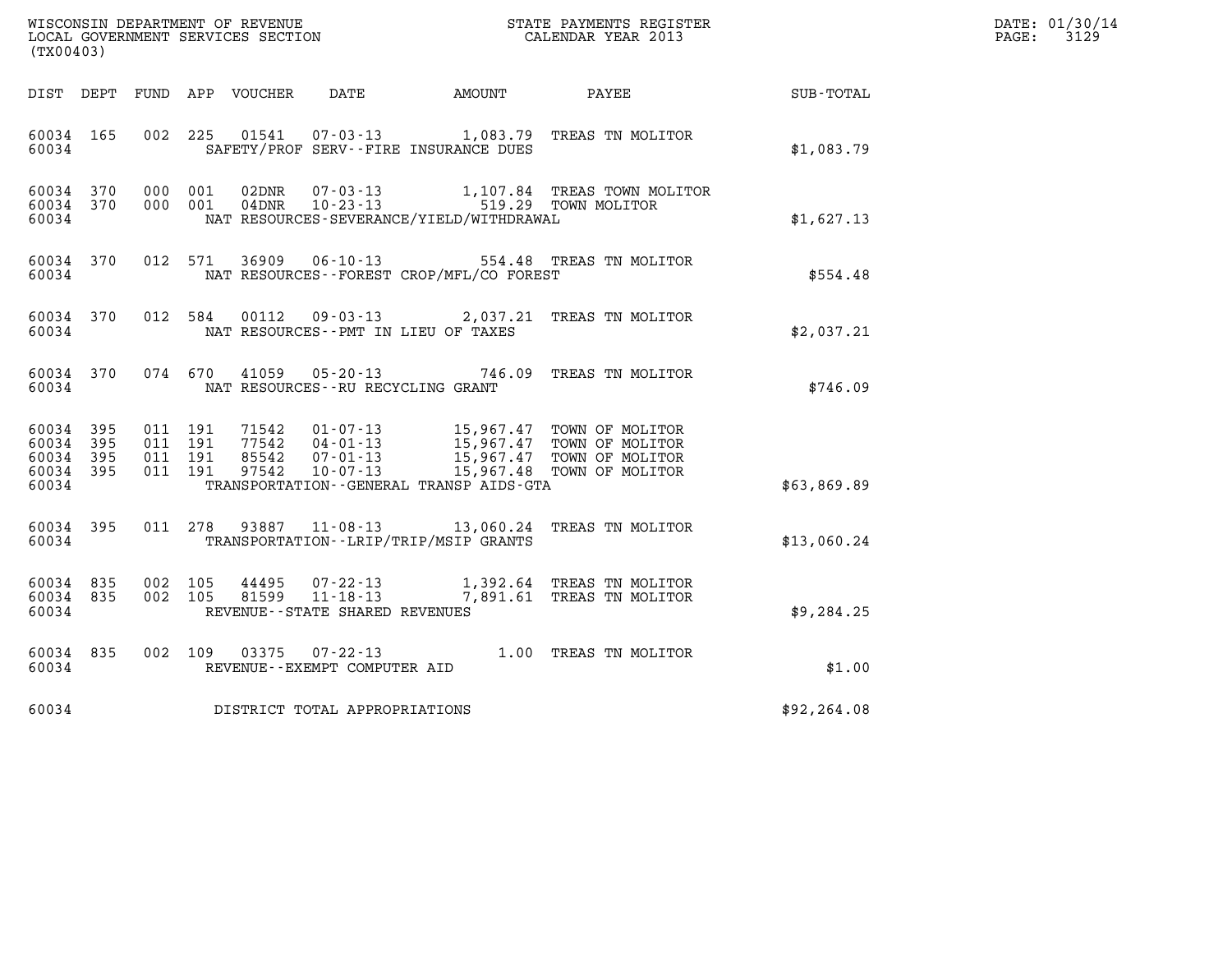| (TX00403)                                |                    |                               |         |               |                                                     |                                                                                                      |                                                                                                                                                                                              | DATE: 01/30/14<br>$\mathtt{PAGE:}$<br>3130 |  |
|------------------------------------------|--------------------|-------------------------------|---------|---------------|-----------------------------------------------------|------------------------------------------------------------------------------------------------------|----------------------------------------------------------------------------------------------------------------------------------------------------------------------------------------------|--------------------------------------------|--|
|                                          |                    |                               |         |               |                                                     |                                                                                                      |                                                                                                                                                                                              |                                            |  |
| 60036                                    | 60036 165          |                               |         |               |                                                     | SAFETY/PROF SERV--FIRE INSURANCE DUES                                                                | 002 225 01542 07-03-13 366.19 TREAS TN PERSHING                                                                                                                                              | \$366.19                                   |  |
| 60036                                    |                    |                               |         |               |                                                     | 60036 370 000 001 04DNR 10-23-13 12,686.32 TOWM PERSHING<br>NAT RESOURCES-SEVERANCE/YIELD/WITHDRAWAL |                                                                                                                                                                                              | \$12,686.32                                |  |
|                                          |                    |                               |         |               |                                                     |                                                                                                      | 60036 370 002 503 16261 02-22-13 29,597.66 TREAS TN PERSHING<br>TOWN SHARE 3168.00                                                                                                           |                                            |  |
|                                          |                    |                               |         |               | 60036 MAT RESOURCES--AIDS IN LIEU OF TAXES          |                                                                                                      |                                                                                                                                                                                              | \$29,597.66                                |  |
| 60036                                    |                    |                               |         |               | NAT RESOURCES--FOREST ROAD PAYMENT                  |                                                                                                      | 60036 370 002 785 00053 11-05-13 3,594.45 TREAS TN PERSHING                                                                                                                                  | \$3,594.45                                 |  |
|                                          | 60036 2003         |                               |         |               |                                                     | NAT RESOURCES - - FOREST CROP/MFL/CO FOREST                                                          | 60036 370 012 571 36910 06-10-13 277.93 TREAS TN PERSHING                                                                                                                                    | \$277.93                                   |  |
| 60036                                    |                    |                               |         |               | NAT RESOURCES -- AIDS IN LIEU OF TAXES              |                                                                                                      | 60036 370 012 579 18880 04-15-13 4,414.52 TREAS TN PERSHING<br>60036 370 012 579 18880 04-15-13 180.71 TREAS TOWN PERSHING                                                                   | \$4,595.23                                 |  |
| 60036 395<br>60036<br>60036 395<br>60036 | 395<br>60036 395   | 011 191<br>011 191<br>011 191 | 011 191 |               |                                                     | TRANSPORTATION--GENERAL TRANSP AIDS-GTA                                                              | 71543  01-07-13  17,369.98  TOWN OF PERSHING<br>77543  04-01-13  17,369.98  TOWN OF PERSHING<br>85543  07-01-13  17,369.98  TOWN OF PERSHING<br>97543  10-07-13  17,370.00  TOWN OF PERSHING | \$69,479.94                                |  |
|                                          | 60036 505<br>60036 |                               |         |               |                                                     | DOA--TRANSMISSION LINE FEE DISTRIBUTION                                                              | 002 174 58370 04-26-13 25,270.00 TREAS TN PERSHING                                                                                                                                           | \$25, 270.00                               |  |
| 60036 835<br>60036 835<br>60036          |                    | 002 105<br>002 105            |         |               | 81600 11-18-13<br>REVENUE - - STATE SHARED REVENUES |                                                                                                      | 44496 07-22-13 3,534.87 TREAS TN PERSHING<br>20,030.92 TREAS TN PERSHING                                                                                                                     | \$23,565.79                                |  |
| 60036 835<br>60036                       |                    |                               |         | 002 501 00003 | $02 - 01 - 13$                                      | DOA-PAYMENT FOR MUNICIPAL SERVICES AID                                                               | 64.74 TREAS TN PERSHING                                                                                                                                                                      | \$64.74                                    |  |
| 60036                                    |                    |                               |         |               | DISTRICT TOTAL APPROPRIATIONS                       |                                                                                                      |                                                                                                                                                                                              | \$169,498.25                               |  |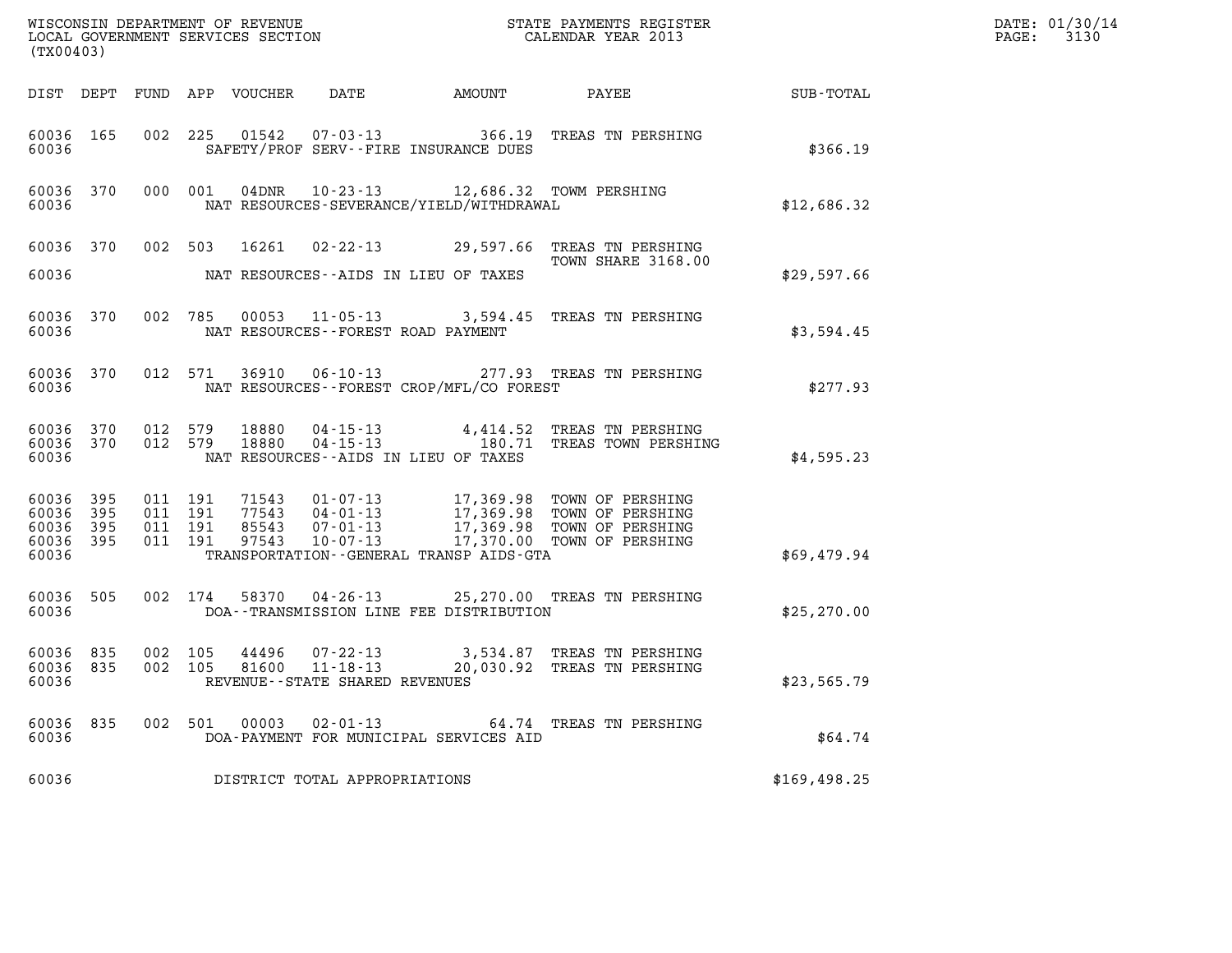| WISCONSIN DEPARTMENT OF REVENUE   | STATE PAYMENTS REGISTER | DATE: 01/30/14 |
|-----------------------------------|-------------------------|----------------|
| LOCAL GOVERNMENT SERVICES SECTION | CALENDAR YEAR 2013      | 3131<br>PAGE:  |

| WISCONSIN DEPARTMENT OF REVENUE<br>(TX00403)                                                      | LOCAL GOVERNMENT SERVICES SECTION                                                                                                                                                | STATE PAYMENTS REGISTER<br>CALENDAR YEAR 2013                                                                                    |              |
|---------------------------------------------------------------------------------------------------|----------------------------------------------------------------------------------------------------------------------------------------------------------------------------------|----------------------------------------------------------------------------------------------------------------------------------|--------------|
| DIST<br>DEPT<br>FUND                                                                              | APP<br>VOUCHER<br>DATE<br>AMOUNT                                                                                                                                                 | PAYEE                                                                                                                            | SUB-TOTAL    |
| 60038<br>165<br>002<br>60038                                                                      | 225<br>01543<br>$07 - 03 - 13$<br>SAFETY/PROF SERV--FIRE INSURANCE DUES                                                                                                          | 1,969.68<br>TREAS TN RIB LAKE                                                                                                    | \$1,969.68   |
| 60038<br>370<br>000<br>370<br>60038<br>000<br>60038<br>370<br>000<br>60038<br>370<br>000<br>60038 | 001<br>$03 - 13 - 13$<br>01DNR<br>001<br>$07 - 03 - 13$<br>02DNR<br>$10 - 23 - 13$<br>001<br>04DNR<br>$11 - 21 - 13$<br>001<br>05DNR<br>NAT RESOURCES-SEVERANCE/YIELD/WITHDRAWAL | 54,085.50<br>TREAS TOWN RIB LAKE<br>115.10<br>TREAS TOWN RIB LAKE<br>1,049.70<br>TOWN RIB LAKE<br>373.55<br>TREAS TOWN RIB LAKE  | \$55,623.85  |
| 60038<br>370<br>002<br>60038                                                                      | 503<br>16076<br>$02 - 06 - 13$<br>NAT RESOURCES -- AIDS IN LIEU OF TAXES                                                                                                         | 1,927.77<br>TREAS TN RIB LAKE<br>TOWN SHARE 171.39                                                                               | \$1,927.77   |
| 60038<br>370<br>012<br>370<br>012<br>60038<br>60038                                               | 571<br>36911<br>$06 - 10 - 13$<br>571<br>36911<br>$06 - 10 - 13$<br>NAT RESOURCES - - FOREST CROP/MFL/CO FOREST                                                                  | 4,962.74 TREAS TN RIB LAKE<br>1,630.45 TREAS TN RIB LAKE                                                                         | \$6,593.19   |
| 012<br>60038<br>370<br>60038                                                                      | 579<br>18881<br>$04 - 15 - 13$<br>NAT RESOURCES -- AIDS IN LIEU OF TAXES                                                                                                         | 8.21<br>TREAS TOWN RIB LAKE                                                                                                      | \$8.21       |
| 60038<br>395<br>011<br>395<br>011<br>60038<br>60038<br>011<br>395<br>60038<br>395<br>011<br>60038 | 191<br>71544<br>$01 - 07 - 13$<br>191<br>77544<br>$04 - 01 - 13$<br>191<br>85544<br>$07 - 01 - 13$<br>191<br>97544<br>$10 - 07 - 13$<br>TRANSPORTATION--GENERAL TRANSP AIDS-GTA  | 36,158.36<br>TOWN OF RIB LAKE<br>36,158.36<br>TOWN OF RIB LAKE<br>36,158.36<br>TOWN OF RIB LAKE<br>36,158.36<br>TOWN OF RIB LAKE | \$144,633.44 |
| 60038<br>835<br>002<br>835<br>002<br>60038<br>60038                                               | 105<br>$07 - 22 - 13$<br>44497<br>$11 - 18 - 13$<br>105<br>81601<br>REVENUE - - STATE SHARED REVENUES                                                                            | 4,778.44<br>TREAS TN RIB LAKE<br>27,077.84<br>TREAS TN RIB LAKE                                                                  | \$31,856.28  |
| 60038<br>835<br>002<br>60038                                                                      | 109<br>03376<br>$07 - 22 - 13$<br>REVENUE - - EXEMPT COMPUTER AID                                                                                                                | 2.00<br>TREAS TN RIB LAKE                                                                                                        | \$2.00       |
| 60038                                                                                             | DISTRICT TOTAL APPROPRIATIONS                                                                                                                                                    |                                                                                                                                  | \$242,614.42 |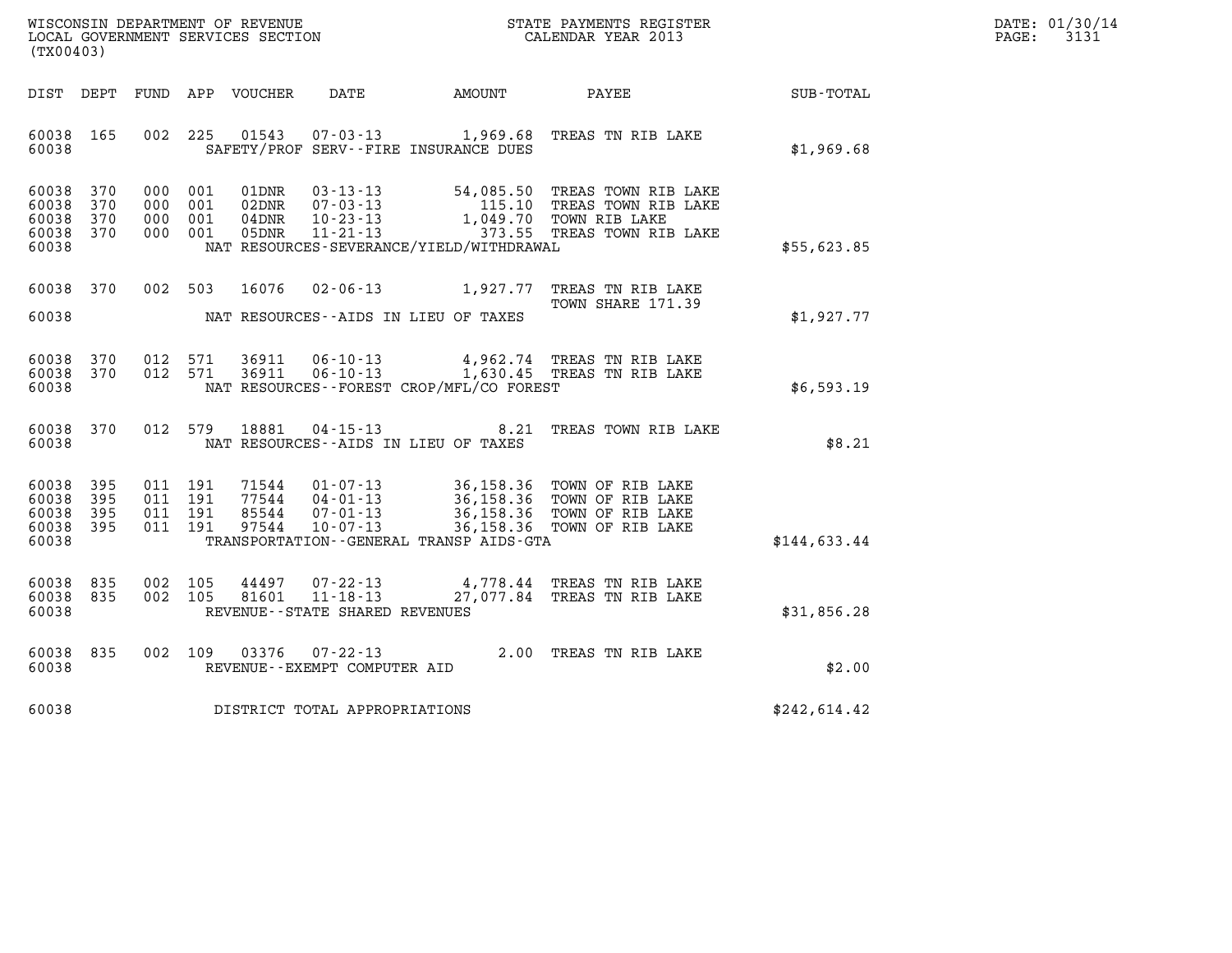| DATE: 01/30/14<br>WISCONSIN DEPARTMENT OF REVENUE<br>STATE PAYMENTS REGISTER          |  |
|---------------------------------------------------------------------------------------|--|
| 3132<br>CALENDAR YEAR 2013<br>PAGE:<br>LOCAL GOVERNMENT SERVICES SECTION<br>(TX00403) |  |

| (TX00403)                                                                                         |                                                                                                                                                                                                                                                                                              |               |
|---------------------------------------------------------------------------------------------------|----------------------------------------------------------------------------------------------------------------------------------------------------------------------------------------------------------------------------------------------------------------------------------------------|---------------|
| DIST<br>DEPT<br>FUND                                                                              | DATE<br>APP VOUCHER<br><b>EXAMPLE THE PROPERTY OF AMOUNT</b><br>PAYEE                                                                                                                                                                                                                        | SUB-TOTAL     |
| 165<br>002<br>60040<br>60040                                                                      | 225<br>01544  07-03-13  726.14  TREAS TN ROOSEVELT<br>SAFETY/PROF SERV--FIRE INSURANCE DUES                                                                                                                                                                                                  | \$726.14      |
| 370<br>000<br>60040<br>60040                                                                      | 001<br>04DNR  10-23-13  2,346.80 TOWN ROOSEVELT<br>NAT RESOURCES-SEVERANCE/YIELD/WITHDRAWAL                                                                                                                                                                                                  | \$2,346.80    |
| 002<br>370<br>60040<br>60040                                                                      | 503<br>16262<br>$02 - 22 - 13$<br>7,072.59 TREAS TN ROOSEVELT<br>TOWN SHARE 264.43<br>NAT RESOURCES--AIDS IN LIEU OF TAXES                                                                                                                                                                   | \$7,072.59    |
| 60040<br>370<br>012<br>60040                                                                      | 571<br>36912<br>NAT RESOURCES - - FOREST CROP/MFL/CO FOREST                                                                                                                                                                                                                                  | \$155.47      |
| 395<br>011<br>60040<br>395<br>60040<br>011<br>395<br>60040<br>011<br>395<br>60040<br>011<br>60040 | 71545<br>01-07-13 29,315.15 TOWN OF ROOSEVELT<br>04-01-13 29,315.15 TOWN OF ROOSEVELT<br>191<br>77545 04-01-13<br>191<br>29,315.15 TOWN OF ROOSEVELT<br>85545 07-01-13<br>191<br>29,315.18<br>$10 - 07 - 13$<br>191<br>97545<br>TOWN OF ROOSEVELT<br>TRANSPORTATION--GENERAL TRANSP AIDS-GTA | \$117, 260.63 |
| 002<br>60040<br>505<br>60040                                                                      | 174<br>58370  04-26-13  35,520.00  TREAS TN ROOSEVELT<br>DOA--TRANSMISSION LINE FEE DISTRIBUTION                                                                                                                                                                                             | \$35,520.00   |
| 835<br>002<br>60040<br>60040<br>835<br>002<br>60040                                               | 44498<br>07-22-13 5,171.55 TREAS TN ROOSEVELT<br>11-18-13 29,331.38 TREAS TN ROOSEVELT<br>105<br>$11 - 18 - 13$<br>105<br>81602<br>REVENUE - - STATE SHARED REVENUES                                                                                                                         | \$34,502.93   |
| 60040                                                                                             | DISTRICT TOTAL APPROPRIATIONS                                                                                                                                                                                                                                                                | \$197,584.56  |

(TX00403)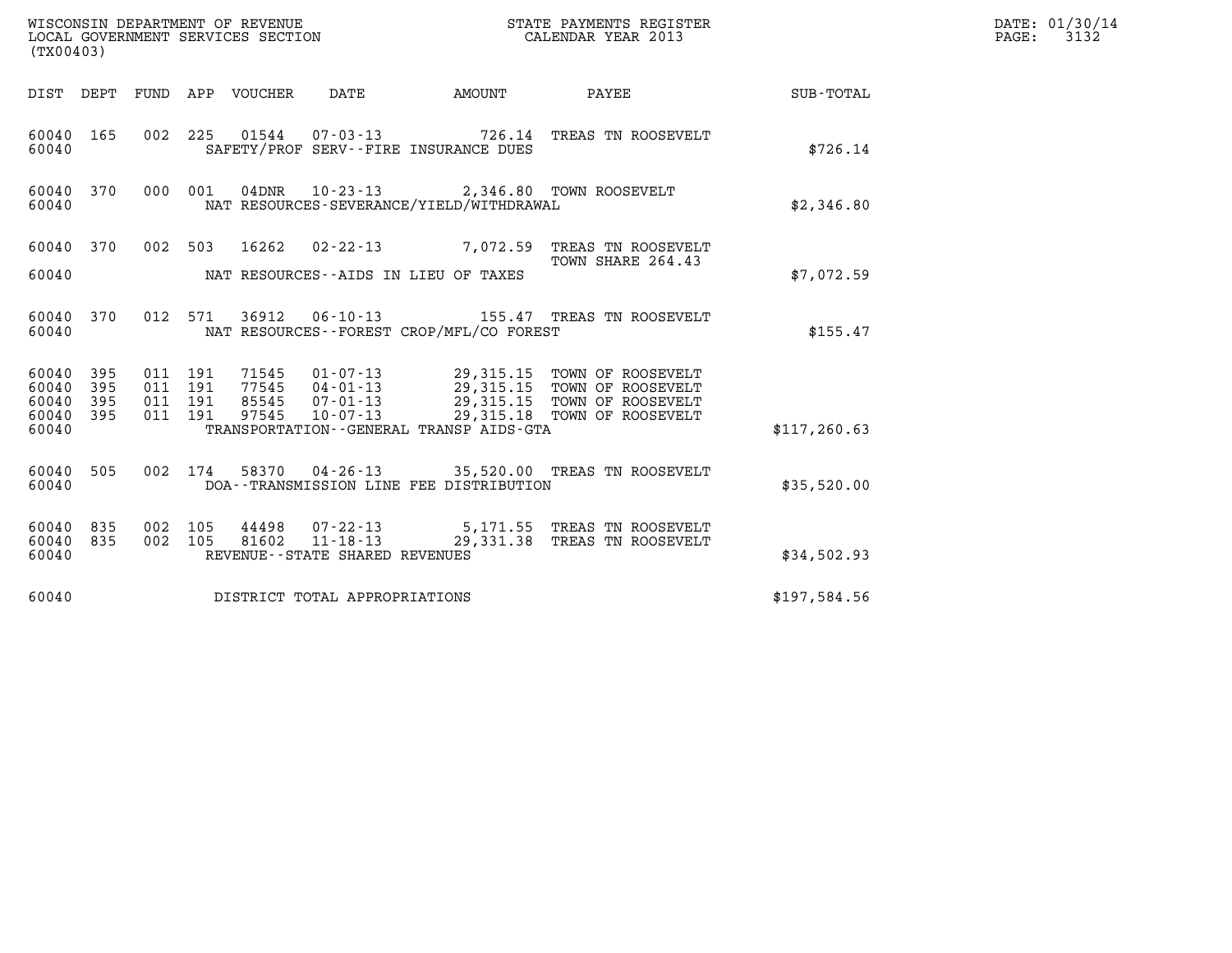| (TX00403)                                                 |                                          | WISCONSIN DEPARTMENT OF REVENUE<br>LOCAL GOVERNMENT SERVICES SECTION |                                                                                                                                                                                                                | STATE PAYMENTS REGISTER<br>CALENDAR YEAR 2013 |                         | DATE: 01/30/14<br>$\mathtt{PAGE:}$<br>3133 |  |
|-----------------------------------------------------------|------------------------------------------|----------------------------------------------------------------------|----------------------------------------------------------------------------------------------------------------------------------------------------------------------------------------------------------------|-----------------------------------------------|-------------------------|--------------------------------------------|--|
|                                                           |                                          | DIST DEPT FUND APP VOUCHER DATE                                      |                                                                                                                                                                                                                |                                               | AMOUNT PAYEE SUB-TOTAL  |                                            |  |
| 60042 165<br>60042                                        |                                          | 002 225 01545 07-03-13 631.94 TREAS TN TAFT                          | SAFETY/PROF SERV--FIRE INSURANCE DUES                                                                                                                                                                          |                                               |                         | \$631.94                                   |  |
| 60042 370<br>60042                                        |                                          | 000 001 01DNR 03-13-13 78.37 TREAS TOWN TAFT                         | NAT RESOURCES-SEVERANCE/YIELD/WITHDRAWAL                                                                                                                                                                       |                                               |                         | \$78.37                                    |  |
| 60042 370<br>60042                                        |                                          | 012 571 36913 06-10-13 462.01 TREAS TN TAFT                          | NAT RESOURCES--FOREST CROP/MFL/CO FOREST                                                                                                                                                                       |                                               |                         | \$462.01                                   |  |
| 60042 395<br>60042 395<br>60042 395<br>60042 395<br>60042 | 011 191<br>011 191<br>011 191<br>011 191 | 97546                                                                | 71546  01-07-13  17,110.65  TOWN OF TAFT<br>77546  04-01-13  17,110.65  TOWN OF TAFT<br>85546  07-01-13  17,110.65  TOWN OF TAFT<br>10-07-13 17,110.66 TOWN OF TAFT<br>TRANSPORTATION--GENERAL TRANSP AIDS-GTA |                                               |                         | \$68,442.61                                |  |
| 60042 835<br>60042 835<br>60042                           | 002 105                                  | $002$ 105 81603 11-18-13                                             | 44499 07-22-13 4,910.99 TREAS TN TAFT<br>REVENUE--STATE SHARED REVENUES                                                                                                                                        |                                               | 27,962.19 TREAS TN TAFT | \$32,873.18                                |  |
| 60042 835<br>60042                                        |                                          | 002 501 00003 02-01-13 256.22 TREAS TN TAFT                          | DOA-PAYMENT FOR MUNICIPAL SERVICES AID                                                                                                                                                                         |                                               |                         | \$256.22                                   |  |
| 60042                                                     |                                          | DISTRICT TOTAL APPROPRIATIONS                                        |                                                                                                                                                                                                                |                                               |                         | \$102,744.33                               |  |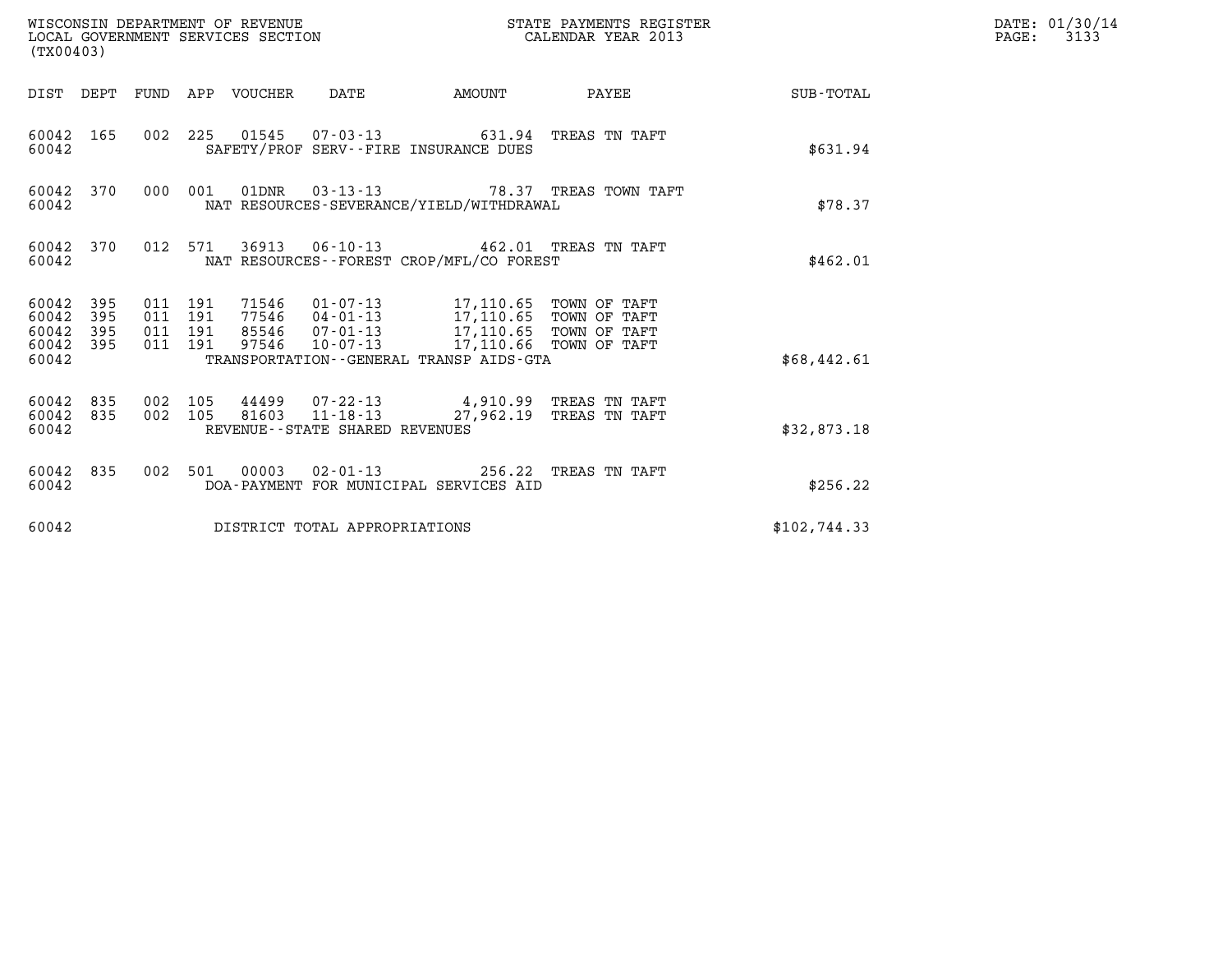| WISCONSIN DEPARTMENT OF REVENUE<br>LOCAL GOVERNMENT SERVICES SECTION | STATE PAYMENTS REGISTER<br>CALENDAR YEAR 2013 | DATE: 01/30/14<br>3134<br>PAGE: |
|----------------------------------------------------------------------|-----------------------------------------------|---------------------------------|

| (TX00403)                                 |                          |                          |                          |                                  |                                                                       |                                                                                             |                                                                              |                  |
|-------------------------------------------|--------------------------|--------------------------|--------------------------|----------------------------------|-----------------------------------------------------------------------|---------------------------------------------------------------------------------------------|------------------------------------------------------------------------------|------------------|
| DIST                                      | DEPT                     | FUND                     |                          | APP VOUCHER                      | <b>DATE</b>                                                           | AMOUNT                                                                                      | PAYEE                                                                        | <b>SUB-TOTAL</b> |
| 60044<br>60044                            | 165                      | 002                      | 225                      | 01546                            | $07 - 03 - 13$                                                        | 1,361.02<br>SAFETY/PROF SERV--FIRE INSURANCE DUES                                           | TREAS TN WESTBORO                                                            | \$1,361.02       |
| 60044<br>60044<br>60044<br>60044          | 370<br>370<br>370        | 000<br>000<br>000        | 001<br>001<br>001        | 01DNR<br>02DNR<br>$04$ DNR       | $03 - 13 - 13$<br>$07 - 03 - 13$<br>$10 - 23 - 13$                    | 882.49<br>906.32<br>NAT RESOURCES-SEVERANCE/YIELD/WITHDRAWAL                                | TREAS TOWN WESTBORO<br>103.20 TREAS TOWN WESTBORO<br>TOWN WESTBORO           | \$1,892.01       |
| 60044<br>60044<br>60044                   | 370<br>370               | 012<br>012               | 571<br>571               | 36914<br>36914                   | 06-10-13                                                              | 316.93<br>NAT RESOURCES--FOREST CROP/MFL/CO FOREST                                          | TREAS TN WESTBORO<br>06-10-13 1,147.74 TREAS TN WESTBORO                     | \$1,464.67       |
| 60044<br>60044                            | 370                      | 012                      | 584                      | 00113                            | $09 - 03 - 13$                                                        | 7,650.40<br>NAT RESOURCES -- PMT IN LIEU OF TAXES                                           | TREAS TN WESTBORO                                                            | \$7,650.40       |
| 60044<br>60044                            | 370                      | 074                      | 670                      | 41060                            | NAT RESOURCES - - RU RECYCLING GRANT                                  | $05 - 20 - 13$ 2,397.46                                                                     | TREAS TN WESTBORO                                                            | \$2,397.46       |
| 60044<br>60044<br>60044<br>60044<br>60044 | 395<br>395<br>395<br>395 | 011<br>011<br>011<br>011 | 191<br>191<br>191<br>191 | 71547<br>77547<br>85547<br>97547 | $01 - 07 - 13$<br>$04 - 01 - 13$<br>$07 - 01 - 13$<br>$10 - 07 - 13$  | 46,568.70<br>46,568.70<br>46,568.70<br>46,568.73<br>TRANSPORTATION--GENERAL TRANSP AIDS-GTA | TOWN OF WESTBORO<br>TOWN OF WESTBORO<br>TOWN OF WESTBORO<br>TOWN OF WESTBORO | \$186, 274.83    |
| 60044<br>60044<br>60044                   | 835<br>835               | 002<br>002               | 105<br>105               | 44500<br>81604                   | $07 - 22 - 13$<br>$11 - 18 - 13$<br>REVENUE - - STATE SHARED REVENUES | 7,599.32<br>43,120.86                                                                       | TREAS TN WESTBORO<br>TREAS TN WESTBORO                                       | \$50,720.18      |
| 60044                                     |                          |                          |                          |                                  | DISTRICT TOTAL APPROPRIATIONS                                         |                                                                                             |                                                                              | \$251,760.57     |
|                                           |                          |                          |                          |                                  |                                                                       |                                                                                             |                                                                              |                  |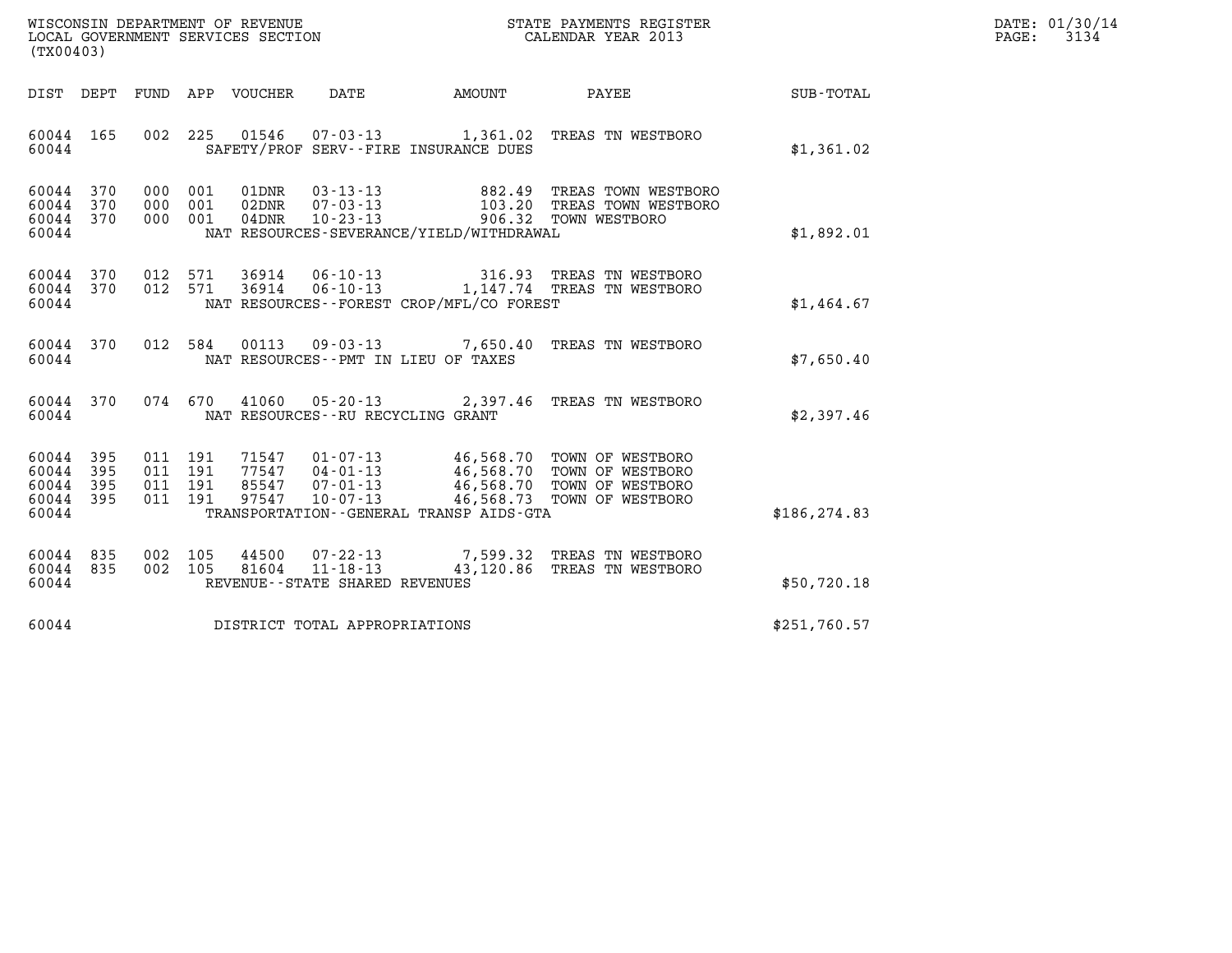| WISCONSIN DEPARTMENT OF REVENUE<br>LOCAL GOVERNMENT SERVICES SECTION<br>CALENDAR YEAR 2013<br>(TX00403) |           |                                          |  |                                  |                                                     |  |                                                                                                                                                                      |               | DATE: 01/30/14<br>$\mathtt{PAGE:}$<br>3135 |
|---------------------------------------------------------------------------------------------------------|-----------|------------------------------------------|--|----------------------------------|-----------------------------------------------------|--|----------------------------------------------------------------------------------------------------------------------------------------------------------------------|---------------|--------------------------------------------|
|                                                                                                         |           |                                          |  |                                  |                                                     |  | DIST DEPT FUND APP VOUCHER DATE AMOUNT PAYEE TOTAL                                                                                                                   |               |                                            |
| 60131 165<br>60131                                                                                      |           |                                          |  |                                  | SAFETY/PROF SERV--FIRE INSURANCE DUES               |  | 002 225 01547 07-03-13 624.51 TREAS VIL GILMAN                                                                                                                       | \$624.51      |                                            |
| 60131                                                                                                   | 60131 370 |                                          |  |                                  | NAT RESOURCES - - RU RECYCLING GRANT                |  | 074 670 41061 05-20-13 2,635.04 TREAS VIL GILMAN                                                                                                                     | \$2,635.04    |                                            |
| 60131 395<br>60131<br>60131 395<br>60131 395<br>60131                                                   | 395       | 011 191<br>011 191<br>011 191<br>011 191 |  | 71548<br>77548<br>85548<br>97548 | TRANSPORTATION--GENERAL TRANSP AIDS-GTA             |  | 01-07-13 5,742.36 VILLAGE OF GILMAN<br>04-01-13<br>04-01-13 5,742.36 VILLAGE OF GILMAN<br>07-01-13 5,742.36 VILLAGE OF GILMAN<br>10-07-13 5,742.37 VILLAGE OF GILMAN | \$22,969.45   |                                            |
| 60131 455<br>60131                                                                                      |           |                                          |  |                                  | JUSTICE - - LAW ENFORCEMENT TRAINING                |  | 002 231 00293 02-08-13 160.00 TREAS VIL GILMAN                                                                                                                       | \$160.00      |                                            |
| 60131 835<br>60131 835<br>60131                                                                         |           | 002 105<br>002 105                       |  | 81605                            | $11 - 18 - 13$<br>REVENUE - - STATE SHARED REVENUES |  | 44501 07-22-13 28,337.77 TREAS VIL GILMAN<br>122,954.11 TREAS VIL GILMAN                                                                                             | \$151, 291.88 |                                            |
| 60131 835<br>60131 835<br>60131                                                                         |           | 002 109<br>002 109                       |  |                                  | REVENUE--EXEMPT COMPUTER AID                        |  |                                                                                                                                                                      | \$1,370.00    |                                            |
| 60131 835<br>60131                                                                                      |           |                                          |  |                                  | REVENUE--LOTTERY CREDIT -                           |  | 021 363 35882 03-25-13 839.40 TREAS VIL GILMAN                                                                                                                       | \$839.40      |                                            |
| 60131                                                                                                   |           |                                          |  |                                  | DISTRICT TOTAL APPROPRIATIONS                       |  |                                                                                                                                                                      | \$179,890.28  |                                            |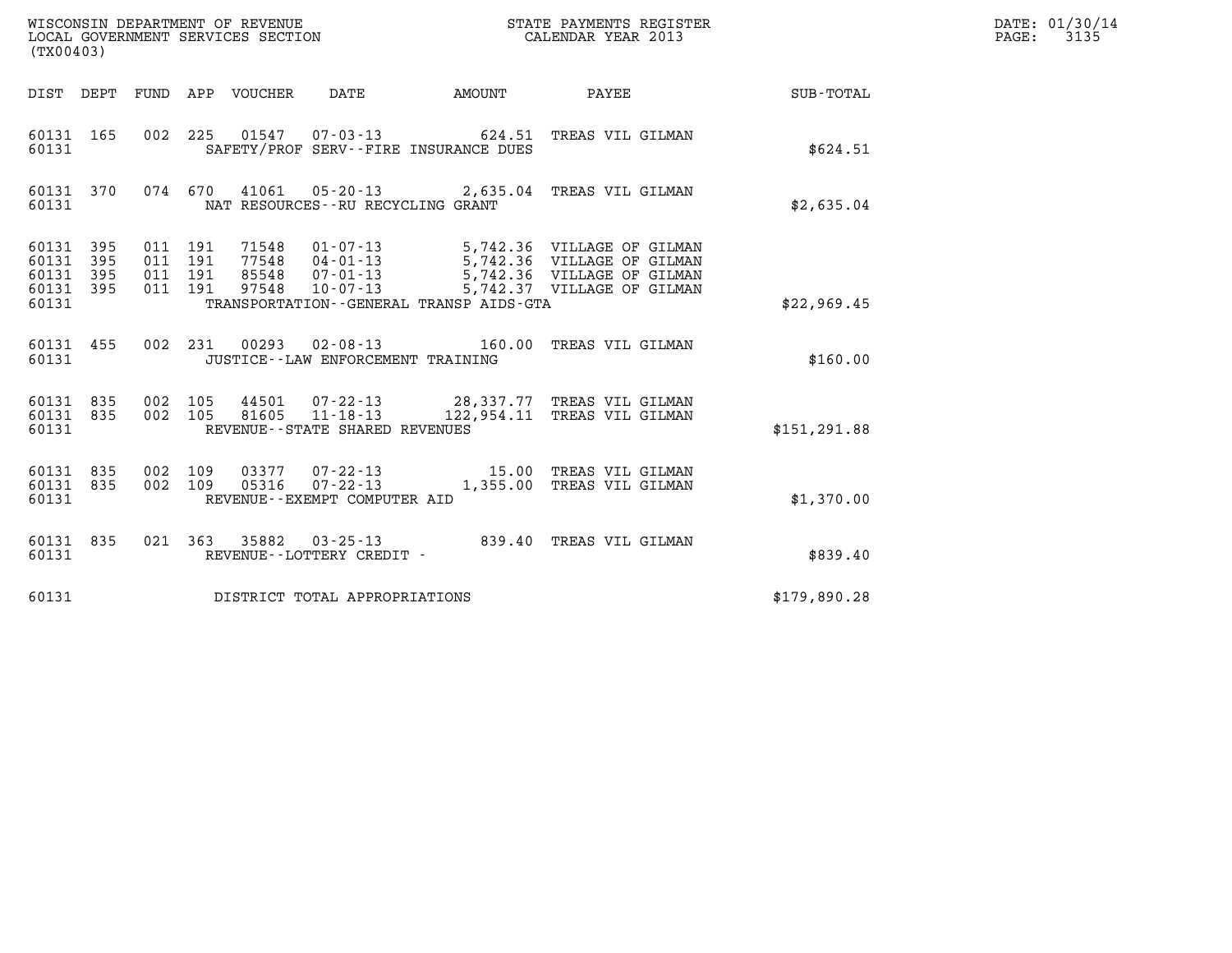| WISCONSIN DEPARTMENT OF REVENUE   | STATE PAYMENTS REGISTER | DATE: 01/30/14 |
|-----------------------------------|-------------------------|----------------|
| LOCAL GOVERNMENT SERVICES SECTION | CALENDAR YEAR 2013      | 3136<br>PAGE:  |

| WISCONSIN DEPARTMENT OF REVENUE<br>STATE PAYMENTS REGISTER<br>CALENDAR YEAR 2013<br>LOCAL GOVERNMENT SERVICES SECTION<br>(TX00403) |                          |                          |                                                              |                                                     |                                         |                                                                                                                      |                  |
|------------------------------------------------------------------------------------------------------------------------------------|--------------------------|--------------------------|--------------------------------------------------------------|-----------------------------------------------------|-----------------------------------------|----------------------------------------------------------------------------------------------------------------------|------------------|
| DIST                                                                                                                               | DEPT                     | FUND                     | APP<br><b>VOUCHER</b>                                        | DATE                                                | AMOUNT                                  | PAYEE                                                                                                                | <b>SUB-TOTAL</b> |
| 60146<br>60146                                                                                                                     | 165                      | 002                      | 225<br>01548                                                 |                                                     | SAFETY/PROF SERV--FIRE INSURANCE DUES   |                                                                                                                      | \$133.58         |
| 60146<br>60146<br>60146<br>60146<br>60146                                                                                          | 395<br>395<br>395<br>395 | 011<br>011<br>011<br>011 | 71549<br>191<br>191<br>77549<br>85549<br>191<br>97549<br>191 | 01-07-13<br>$04 - 01 - 13$<br>07-01-13<br>10-07-13  | TRANSPORTATION--GENERAL TRANSP AIDS-GTA | 1,873.54 VILLAGE OF LUBLIN<br>1,873.54 VILLAGE OF LUBLIN<br>1,873.54 VILLAGE OF LUBLIN<br>1,873.56 VILLAGE OF LUBLIN | \$7,494.18       |
|                                                                                                                                    |                          |                          |                                                              |                                                     |                                         |                                                                                                                      |                  |
| 60146<br>60146                                                                                                                     | 505                      | 002                      | 174<br>58370                                                 |                                                     | DOA--TRANSMISSION LINE FEE DISTRIBUTION | 04-26-13 4,384.00 TREAS VIL LUBLIN                                                                                   | \$4,384.00       |
| 60146<br>60146<br>60146                                                                                                            | 835<br>835               | 002<br>002               | 105<br>105<br>81606                                          | $11 - 18 - 13$<br>REVENUE - - STATE SHARED REVENUES |                                         | 44502 07-22-13 7,662.06 TREAS VIL LUBLIN<br>43,418.36 TREAS VIL LUBLIN                                               | \$51,080.42      |
| 60146<br>60146                                                                                                                     | 835                      | 002                      | 109<br>03378                                                 | $07 - 22 - 13$<br>REVENUE - - EXEMPT COMPUTER AID   | 3.00                                    | TREAS VIL LUBLIN                                                                                                     | \$3.00           |
| 60146                                                                                                                              |                          |                          |                                                              | DISTRICT TOTAL APPROPRIATIONS                       |                                         |                                                                                                                      | \$63,095.18      |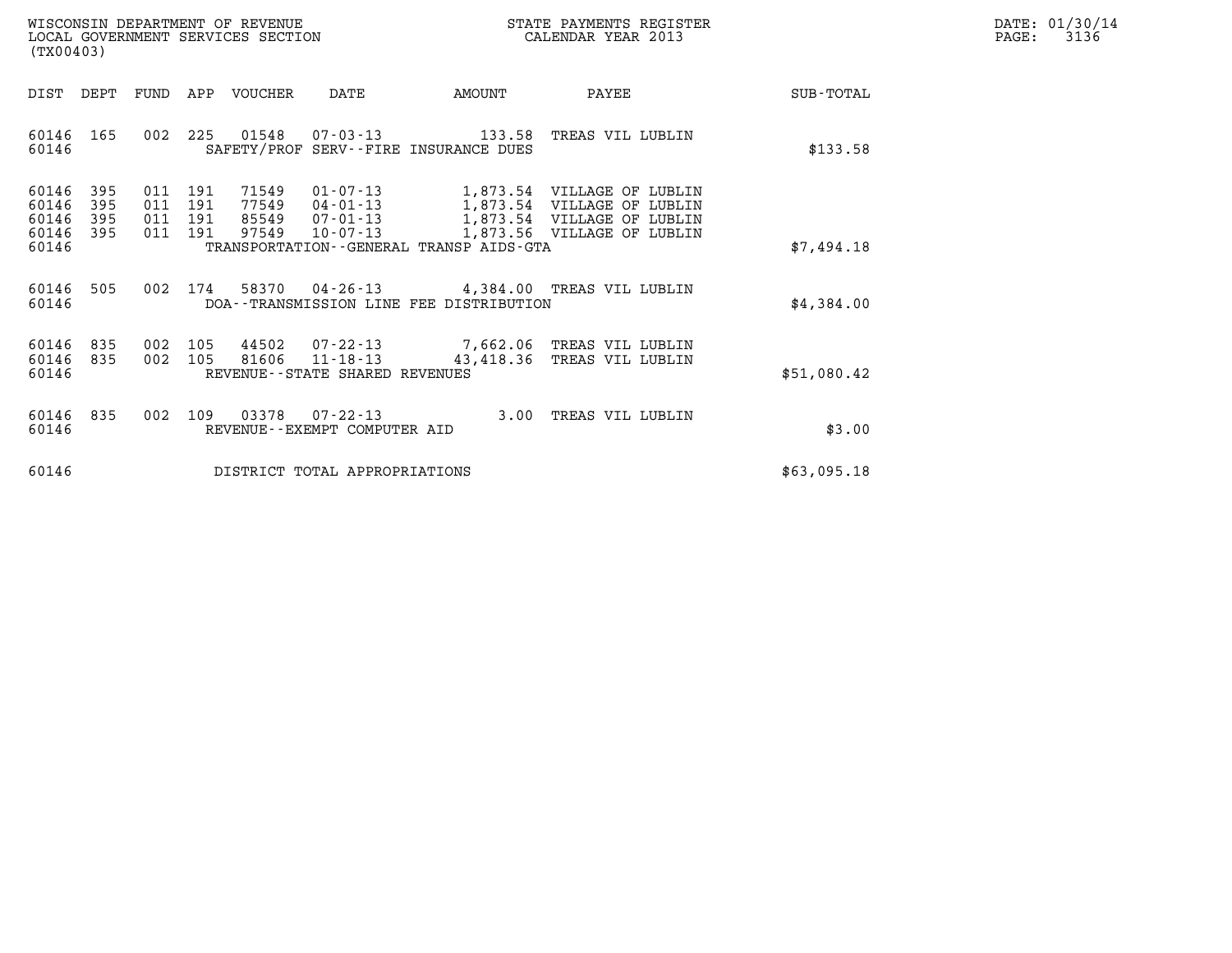| WISCONSIN DEPARTMENT OF REVENUE<br>LOCAL GOVERNMENT SERVICES SECTION | STATE PAYMENTS REGISTER<br>CALENDAR YEAR 2013 | DATE: 01/30/14<br>3137<br>PAGE: |
|----------------------------------------------------------------------|-----------------------------------------------|---------------------------------|

| DIST<br>DEPT<br><b>FUND</b><br>APP<br><b>VOUCHER</b><br>DATE<br>AMOUNT<br>PAYEE                                                                                                                                                                                                                                                                                                                                    | SUB-TOTAL     |
|--------------------------------------------------------------------------------------------------------------------------------------------------------------------------------------------------------------------------------------------------------------------------------------------------------------------------------------------------------------------------------------------------------------------|---------------|
| 002<br>225<br>60176<br>165<br>01549<br>$07 - 03 - 13$<br>1,270.00<br>TREAS VIL RIB LAKE<br>SAFETY/PROF SERV--FIRE INSURANCE DUES<br>60176                                                                                                                                                                                                                                                                          | \$1,270.00    |
| 60176<br>395<br>71550<br>$01 - 07 - 13$<br>011<br>191<br>11,768.35 VILLAGE OF RIB LAKE<br>60176<br>395<br>011<br>191<br>77550<br>04-01-13<br>11,768.35 VILLAGE OF RIB LAKE<br>11,768.35 VILLAGE OF RIB LAKE<br>60176<br>395<br>191<br>85550<br>$07 - 01 - 13$<br>011<br>60176<br>395<br>011<br>191<br>97550<br>$10 - 07 - 13$<br>11,768.36 VILLAGE OF RIB LAKE<br>60176<br>TRANSPORTATION--GENERAL TRANSP AIDS-GTA | \$47,073.41   |
| 002<br>231<br>00513<br>60176<br>455<br>$02 - 13 - 13$<br>320.00<br>TREAS VIL RIB LAKE<br>60176<br>JUSTICE -- LAW ENFORCEMENT TRAINING                                                                                                                                                                                                                                                                              | \$320.00      |
| 60176<br>835<br>002<br>105<br>44503<br>$07 - 22 - 13$<br>45,491.68 TREAS VIL RIB LAKE<br>002<br>$11 - 18 - 13$<br>257,786.19<br>60176<br>835<br>105<br>81607<br>TREAS VIL RIB LAKE<br>60176<br>REVENUE--STATE SHARED REVENUES                                                                                                                                                                                      | \$303, 277.87 |
| 002<br>109<br>60176<br>835<br>03379<br>$07 - 22 - 13$<br>193.00<br>TREAS VIL RIB LAKE<br>60176<br>REVENUE--EXEMPT COMPUTER AID                                                                                                                                                                                                                                                                                     | \$193.00      |
| 60176<br>021<br>363<br>35883<br>835<br>$03 - 25 - 13$<br>594.40<br>TREAS VIL RIB LAKE<br>60176<br>REVENUE - - LOTTERY CREDIT -                                                                                                                                                                                                                                                                                     | \$594.40      |
| 60176<br>DISTRICT TOTAL APPROPRIATIONS                                                                                                                                                                                                                                                                                                                                                                             | \$352,728.68  |

(TX00403)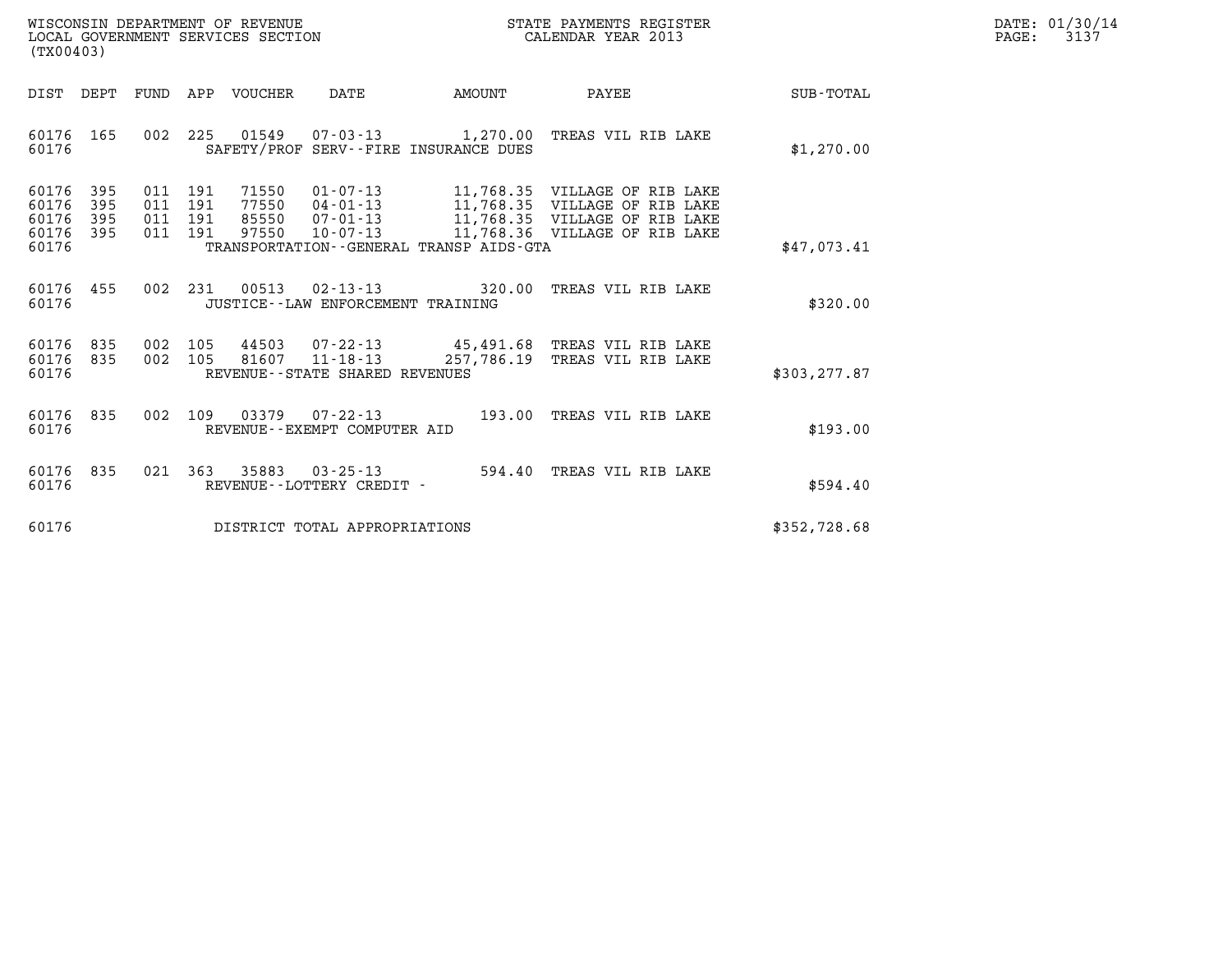| WISCONSIN DEPARTMENT OF REVENUE   | STATE PAYMENTS REGISTER | DATE: 01/30/14 |
|-----------------------------------|-------------------------|----------------|
| LOCAL GOVERNMENT SERVICES SECTION | CALENDAR YEAR 2013      | 3138<br>PAGE:  |

| (TX00403)                                 | LOCAL GOVERNMENT SERVICES SECTION<br>CALENDAR YEAR 2013 |                                              |                               |                                         |                                                                                                                                                                                                 |                  |
|-------------------------------------------|---------------------------------------------------------|----------------------------------------------|-------------------------------|-----------------------------------------|-------------------------------------------------------------------------------------------------------------------------------------------------------------------------------------------------|------------------|
| DIST<br>DEPT                              | FUND                                                    | VOUCHER<br>APP                               | DATE                          | AMOUNT                                  | PAYEE                                                                                                                                                                                           | <b>SUB-TOTAL</b> |
| 60181<br>60181                            | 002<br>165                                              | 225<br>01550                                 |                               | SAFETY/PROF SERV--FIRE INSURANCE DUES   | $07 - 03 - 13$ $826.29$ TREAS VIL STETSONVILLE                                                                                                                                                  | \$826.29         |
| 60181<br>60181<br>60181<br>60181<br>60181 | 395<br>011<br>395<br>011<br>395<br>011<br>395<br>011    | 191<br>71551<br>191<br>191<br>97551<br>191   | 10-07-13                      | TRANSPORTATION--GENERAL TRANSP AIDS-GTA | $01 - 07 - 13$ 3,872.81 VILLAGE OF STETSONVILLE<br>77551  04-01-13  3,872.81  VILLAGE OF STETSONVILLE<br>85551  07-01-13  3,872.81  VILLAGE OF STETSONVILLE<br>3,872.83 VILLAGE OF STETSONVILLE | \$15,491.26      |
| 60181<br>60181<br>60181                   | 835<br>002<br>835<br>002                                | 105<br>105<br>REVENUE--STATE SHARED REVENUES |                               |                                         | 81608  11-18-13  99,334.35  TREAS VIL STETSONVILLE                                                                                                                                              | \$116,863.94     |
| 60181<br>60181                            | 002<br>835                                              | 109<br>REVENUE--EXEMPT COMPUTER AID          | 03380 07-22-13                |                                         | 36.00 TREAS VIL STETSONVILLE                                                                                                                                                                    | \$36.00          |
| 60181<br>60181                            | 835<br>021                                              | 363 35884<br>REVENUE - - LOTTERY CREDIT -    | $03 - 25 - 13$                |                                         | 319.11 TREAS VIL STETSONVILLE                                                                                                                                                                   | \$319.11         |
| 60181                                     |                                                         |                                              | DISTRICT TOTAL APPROPRIATIONS |                                         |                                                                                                                                                                                                 | \$133,536.60     |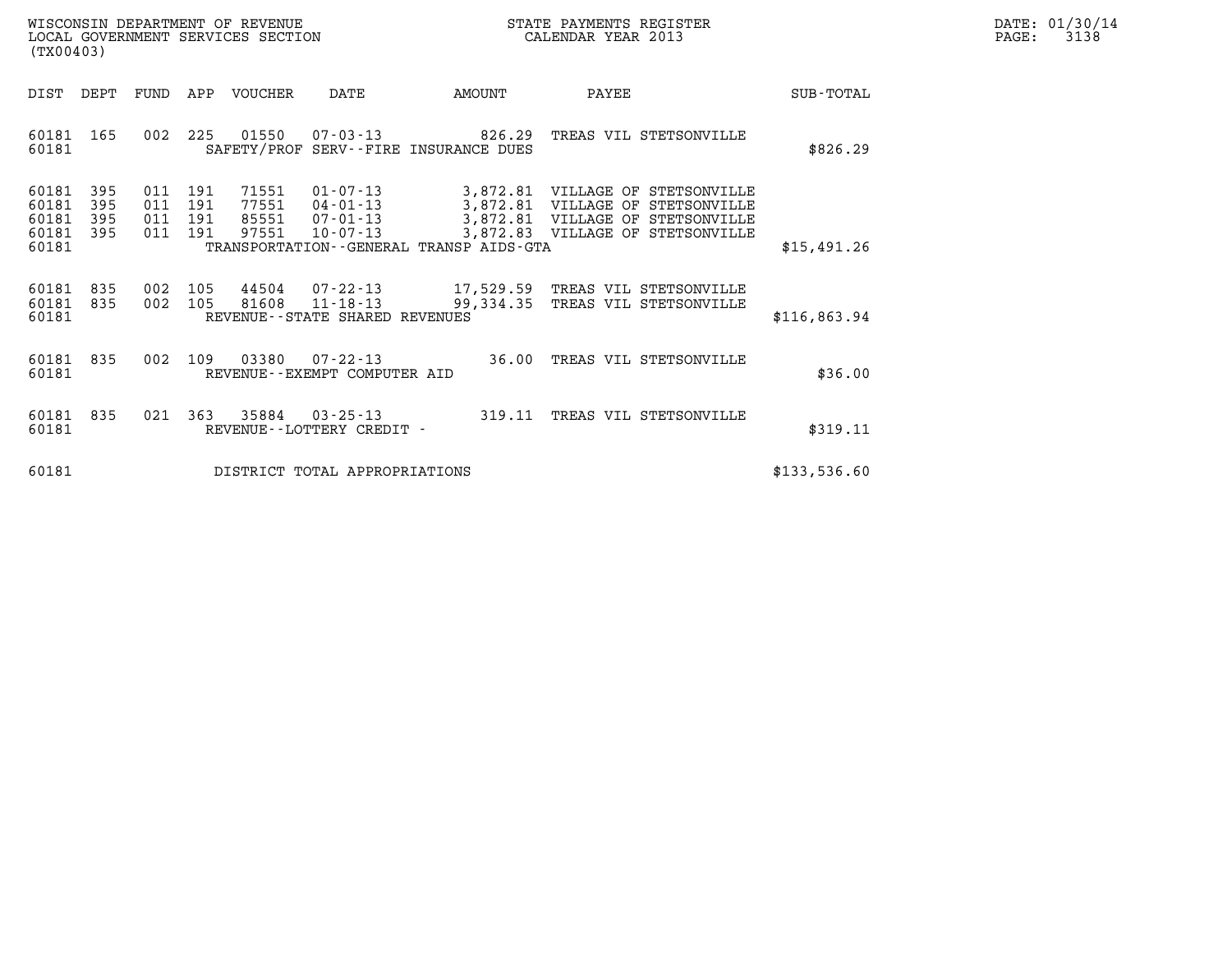| DATE: | 01/30/14 |
|-------|----------|
| PAGE: | 3139     |

| (TX00403)                                                  |                     |                                                 |         |                                           |                                                                                                              |                                                                        |                                                                                                                           |                | DATE: 01/30/14<br>PAGE:<br>3139 |
|------------------------------------------------------------|---------------------|-------------------------------------------------|---------|-------------------------------------------|--------------------------------------------------------------------------------------------------------------|------------------------------------------------------------------------|---------------------------------------------------------------------------------------------------------------------------|----------------|---------------------------------|
| DIST DEPT                                                  |                     |                                                 |         | FUND APP VOUCHER                          | DATE                                                                                                         | AMOUNT                                                                 | PAYEE                                                                                                                     | SUB-TOTAL      |                                 |
| 60251 165<br>60251                                         |                     | 002                                             | 225     | 01551                                     |                                                                                                              | $07 - 03 - 13$ 9,704.25<br>SAFETY/PROF SERV--FIRE INSURANCE DUES       | TREAS CITY MEDFORD                                                                                                        | \$9,704.25     |                                 |
| 60251 370<br>60251                                         |                     |                                                 | 012 579 | 18882                                     | $04 - 15 - 13$                                                                                               | 16.47<br>NAT RESOURCES--AIDS IN LIEU OF TAXES                          | TREAS CITY MEDFORD                                                                                                        | \$16.47        |                                 |
| 60251 370<br>60251 370<br>60251                            |                     | 012 583<br>012 583                              |         | 02791<br>02791                            | 04-23-13<br>$04 - 23 - 13$                                                                                   | NAT RESOURCES - - RECREATION RESOURCE - FED                            | 2,440.72 MEDFORD AREA FIRE DEPT<br>48.52 MEDFORD AREA FIRE DEPT                                                           | \$2,489.24     |                                 |
| 60251<br>60251 395<br>60251<br>60251 395<br>60251          | 395<br>395          | 011 162<br>011 162<br>011 162<br>011 162        |         | 72100<br>78100<br>86100<br>98100          | $01 - 07 - 13$<br>04-01-13<br>07-01-13<br>$10 - 07 - 13$                                                     | 3,538.36<br>TRANSPORTATION--CONNECTING HIGHWAY AIDS                    | 3,538.36 CITY OF MEDFORD<br>3,538.36 CITY OF MEDFORD<br>CITY OF MEDFORD<br>3,538.36 CITY OF MEDFORD                       | \$14, 153.44   |                                 |
| 60251 395<br>60251<br>60251<br>60251<br>60251 395<br>60251 | 395<br>395<br>395   | 011 177<br>011<br>011 177<br>011 177<br>011 177 | 177     | 00060<br>66972<br>80060<br>88060<br>92060 | $12 - 30 - 13$<br>03-04-13<br>06-14-13<br>$07 - 08 - 13$<br>$09 - 30 - 13$<br>TRANSPORTATION - - TRANSIT AID | 8,044.00<br>8,044.00                                                   | 4,826.00 CITY OF MEDFORD<br>7,325.00 TREAS CITY MEDFORD<br>8,044.00 CITY OF MEDFORD<br>CITY OF MEDFORD<br>CITY OF MEDFORD | \$36, 283.00   |                                 |
| 60251 395<br>60251<br>60251 395<br>60251                   | 395                 | 011 182<br>011 182<br>011 182                   |         | 66333<br>84950<br>93264                   | $02 - 26 - 13$<br>$08 - 21 - 13$<br>$11 - 06 - 13$                                                           | TRANSPORTATION - - TRANSIT AIDS - FEDERAL                              | 13,729.00 TREAS CITY MEDFORD<br>24,411.00 TREAS CITY MEDFORD<br>12,738.00 TREAS CITY MEDFORD                              | \$50,878.00    |                                 |
| 60251 395<br>60251<br>60251<br>60251<br>60251              | 395<br>395<br>- 395 | 011 191<br>011<br>011 191<br>011 191            | 191     | 71552<br>77552<br>85552<br>97552          | $01 - 07 - 13$<br>$04 - 01 - 13$<br>$07 - 01 - 13$<br>$10 - 07 - 13$                                         | 85,948.58<br>85,948.58<br>TRANSPORTATION - - GENERAL TRANSP AIDS - GTA | 85,948.58 CITY OF MEDFORD<br>CITY OF MEDFORD<br>CITY OF MEDFORD<br>85,948.59 CITY OF MEDFORD                              | \$343,794.33   |                                 |
| 60251 455<br>60251 455<br>60251                            |                     | 002 231<br>002 231                              |         | 00085<br>00400                            | $01 - 10 - 13$<br>$02 - 11 - 13$<br>JUSTICE - - LAW ENFORCEMENT TRAINING                                     |                                                                        | 160.00 TREAS CITY MEDFORD<br>1,600.00 TREAS CITY MEDFORD                                                                  | \$1,760.00     |                                 |
| 60251 835<br>60251 835<br>60251                            |                     | 002 105<br>002 105                              |         | 44505<br>81609                            | $07 - 22 - 13$<br>$11 - 18 - 13$<br>REVENUE--STATE SHARED REVENUES                                           |                                                                        | 196,927.29 TREAS CITY MEDFORD<br>889,744.28 TREAS CITY MEDFORD                                                            | \$1,086,671.57 |                                 |
| 60251 835<br>60251 835                                     |                     | 002 109<br>002 109                              |         | 03381<br>05317                            | $07 - 22 - 13$<br>$07 - 22 - 13$                                                                             |                                                                        | 25,464.00 TREAS CITY MEDFORD<br>31,380.00 TREAS CITY MEDFORD                                                              |                |                                 |